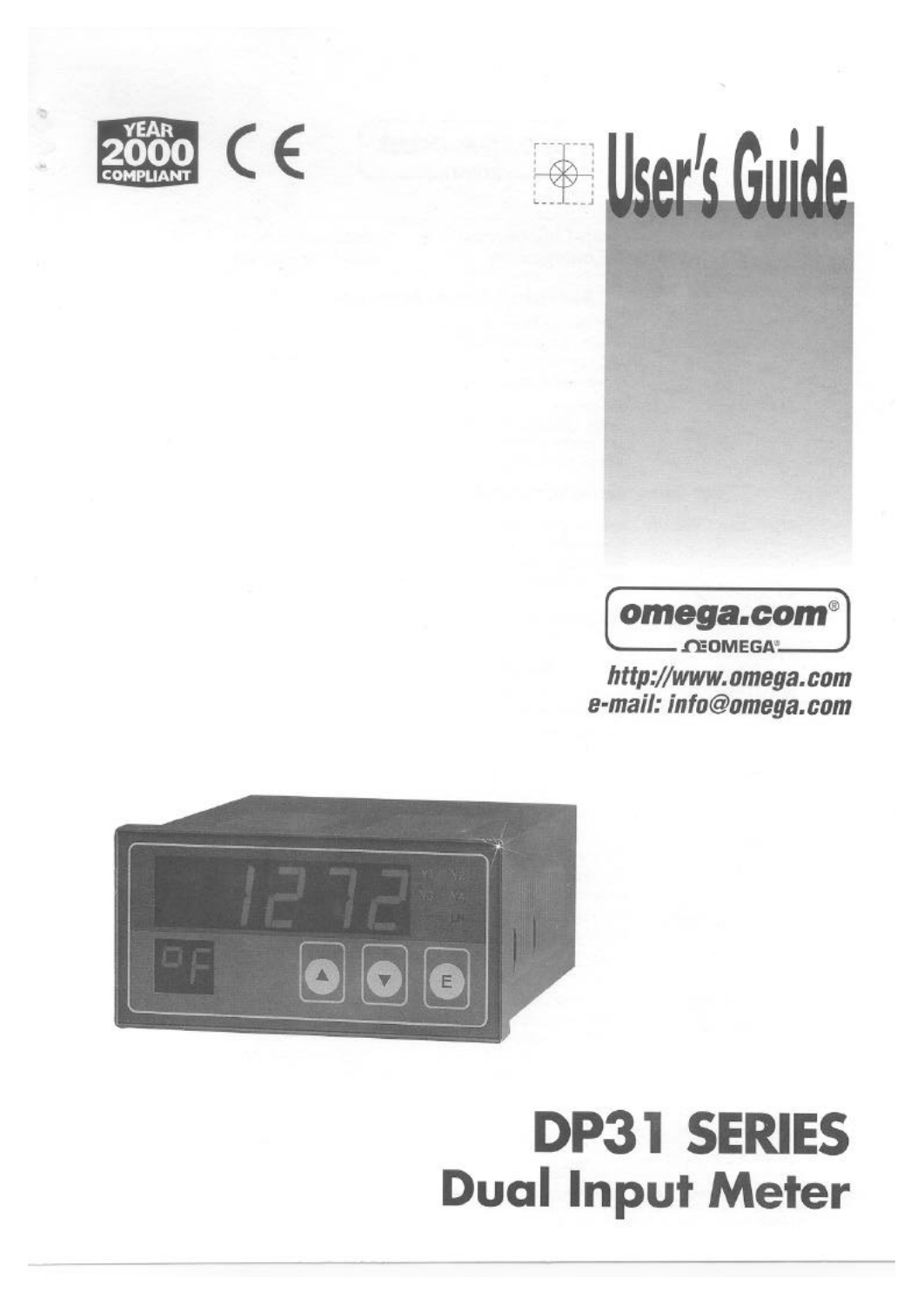

**OMEGAnet<sup>®</sup> On-Line Service** http://www.omega.com

Internet e-mail info@omega.com

### **Servicing North America:**

| USA:<br>ISO 9001 Certified            | One Omega Drive, Box 4047<br>Stamford, CT 06907-0047<br>Tel: (203) 359-1660<br>e-mail: info@omega.com                                                                                                                                                  | FAX: (203) 359-7700                                 |
|---------------------------------------|--------------------------------------------------------------------------------------------------------------------------------------------------------------------------------------------------------------------------------------------------------|-----------------------------------------------------|
| Canada:                               | 976 Bergar<br>Laval (Quebec) H7L 5A1<br>Tel: (514) 856-6928<br>e-mail: info@omega.ca                                                                                                                                                                   | FAX: (514) 856-6886                                 |
|                                       | For immediate technical or application assistance:                                                                                                                                                                                                     |                                                     |
| <b>USA</b> and Canada:                | Sales Service: 1-800-826-6342 / 1-800-TC-OMEGA <sup>SM</sup><br>Customer Service: 1-800-622-2378 / 1-800-622-BEST <sup>5M</sup><br>Engineering Service: 1-800-872-9436 / 1-800-USA-WHEN <sup>5M</sup><br>TELEX: 996404 EASYLINK: 62968934 CABLE: OMEGA |                                                     |
| Mexico and                            |                                                                                                                                                                                                                                                        |                                                     |
| Latin America:                        | Tel: (95) 800-826-6342<br>En Español: (95) 203-359-7803                                                                                                                                                                                                | FAX: (95) 2C3-359-7807<br>e-mail: espanol@omega.com |
|                                       | <b>Servicing Europe:</b>                                                                                                                                                                                                                               |                                                     |
| Benelux:                              | Postbus 8034, 1180 LA Amstelveen, The Netherlands<br>Tel: (31) 20 6418405<br>Toll Free in Benelux: 0800 0993344<br>e-mail: nl@omega.com                                                                                                                | FAX: (31) 20 6434643                                |
| Czech Republic:                       | ul. Rude armady 1868, 733 01 Karvina-Hranice<br>Tel: 420 (69) 6311899<br>Toll Free: 0800-1-66342                                                                                                                                                       | FAX: 420 (69) 6311114<br>e-mail: czech@omega.com    |
| France:                               | 9, rue Denis Papin, 78190 Trappes<br>Tel: (33) 130-621-400<br>Toll Free in France: 0800-4-06342<br>e-mail: france@omega.com                                                                                                                            | FAX: (33) 130-699-120                               |
| Germany/Austria:                      | Daimlerstrasse 26, D-75392 Deckenpfronn, Germany<br>Tel: 49 (07056) 3017<br>Toll Free in Germany: 0130 11 21 66<br>e-mail: info@omega.de                                                                                                               | FAX: 49 (07056) 8540                                |
| United Kingdom:<br>ISO 9002 Certified | One Omega Drive, River Bend Technology Centre<br>Northbank, Irlam, Manchester<br>M44 5EX, England<br>Tel: 44 (161) 777-6611<br>Toll Free in the United Kingdom: 0800-488-488<br>e-mail: info@omega.co.uk                                               | FAX: 44 (161) 777-6622                              |

It is the policy of OMEGA to comply with all worldwide safety and EMC/EMI regulations that apply. OMEGA is constantly pursuing certification of its products to the European New Approach Directives. OMEGA will add the CE mark to every appropriate device upon certification.

The information contained in this document is believed to be correct, but OMEGA Engineering, Inc. accepts no liability for any errors it contains, and reserves the right to alter specifications without notice.<br>WARNING: These products are not designed for use in, and should not be used for, patient-connected applications.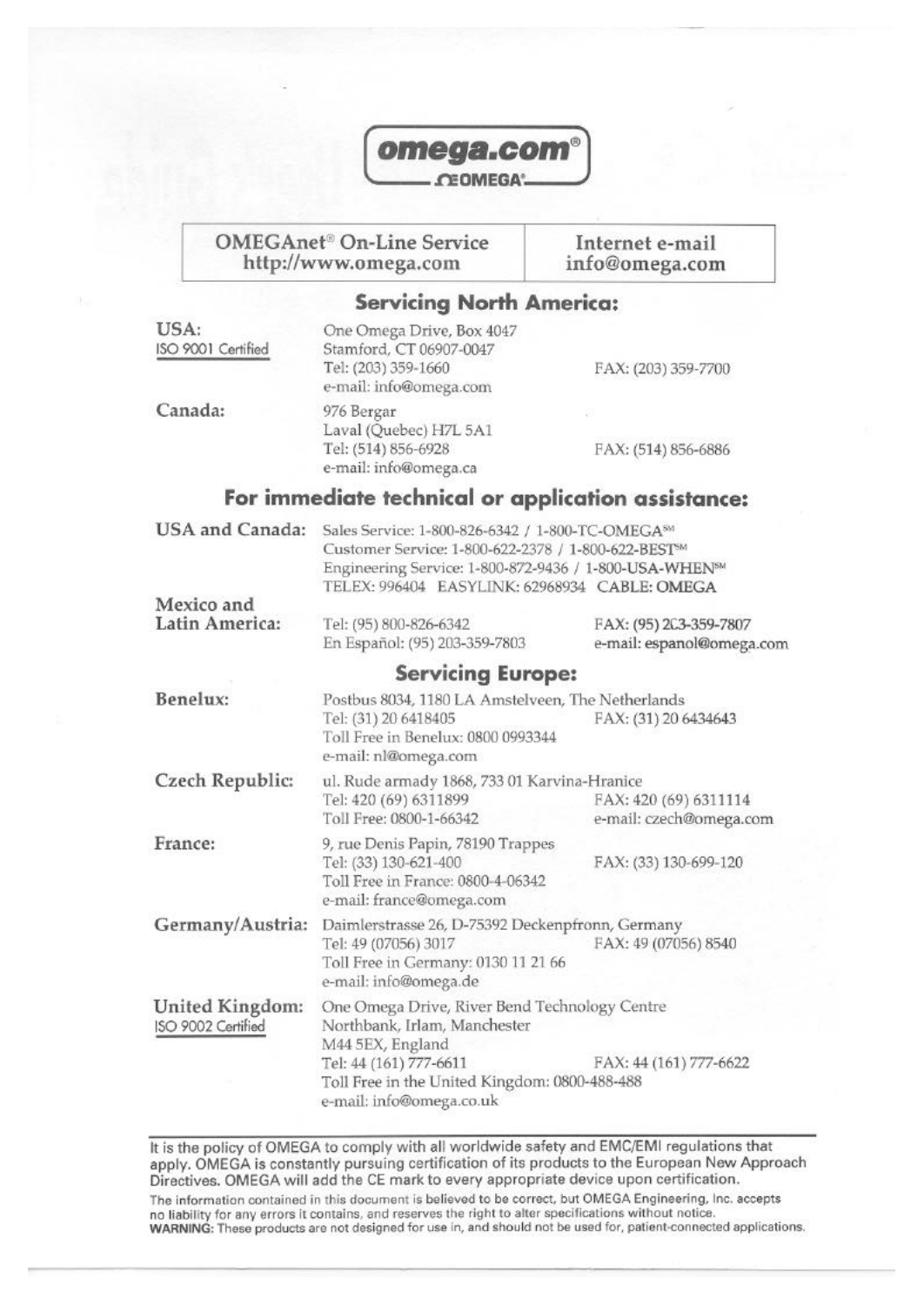**page**

- **1 GENERAL REMARKS**  1 1.1 Identification 1 1.2 EU conformity 1 **2 - PHYSICAL INSTALLATION**  2 2.1 Space required – cutting the display panel holes 2 2.2 Panel mounting 2 **3 - INSTALLATION AND CONNECTION** 3 3.1 General advice 3 3.2 Installation recommendations 3.3 Wiring recommendations 3 3.4 Connections 4 **4 - USER DIALOG**  13 4.1 Instrument face layout 13 4.2 Dialog principle 13 4.3 Access to configuration menus 14 **5 - CONFIGURATION**  15 5.1 Configuring measurement inputs 15 5.1.1 Configuring the process input 16 5.1.2 Configuring the temperature input 21 5.1.3 Configuring the temperature and relative humidity input 24 5.1.4 Configuring the measuring bridge input 27
- 5.1.5 Configuring the resistance input 30
- 5.2 Configuring the external inputs contacts C1 and C2
- 32
- 5.3 Configuring the analog output, digital communications and alarms
- 34
	- 5.3.1 Configuring the analog output
	- 37
	- 5.3.2 Configuring digital communications
	- 38 5.3.3 Configuring alarm relays and thresholds
	- 38

#### **6 - OPERATION**

- 43
- 6.1 Self test sequence
- 43
- 6.2 Adjusting the alarm thresholds
- 43
- 6.3 Displaying measurements and alarm thresholds
- 45
- 6.4 Analog re-transmission of measurements
- 46
- 6.5 Malfunction, error messages and system tests
- 47 6.6 Digital communications
- 49

#### **7 - CALIBRATION** 54

| 7.1 Conditions and equipment<br>required for calibration |    | 54 |
|----------------------------------------------------------|----|----|
| 7.2 Calibration flow chart                               | 55 |    |
| 7.3 Calibrating the measurement                          |    |    |
| inputs                                                   |    | 56 |
| 7.4 Calibrating analog outputs                           |    | 58 |
| 7.5 Calibrating the measuring bridge                     |    |    |
| power supply voltage                                     | 59 |    |
|                                                          |    |    |
| 8 - TECHNICAL SPECIFICATIONS                             |    | 60 |
| 8.1 Measurement inputs                                   |    |    |

- 8.2 Analog output 62 8.3 Alarm relays 62 8.4 Power supplies 62 8.5 Environmental and climatic conditions 63
- 8.6 Electromagnetic compatibility 63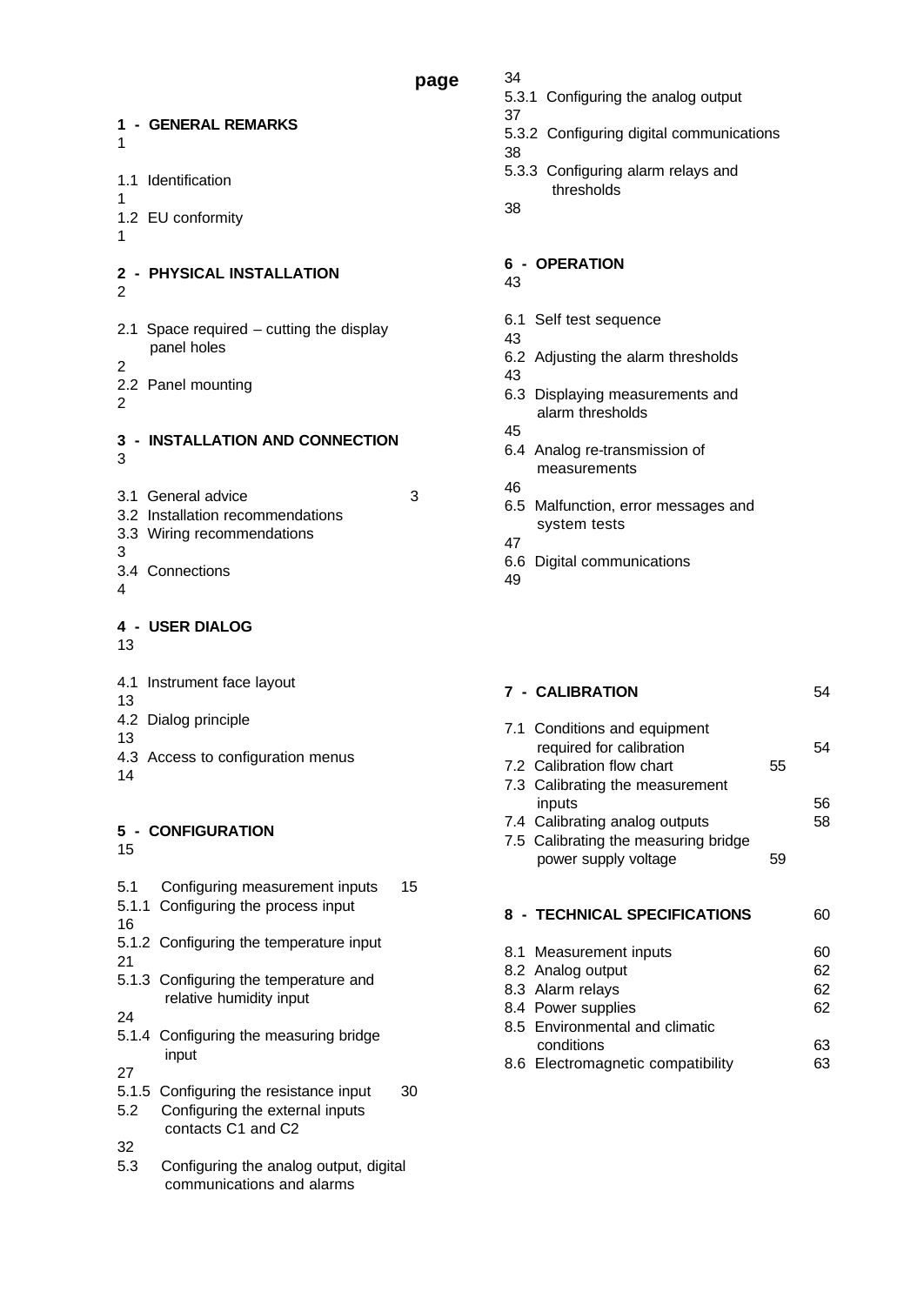#### **1.1 IDENTIFICATION**

| To order (specity model number)           |                                 |  |
|-------------------------------------------|---------------------------------|--|
| <b>Description</b><br><b>Model number</b> |                                 |  |
| <b>DP31</b>                               | 1/8 DIN Digital panel indicator |  |

**Ordering Example: DP31-CR-24V: DP31 meter with 24Vac/Vdc power, 4 relay outputs, 2 contact inputs, RS-485 communications.**

#### **Display and Power options**

| <b>Ordering Suffix</b> | <b>Description</b>   |
|------------------------|----------------------|
| GΝ                     | <b>Green display</b> |
| <b>-24V</b>            | 24 Vac/Vdc power     |
| I8V                    | 48 Vac/Vdc power     |

**Output options**

| <b>Ordering Suffix</b> | <b>Description</b>                                         |
|------------------------|------------------------------------------------------------|
| -R                     | 4 relays                                                   |
| -AR                    | 4 relays, 2 contact inputs<br>analog output                |
| CR                     | 4 relays, 2 contact inputs<br><b>RS-485 communications</b> |

#### **1.2 EU CONFORMITY**

The DP31 complies with European Directives concerning:

- Electromagnetic compatibility 89/336/CEE
- Low voltage supplies (LVD): 73/23/CEE amended by EEC Directive 93/68 Applicable standard – EN 61010-1 dated April 1993

#### **1.2.1 Operating conditions**

- Operating temperature: -5 to +55°C
- Storage temperature: -20 to +70°C
- Ambient relative humidity: 10 to 90% non-condensing.
- Power supply: 85 to 264 Vac 50/60 Hz 10 VA

$$
24/48
$$
  $Vac \pm 10\% - 50/60$  Hz - 10VA

24/48 Vdc ± 10% - 10 VA

- Installation category (overload): II
- Pollution level: II as defined in IEC 664
- Display panel sealing: IP65.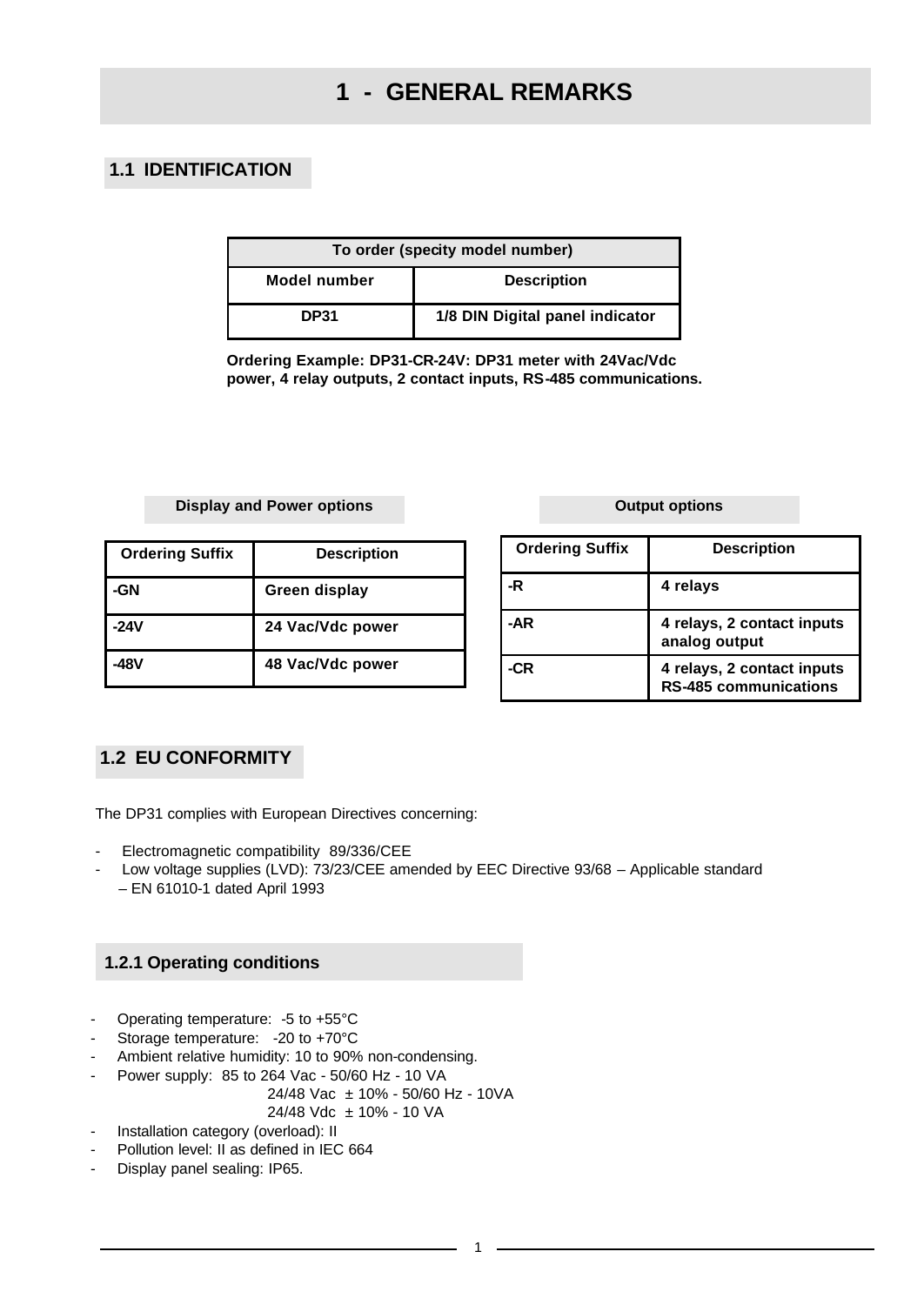#### **1.2.2. Meaning of symbols used in documentation and on labels on connectors**



Operating ground terminal

Safety ground terminal

**~** Alternating current



**Caution**: Refer to accompanying documentation

### **2 - PHYSICAL INSTALLATION**

#### **2.1 SPACE REQUIRED – CUTTING THE DISPLAY PANEL HOLES**

- Format: 1.89" x 3.78" (48 x 96 mm) in accordance with DIN 43760
- Overall depth behind flange: 4.53" (115 mm).
- Weight: 11.3 oz (320 g).







#### **2.2 FITTING THE EQUIPMENT**

 $\overline{a}$ 

The DP31 is fixed by means of two mounting brackets (figures 1 & 3). To fix the unit:

- Insert a screw into each bracket.
- Slide the apparatus into the hole in the panel.
- Insert a bracket at each fixing point located on the sides of the casing.
- Position each bracket in the rear of its fixing on the terminal strip side.
- Tighten the screws until the apparatus is secure. Do not over-tighten.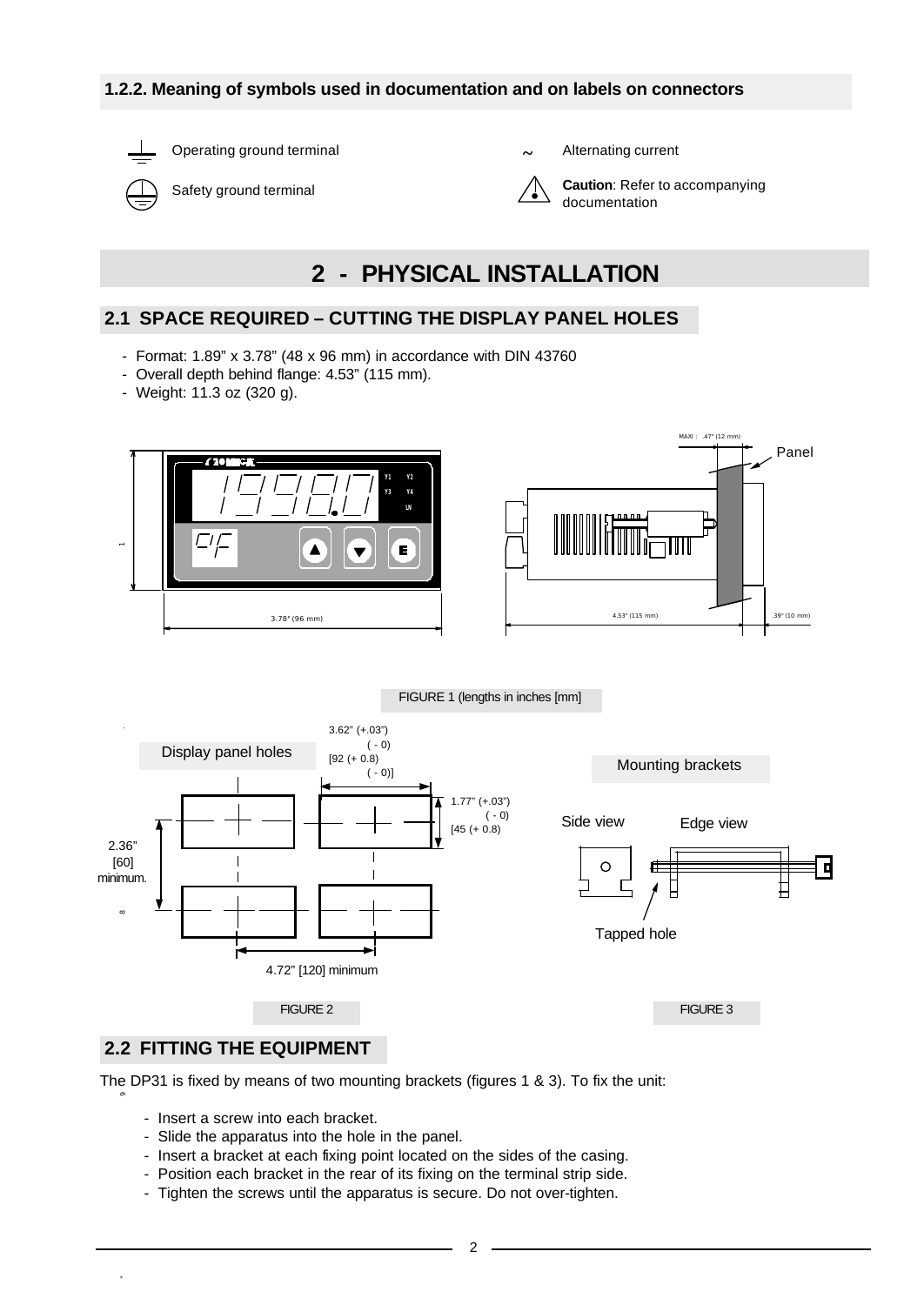### **3 - INSTALLATION AND CONNECTION**

#### **3.1 GENERAL ADVICE**

**†** The precautions described below must be taken when connecting the meter, in order for the equipment to comply with the European directives concerning:

- Electromagnetic compatibility: 89/336 CEE
- Low voltage supply safety rules: LVD 73/23 CEE amended by EEC Directive 93/68.

 If the DP31 is used other than as specified, then the protection provided by the equipment may be compromised.

#### **3.2 INSTALLATION RECOMMENDATIONS**

Avoid placing the meter near:

- High power or relay cut-off or transforming devices.
- Thyristor power units, motors, etc.

As a rule, the instrument panel should be located in a separate part of the cabinet from power and relay controls.

Avoid placing the meter above equipment giving off heat. If the temperature inside the cabinet exceeds 55°C, install a filtered air ventilation system.

#### **3.3 WIRING RECOMMENDATIONS**

#### **3.3.1 Power supply connection**

The DP31 is designed to be permanently connected to the AC power supply. Consequently, the user should provide a switch or similar means of shutting off the power which should be located in the cabinet near the unit.

It is also advisable to fit an identifiable safety fuse near the meter: rating 250 mA 230 Vac.

Where several units are to be fitted in the same cabinet, power connections should be as direct as possible: use a star pattern for wiring in order to avoid daisy-chaining from one unit to another.

Do not power the unit with the same line used for powering contactors or relay coils.

If the power supply network suffers from disturbances (in particular due to high power switching via contactors or thyristor regulators), the instrument section should be run on an isolating transformer with a grounded screen.

#### **3.3.2 Grounding**

The grounding terminals on all units must be linked together in a star at a single point (the facility's metal earth ground) by means of a conductor of equal section to that of the power cables. In order to avoid interference due to the common mode, it is vital to ensure that the grounds of all equipment linked to the unit's inputs and outputs are all at equal potential.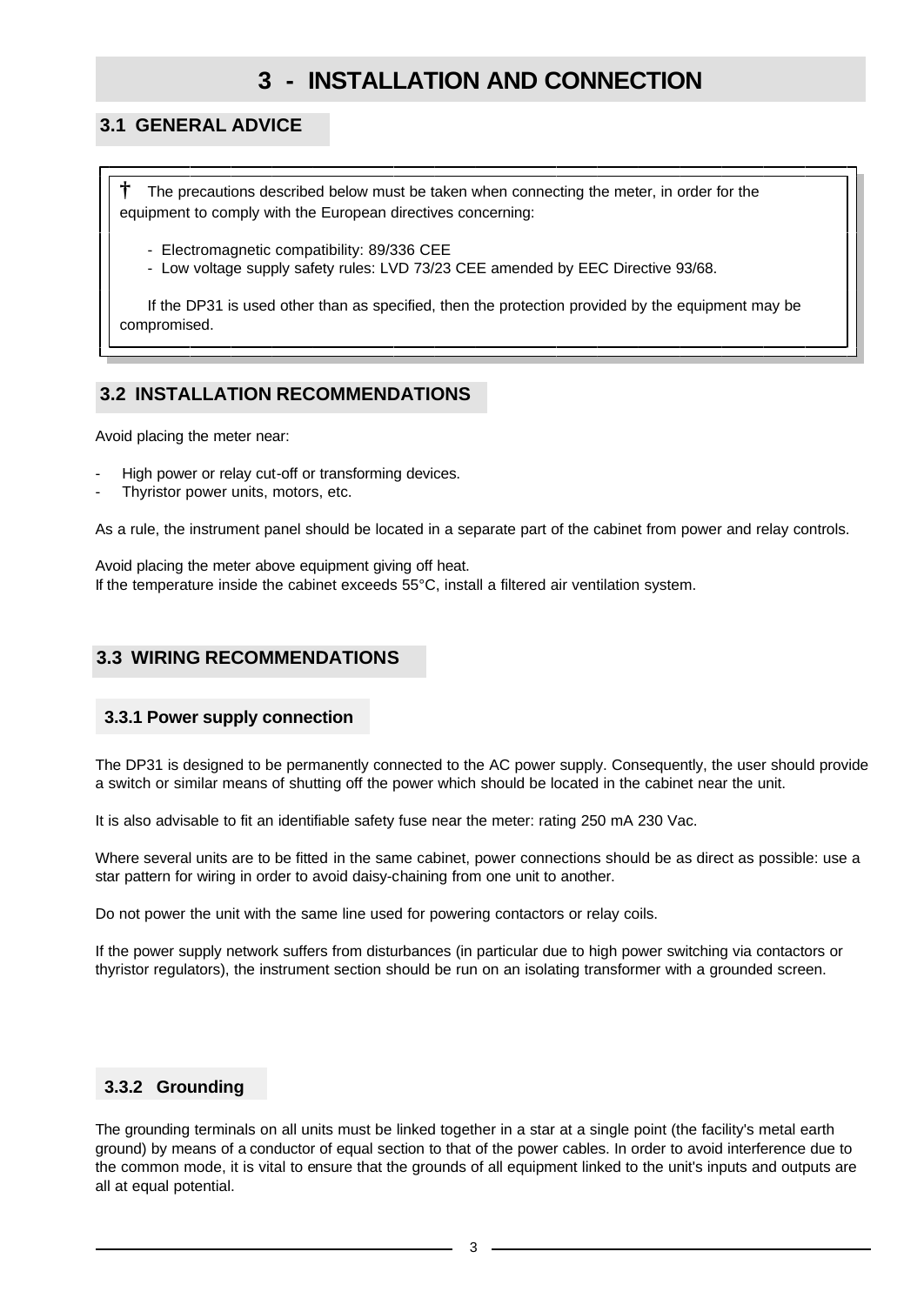#### **3.3.3 Connecting the inputs and outputs**

The wires connected to the measurement inputs and outputs (analog, digital communication) must be physically separated from power cables and cables used for relays or contactor coils, along their entire length.

Use wiring gutters or separate or divided wiring ducts. Any one cable must only carry signals of exactly the same type. Use sheathed cables with stranded wire for connections.

 **†** The protective sheathing MUST be grounded via a single point, preferably on the earth ground terminal side of the indicator.

#### **3.4 CONNECTION**

The DP31 has two detachable terminal strips (1 & 2) connected to the base card. Two additional terminal strips (3 & 4) are present on the -R, -AR, and -CR models. The screw terminals have a clamping capacity of 2.5 mm².

#### **3.4.1 Selecting transmitter and measuring bridge power supplies**

On terminal 7 there is a power supply available for:

- Energizing transmitters. The supply is 24 V at a maximum of 30 mA ; or
- A measuring bridge which may be energized between 4.5 and 10.2 V at a maximum of 30 mA.

If the measurement input requires the use of one of these power supplies, it must be selected prior to connection. To perform this operation:

- Remove terminal strip 2
- Set the diverter switch on the base card as shown in figure 4.



#### **3.4.2 Connecting terminal strips 1 & 2 on the base card**

**Terminal strip 1 (terminals 1 & 2):** meter power supply.

**Terminal strip 2 (terminals 3 – 16):** alarm relays R1; power supply for transmitter/measuring bridge, measurement input (connections vary according to input type).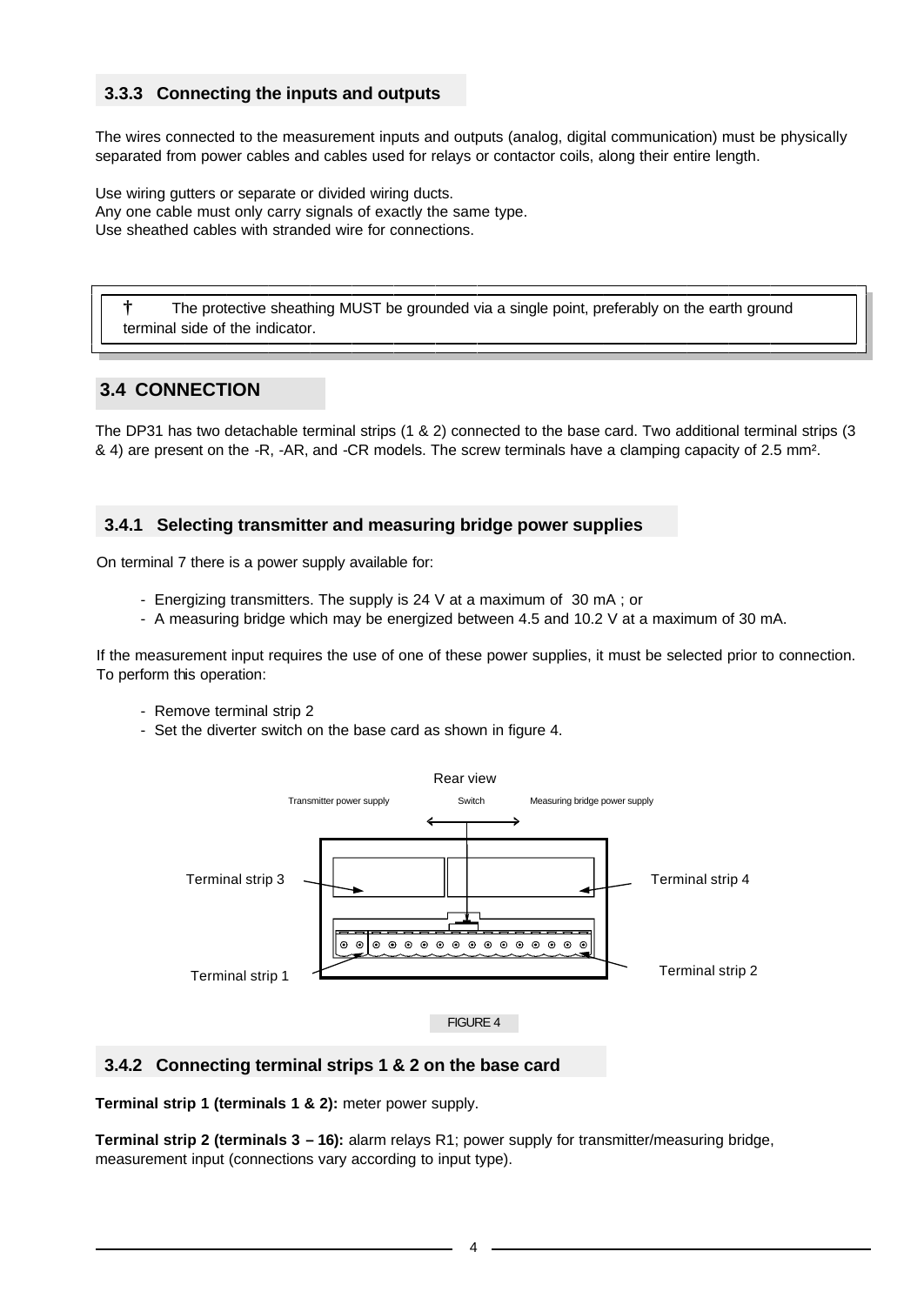#### **3.4.2.1 Single temperature measurement (input CH1)**

ß **Thermocouple input**



#### **3.4.2.2 Differential temperature measurement (CH1 – CH2)**

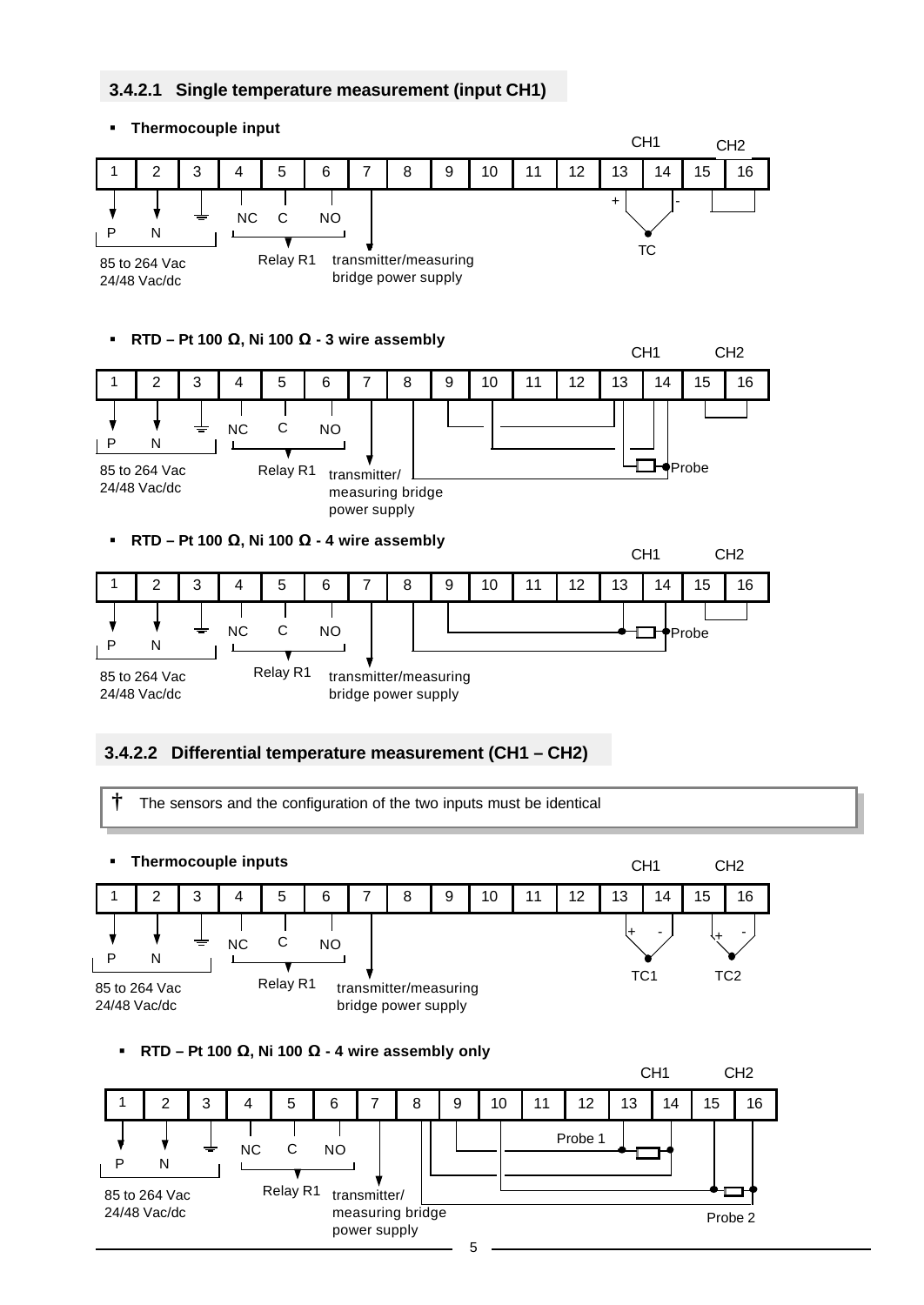#### **3.4.2.3 Temperature (input CH1) and relative humidity (input CH2)**

- - **Temperature input:** RTD probe Pt 100 Ω 3 wire assembly
- **Relative humidity input:** 4/20 mA current signal supplied by a two-wire transmitter powered by the DP31



- **Temperature input: RTD probe** – Pt 100 Ω - 3 wire assembly - **Relative humidity input**: 0/1 V voltage signal



- **Temperature input**: RTD probe – Pt 100  $\Omega$  - 3 wire assembly



- **Temperature input:** RTD probe Pt 100  $\Omega$  3 wire assembly
- **Relative humidity input:** 0-20 mA current signal provided by 3 wire transmitter powered by the DP31

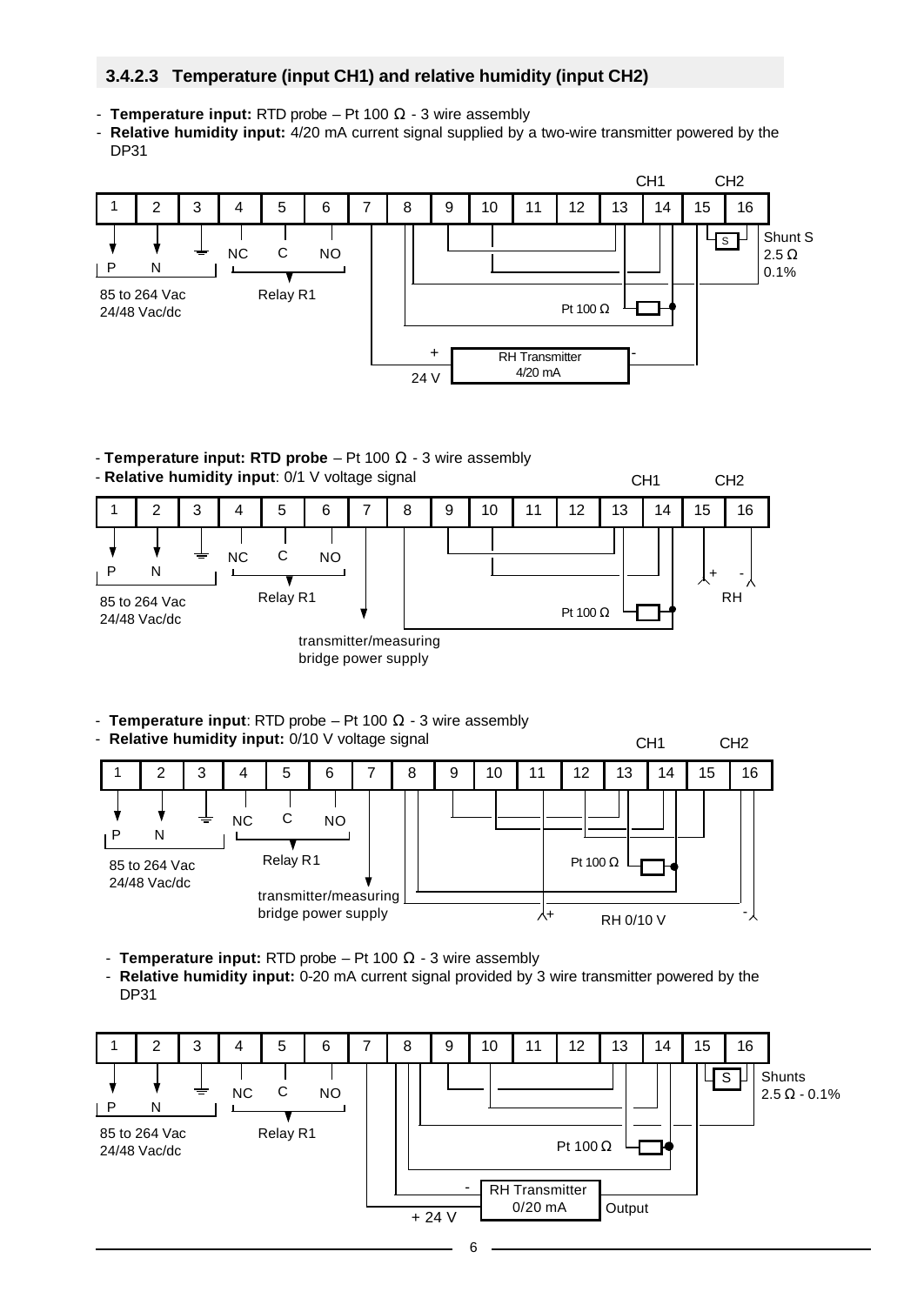- **Temperature input:** RTD probe  $-$  Pt 100  $\Omega$  3 wire assembly
- **Relative humidity input:** 0-1 V voltage signal provided by 3 wire transmitter powered by the DP31



- **Temperature input:** RTD probe Pt 100 Ω 3 wire assembly
- **Relative humidity input:** 0-10 V voltage signal provided by 3 wire transmitter powered by the DP31



- **Temperature input:** 0/20 or 4/20 mA current signal

- **Relative humidity input:** 0/20 or 4/20 mA current signal



- - **Temperature input:** 4/20 mA current signal provided by 2 wire transmitter powered by the DP31.
- **Relative humidity input:** 0/20 or 4/20 mA current signal provided by independently powered 4 wire transmitter.

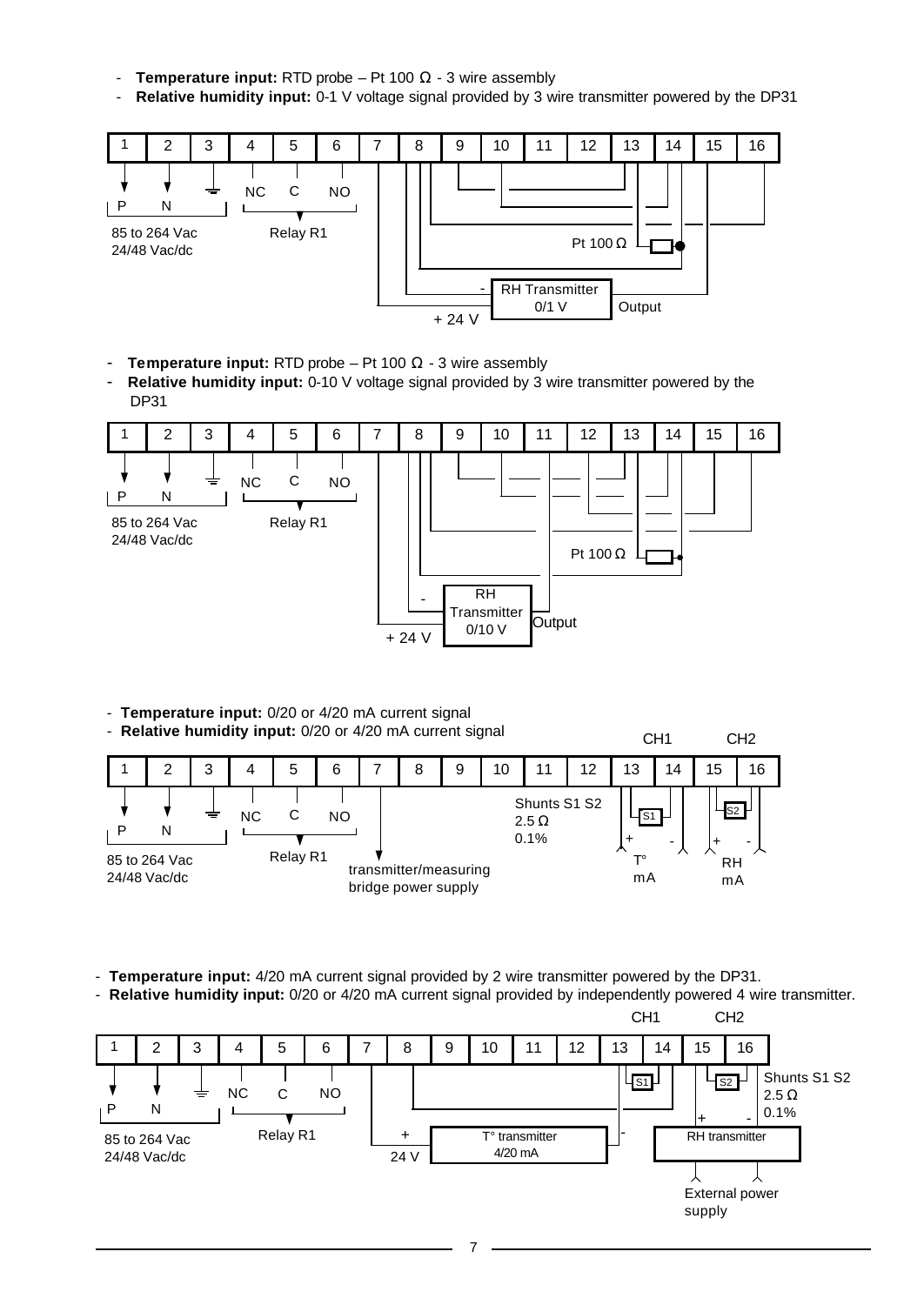- **Temperature input:** 4/20 mA current signal provided by 2 wire transmitter powered by the DP31.



- **Temperature input:** 4/20 mA current signal provided by 2 wire transmitter powered by the DP31. - **Relative humidity input:** 0/10 V voltage signal. CH1 CH2



- **Temperature input:** 0/1 V voltage signal.

- **Relative humidity input**: 0/1 V voltage signal.



- **Temperature input:** 0/1 V voltage signal

- **Relative humidity input**: 4/20 mA current signal provided by 2 wire transmitter powered by the DP31.



- **Temperature input:** 0/1 V voltage signal.

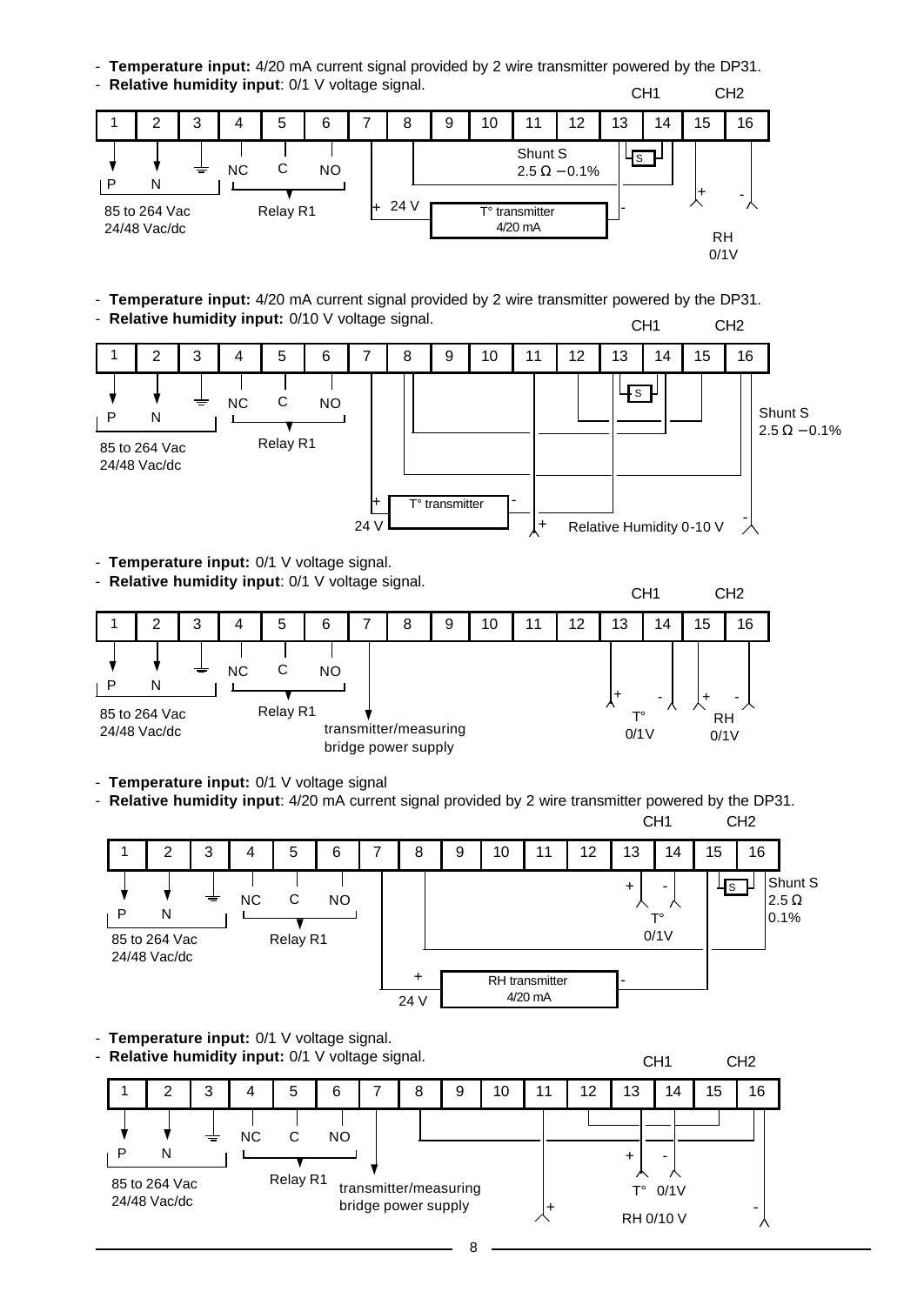#### **3.4.2.4 Single voltage or current input signal measurements (input CH1)**



- **Current signal input: 4/20 mA provided by 4 wire transmitter powered by the DP31**

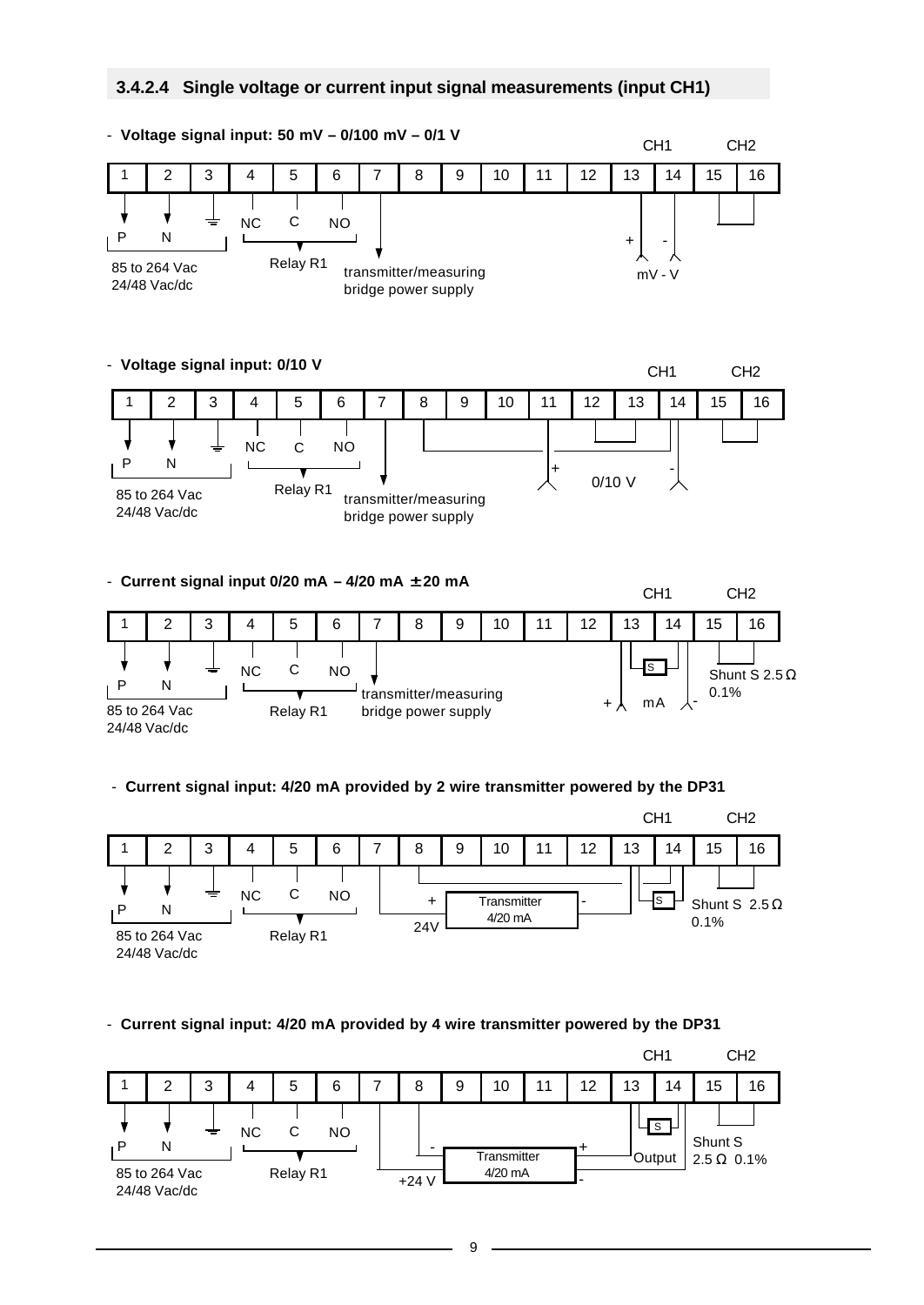#### **3.4.2.5 Differential measurement (channel 1 – channel 2) of voltage and current input signals**

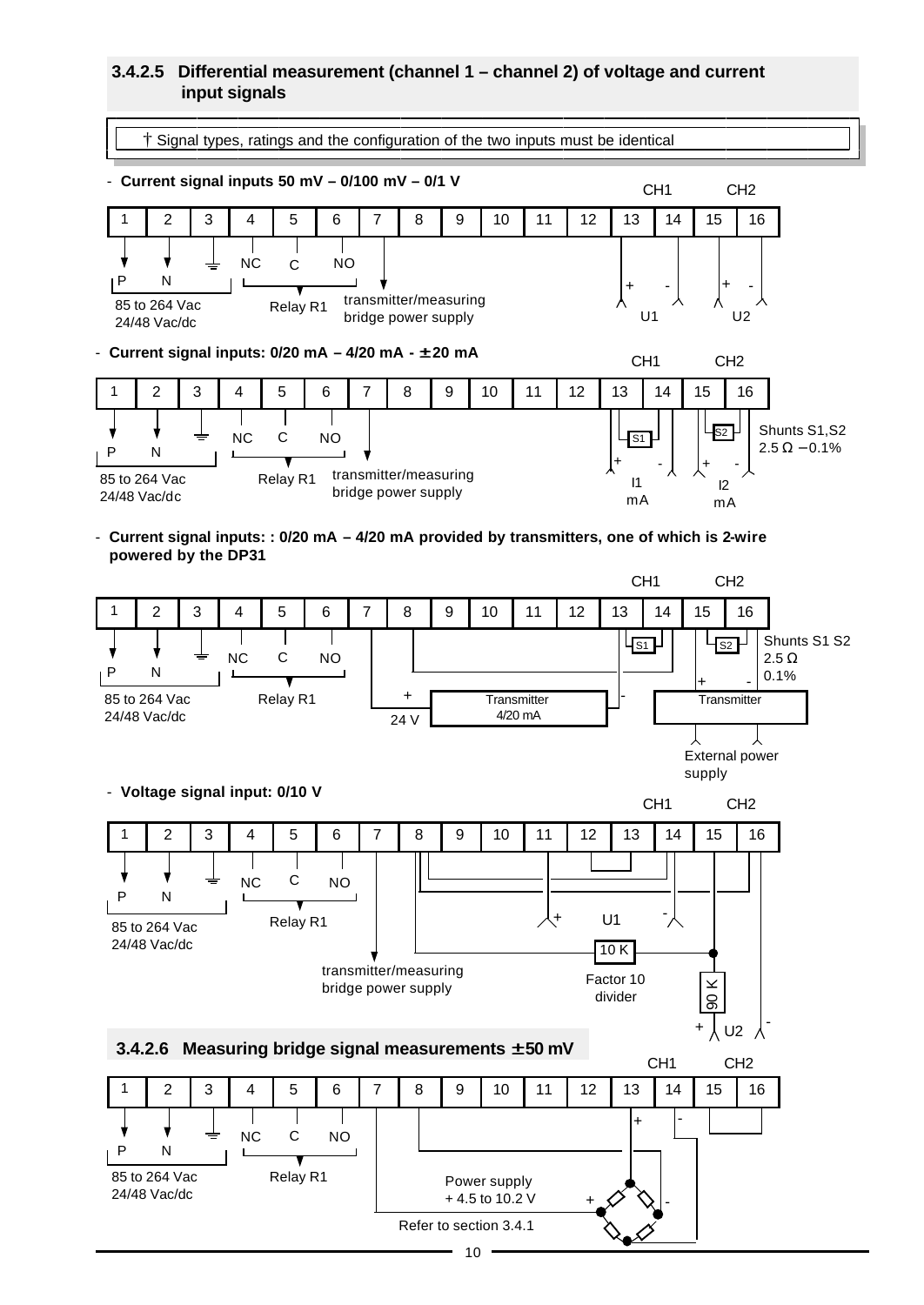#### **3.4.2.7 Resistance signal measurements**

#### - **Resistance 0/200 W - 3-wire assembly**



- **Resistance 0/200 W -Differential measurement (Ch1-Ch2) 4-wire assembly only**



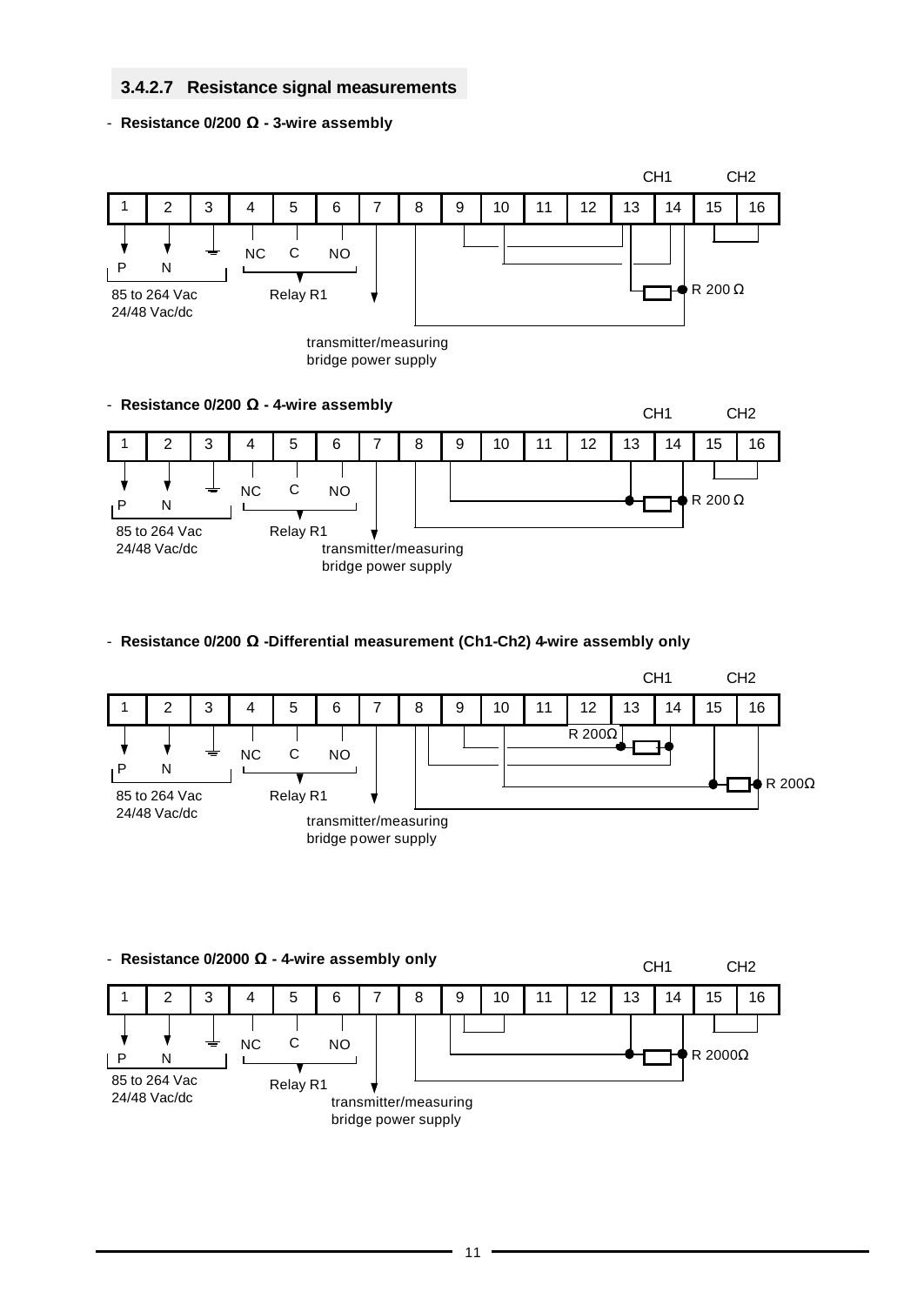#### **3.4.3 Connecting the additional terminal strips on the -R, -AR, -CR models**

Connections vary depending on the model.

**Terminal strip 3** (terminals 17 to 25): analog output, contact inputs C1 & C2, digital link RS-485. **Terminal strip 4** (terminals 26 to 34): alarm relays R2-R3-R4.

#### **- Model DP31-R: 4 alarm relays**



**- Model DP31-AR: 2 contact inputs + 4 alarm relays + analog output**



#### **- Model DP31-CR: 2 contact inputs + 4 alarm relays + RS-485 digital link**

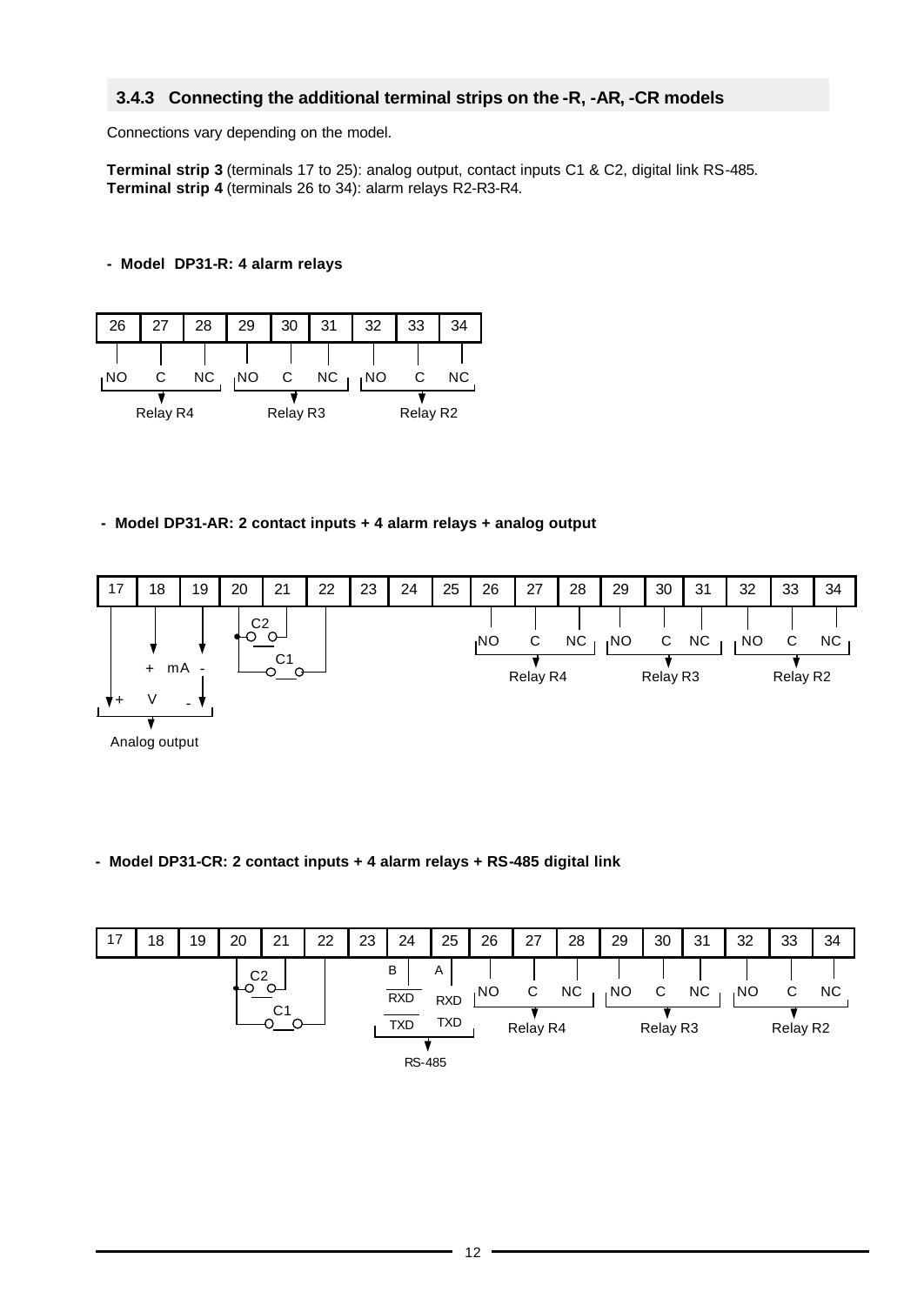### **4 - USER DIALOGUE**

#### **4.1 INSTRUMENT FACE LAYOUT**



- u 5 digit display comprising seven 14 mm-high segments, for displaying:
	- Single (channel 1), differential (channel 1 channel 2) and alternating relative humidity/temperature measurements.
	- Alarm thresholds, menus and configuration parameters.
	- Display limits: -19999 to 99999 units.
- v Two digit display comprising seven 9 mm-high segments, for displaying:
	- Measurement units.
	- Menu and configuration parameters.
- w Four red LED's (Y1, Y2, Y3 & Y4) indicating that the respective thresholds have been exceeded (lit during alarm status and latching).
- x One red LED LN indicating the use of the digital link: it flashes during reception of messages.
- y Keypad with 3-dual function keys:
	- E : select parameters to be displayed
		- confirm configuration or parameter adjustment.
- $\triangle$  Scroll through menu or parameters - Increase number value
- $\blacktriangledown$  Scroll back through menu or parameters - Decrease number value

To increase or decrease a number, keys p and q are dual action:

- One press to change by one unit.
- Sustained pressure to change rapidly.

#### **4.2 DIALOG PRINCIPLE**

User dialog is structured in menus with different levels of accessibility:

- Normal use, accessed directly, allows measurements, parameters and alarm thresholds to be viewed but not changed. Latched alarms may also be reset.
	- **Set**, which is accessed by entering code (5), allows alarm thresholds to be modified.
- **Configure,** which is accessed by entering code (15), allows the DP31 unit to be configured for a specific application.

- **Automatic calibration** of the input/outputs is accessed by entering code (-13) and closing the calibration pin (see section 7.1).

**Test**, which is accessed by entering code (55), allows the user to test the display and relays.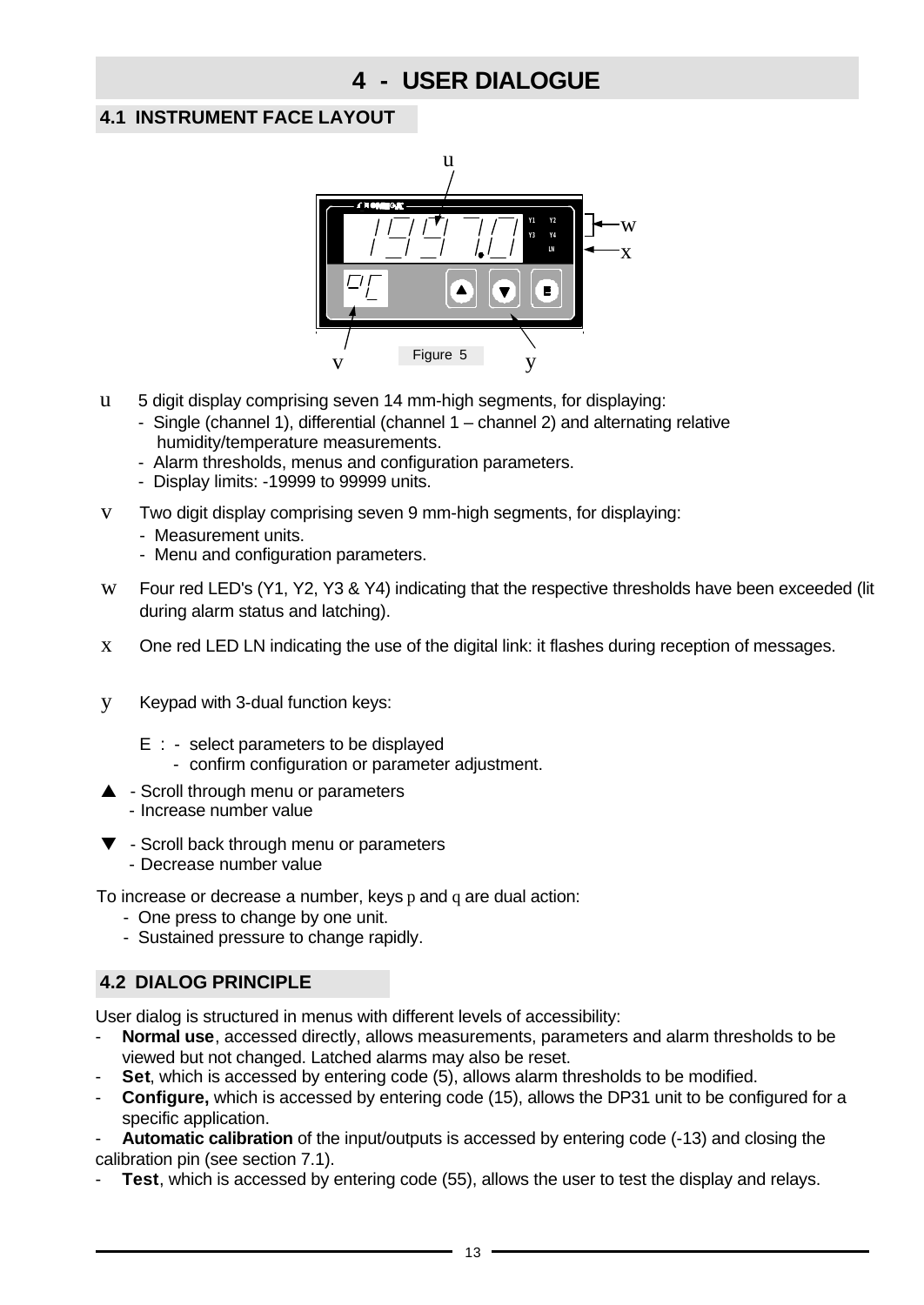#### **4.3 ACCESS TO CONFIGURATION MENUS**



#### † During the view phases, the measurement is displayed automatically 9 seconds after the last key is pressed.

#### ¡ **SOFTWARE VERSION**

 $\overline{\phantom{a}}$ 

With the measurement on-screen, depress and hold p, then press E;<br>the version number  $PAO2$  will be displayed e.g.: the version number **PA02** will be displayed e.g.: **UE**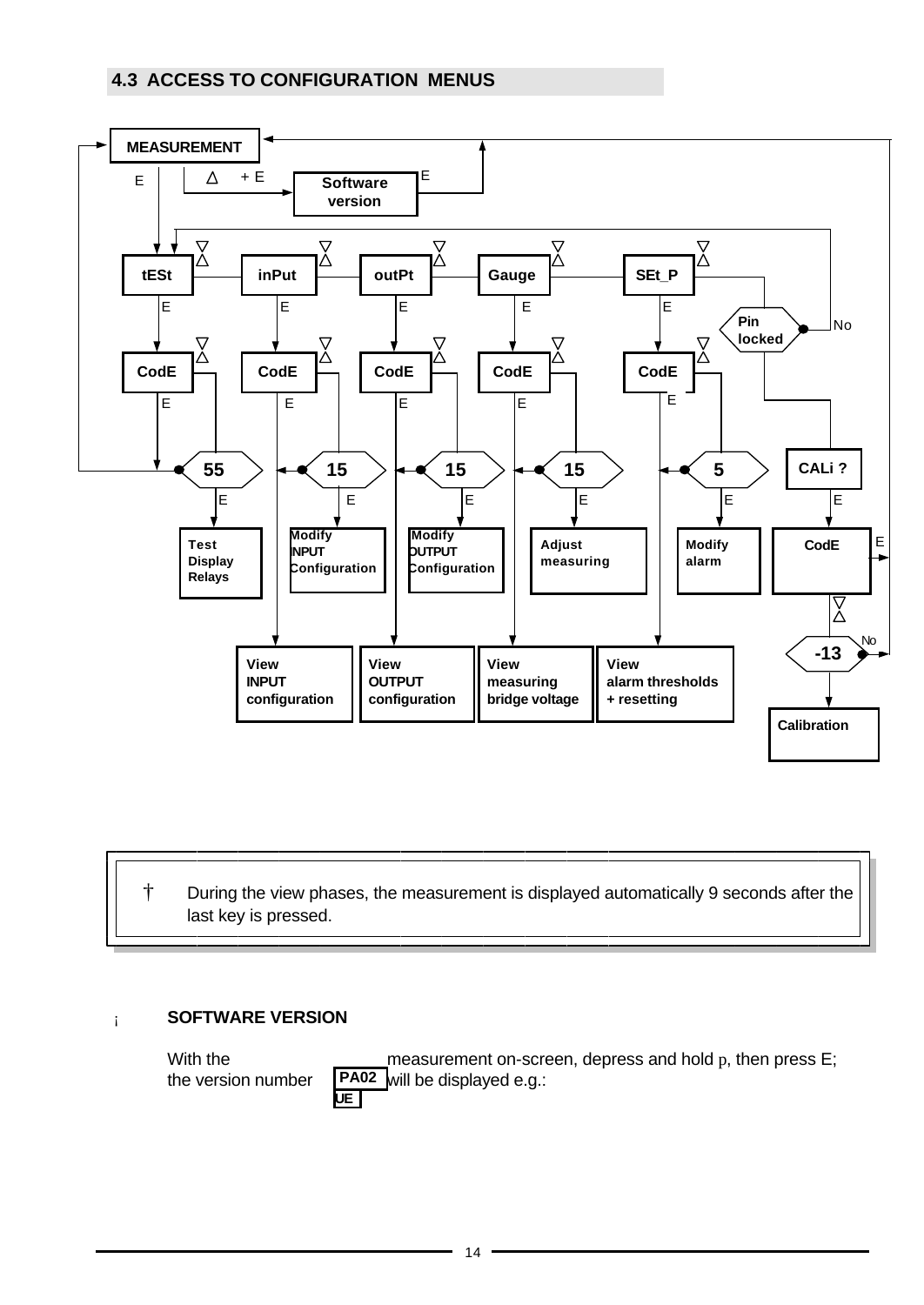### **5 - CONFIGURATION**

The DP31 unit may be configured to suit the characteristics and requirements of a given application by the choice and definition of the input and output parameters. The configuration process is structured around menus (input-output) consisting of several successive stages described in the various flowcharts.

- † Modifying the configuration is only possible by entering code 15. Otherwise, it is only possible to view the existing configuration.
	- For safety reasons, the configuration modification procedure may not be exited until all phases of the menu to be modified have been run through and confirmed.
	- Certain parameters and flowchart steps will not be displayed during the procedure; this is due to either:
		- . The absence of certain functions (input contacts, analog output, etc.), depending on the DP31 model;
		- . A previously confirmed choice in the menu concerning certain parameters and functions.

#### **5.1 CONFIGURING MEASUREMENT INPUTS**

The DP31 unit has two means of reading data which allows the following measurements to be made:

- A single process variable, which reading must be made via channel 1: SinGL input mode.
- Differential measurement (channel 1 channel 2) of a process variable: diFF input mode. In this case, both channels must be fitted with identical sensors or types of input signal. The chosen configuration is automatically assigned to both channels.
- Two distinct process variables: temperature (channel 1), and relative humidity (channel 2).

 † Follow one of the five flowcharts describing the configuration procedure, depending on the sensor type or input signal, and the process variable to be measured. To access the configuration procedure, select the input menu and enter code 15.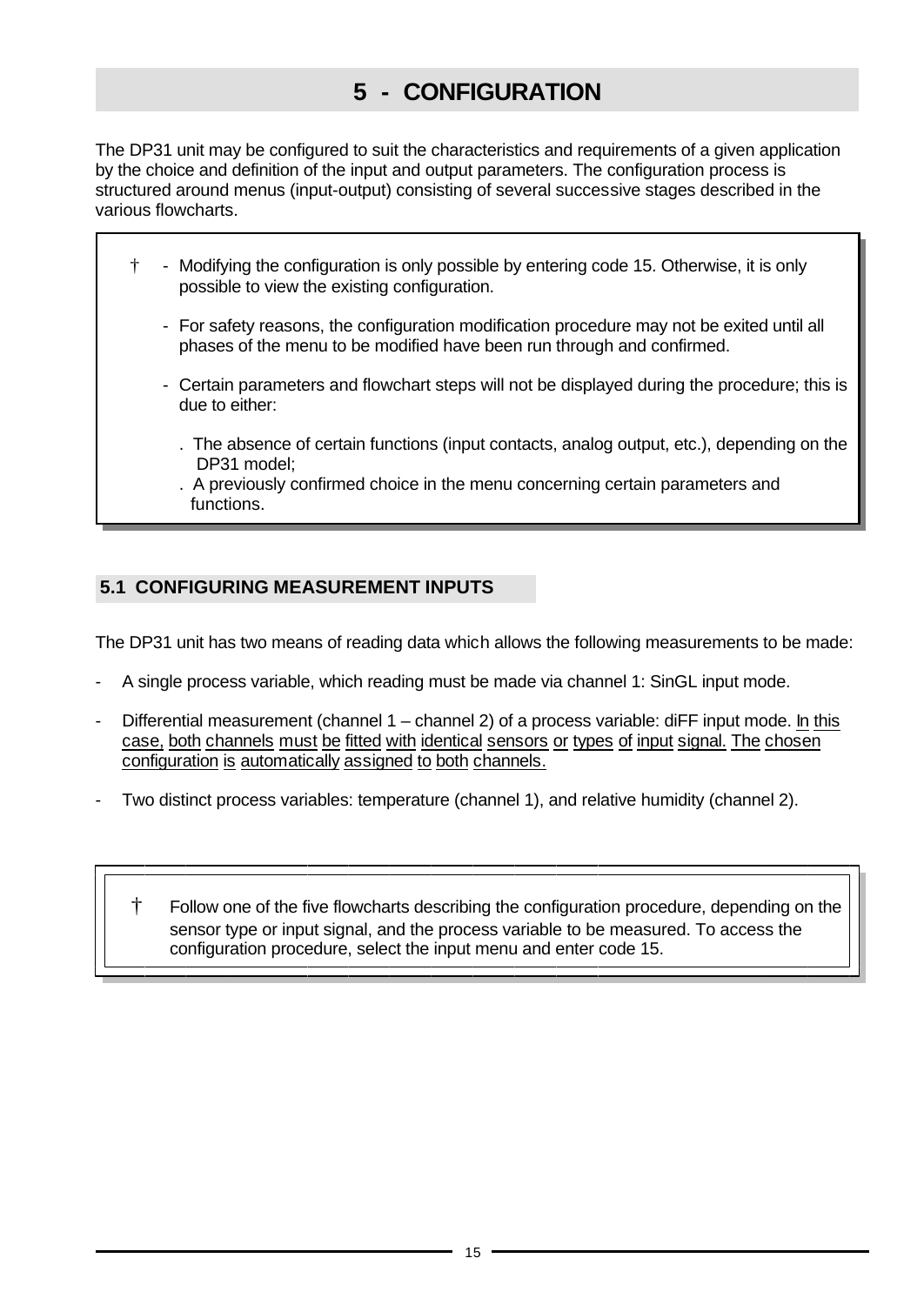**MEASUREMENT**

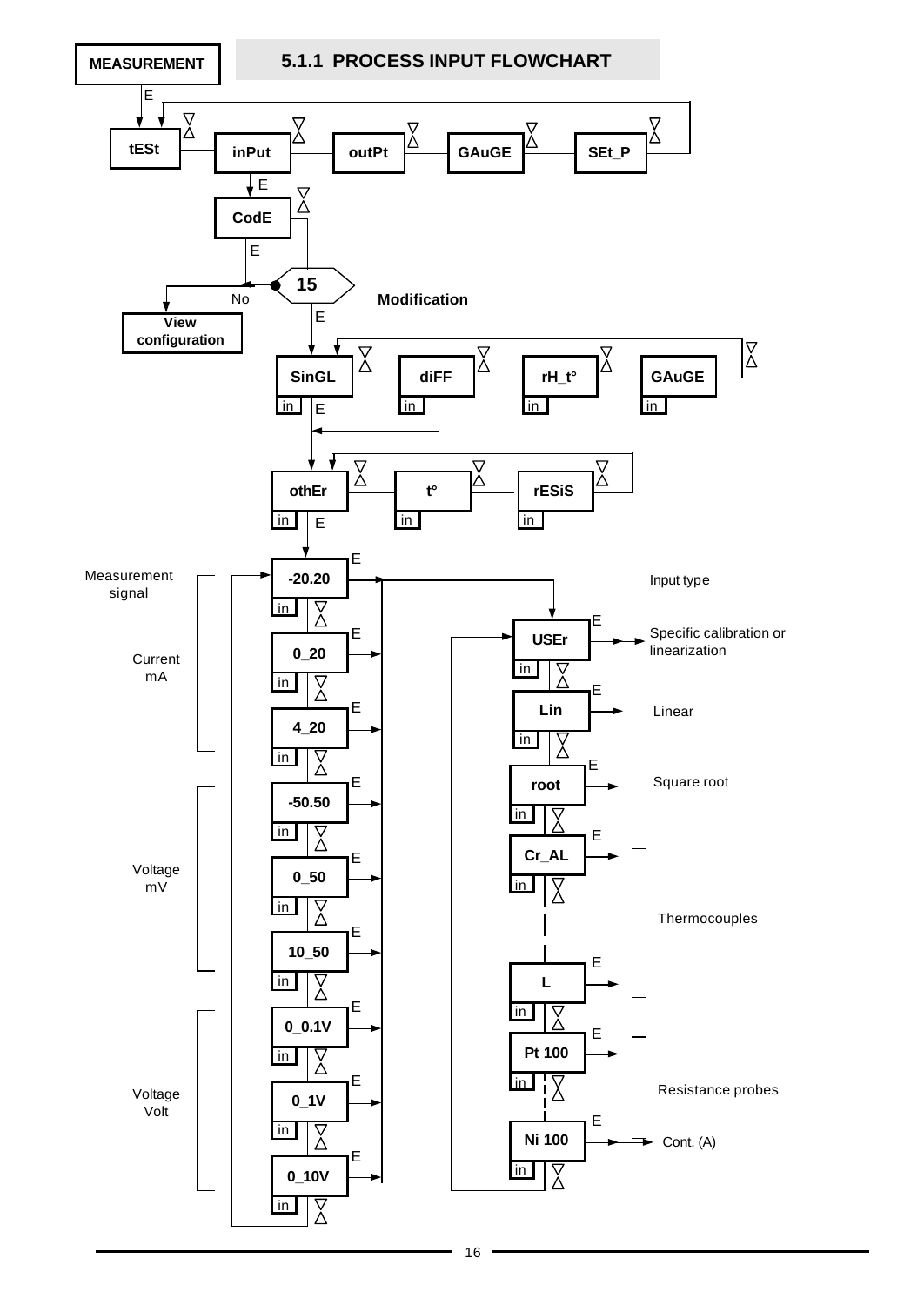#### **PROCESS INPUT (Cont.)**

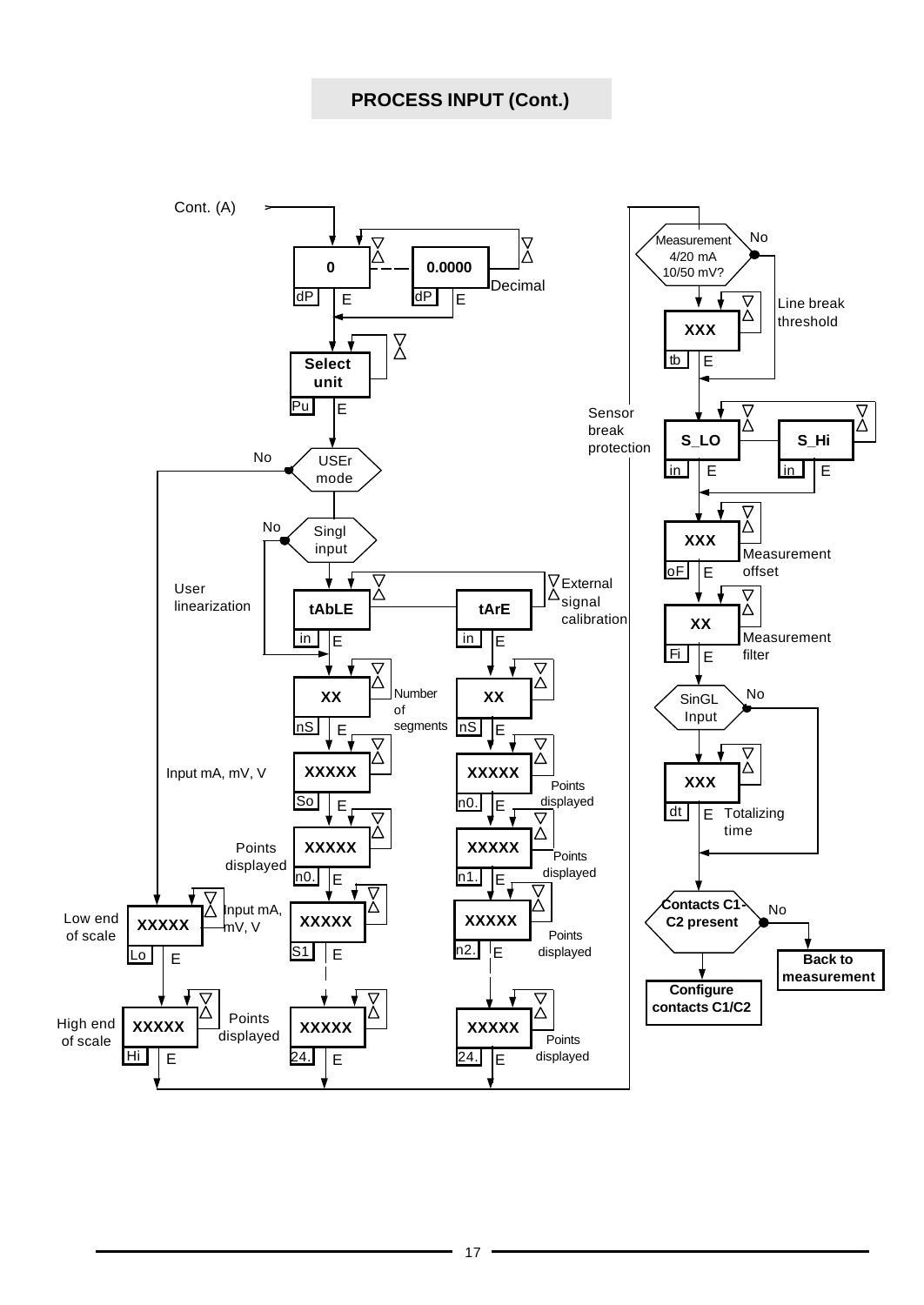#### **CONFIGURING THE PROCESS INPUT: voltage and current signals**

- **ß STEP 1 : Select type of measurement: parameter** [**in**]  $\approx$  **SinGL** : single (on channel 1)  $\mathscr{A}$  **diFF** : differential (channel 1 – channel 2)
	- **ß STEP 2 : Select input type** [**othEr**]
	- **ß STEP 3 : Select measurement signal: parameter** [**in**]
		- .Current mA : ± 20, 0/20, 4/20 . Voltage mV :  $\pm$  50, 0/50, 10/50
		- . Voltage V : 0/0,1, 0/1, 0/10
	- **ß STEP 4 : Select input or sensor type: parameter** [**in**]
		- **USEr :** specific linearization of the input signal in up to 25 stages, or calibration function for a real input signal – max. 25 points.
		- **Lin :** Linear input signal
		- **root** : Calculation of the square root of the input signal.
		- Select temperature sensor: thermocouple or resistance probe linearized by the DP31 (see phase 3 of section 5.1.2 page 24).

#### **ß STEP 5 : select decimal point position : parameter** [**dP**]

- USEr, Lin or root input: dP = 0 0.0 0.00 0.000 0.0000
- Thermocouple or resistance probe temperature sensor:  $dP = 0 0.0$

#### **ß STEP 6 : Select unit for the process variable to be measured: parameter** [**Pu**]

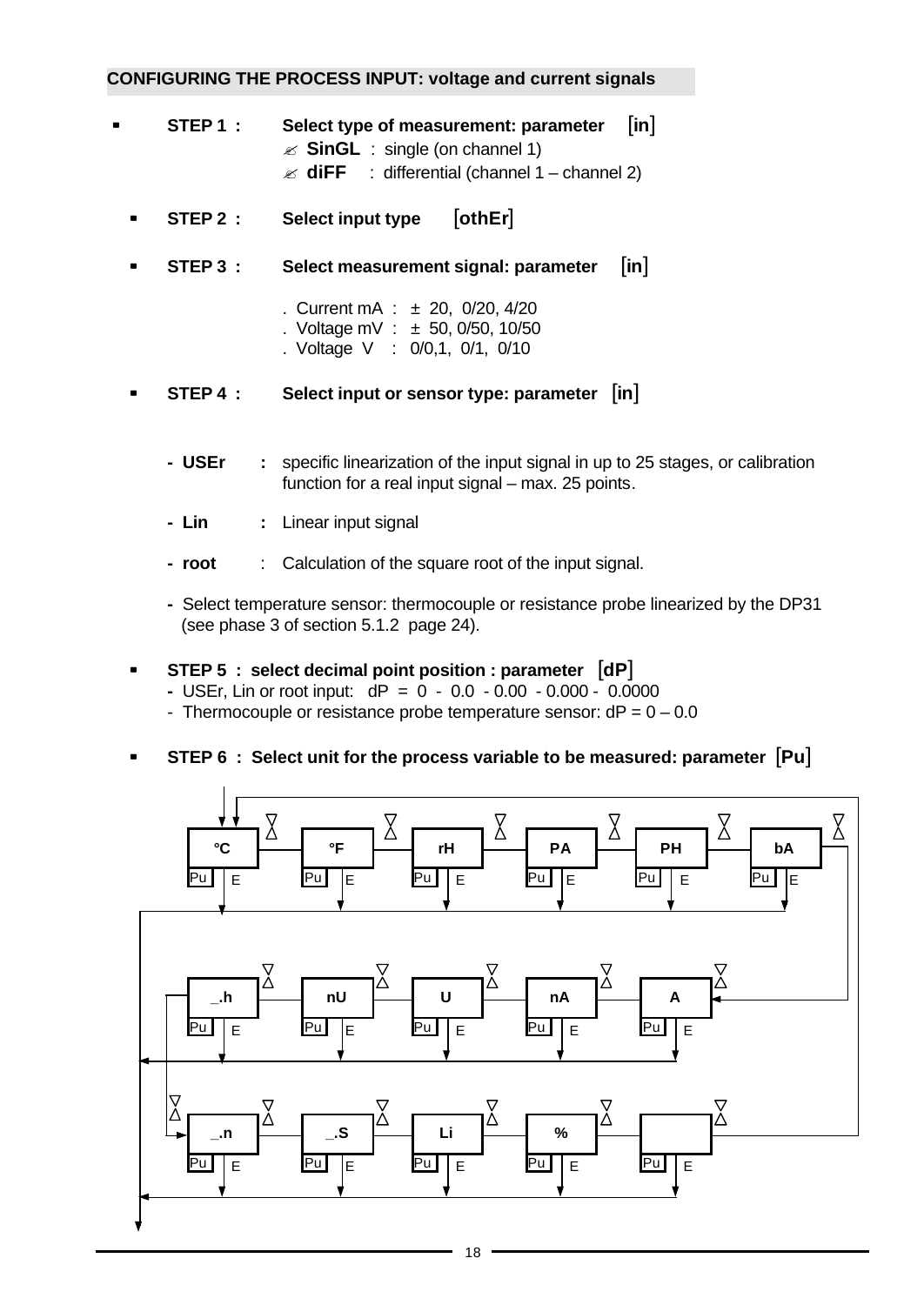#### **BIEP 7 : Setting the scale limits for the input signal**

- Parameter [**Lo**] : Low scale.
- Parameter [**Hi]** : High scale.

Input adjustment range:

- Lin : -10000 to +20000 points
- root  $\div$  0 to 20000 points.
- Temperature sensors: within the specific limits of each type of sensor (see section 8.1.3).
- **STEP 8** : If the input type **[USEr]** has been confirmed in step 4 there is a selection to be made between **tAbLE** and **tArE** modes: parameter **[in**]

#### - **[tAbLE] mode : with single and differential measurements, it is possible to linearize the input signal in 25 stages.**

 **†** Linearization is only possible with increasing and decreasing monotonic functions. This consists of assigning a value for each breakpoint:

- Input signal value in mA, mV or V within the limits set in step 3.
- Number of points represented on-screen (from –10000 to +20000) corresponding to the resolution set in step 5.

**Example:** six segment table with seven breakpoints

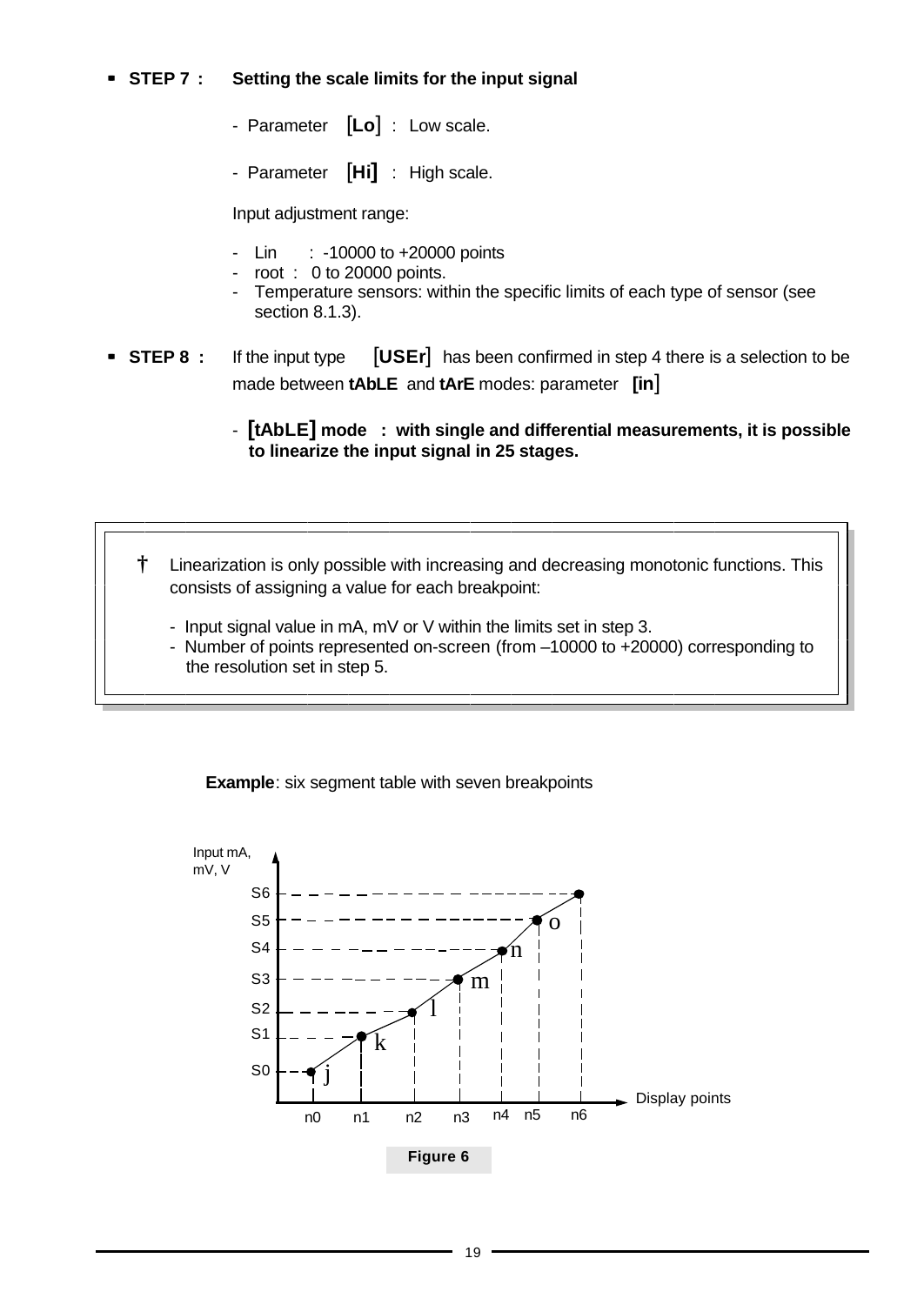- Select the number of segments in table: parameter  $nS = 0$  to 24.
- Assign a value to each breakpoint corresponding to the segments selected.
	- **So :** input value in mA, mV or V for point O.
	- **no.** : number of display points corresponding to the input value So

Identical procedure for points S1, n1 to Sx, nx.

As of the tenth breakpoint, the symbols displayed become:

- 10, 11, 12 ... for the input values
- 10., 11., 12. ... for the corresponding display points.
- **[tArE] mode: the changes in the input signal received on channel 1 may be linearized in 25 stages.**

 The measurement received via channel 1 is recorded as a dip value by the operator when it successively sets and confirms the corresponding numbers of display points: n0, n1, n2, …

 **†** This mode cannot be used for differential measurements. Display values are only taken into account when they are altered by pressing keys q and p. This allows the indicator to be reset to a calibration setting, with no need to change the values already memorized.

- **ß STEP 9 : Setting the shifted measurement signal threshold for line break detection:**  parameter **[tb]**
	- $-4/20$  mA signal  $\therefore$  0 to 4 mA
	- $-10/50$  mV signal  $\div$  0 to 10 mV
- **ß STEP 10 : Selecting the position of the measurement protection device, for the detection of sensor failure and breaks in the measuring wire:** parameter **[in]**
	- $\mathscr{E}$  **S.Lo** : low protection  $\Rightarrow$  measurement at minimum on scale
	- $\mathscr{L}$  **S.Hi** : high protection  $\Rightarrow$  measurement at maximum on scale.
- **ß STEP 11 : Setting the measurement offset** - parameter **oF** : ± 500 display points With differential measurements, the offset is applied to the difference displayed (channel 1 – channel 2)
- **ß STEP 12 : Setting the measurement software filter**
	- parameter **Fi** : 0 to 20

#### **ß STEP 13** : **Setting the totalizing time**

- Only used with single measurements (channel 1)
- parameter **dt** : 0 to 99999 seconds

 The time unit is linked to the choice of physical unit made in step 6. The unit is generally the second, except where set to:

- .n  $\Rightarrow$  minute
- .h  $\Rightarrow$  hour
- **ß STEP 14** : **Assignment of input contacts C1 C2** where present
	- $\Rightarrow$  see section 5.2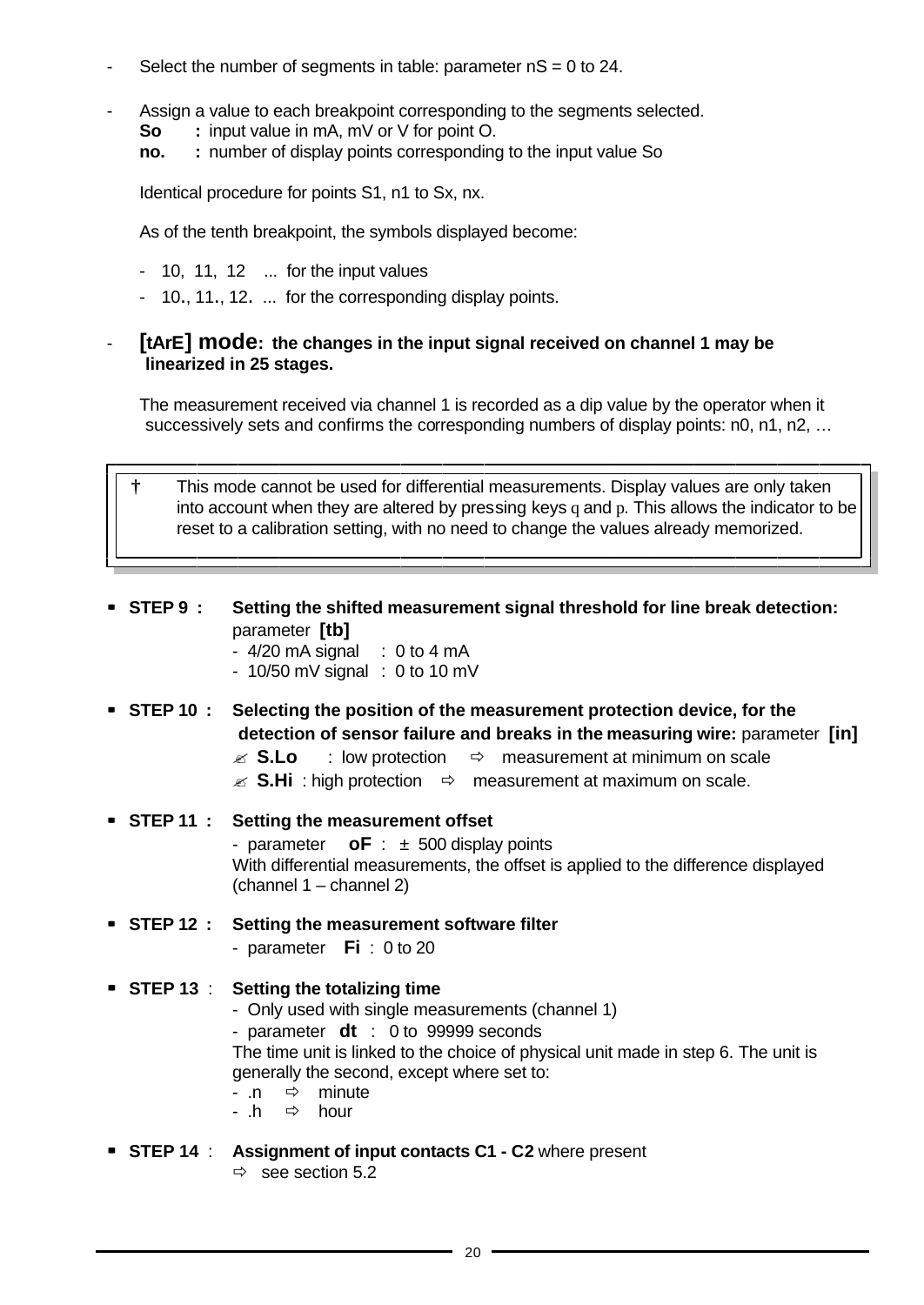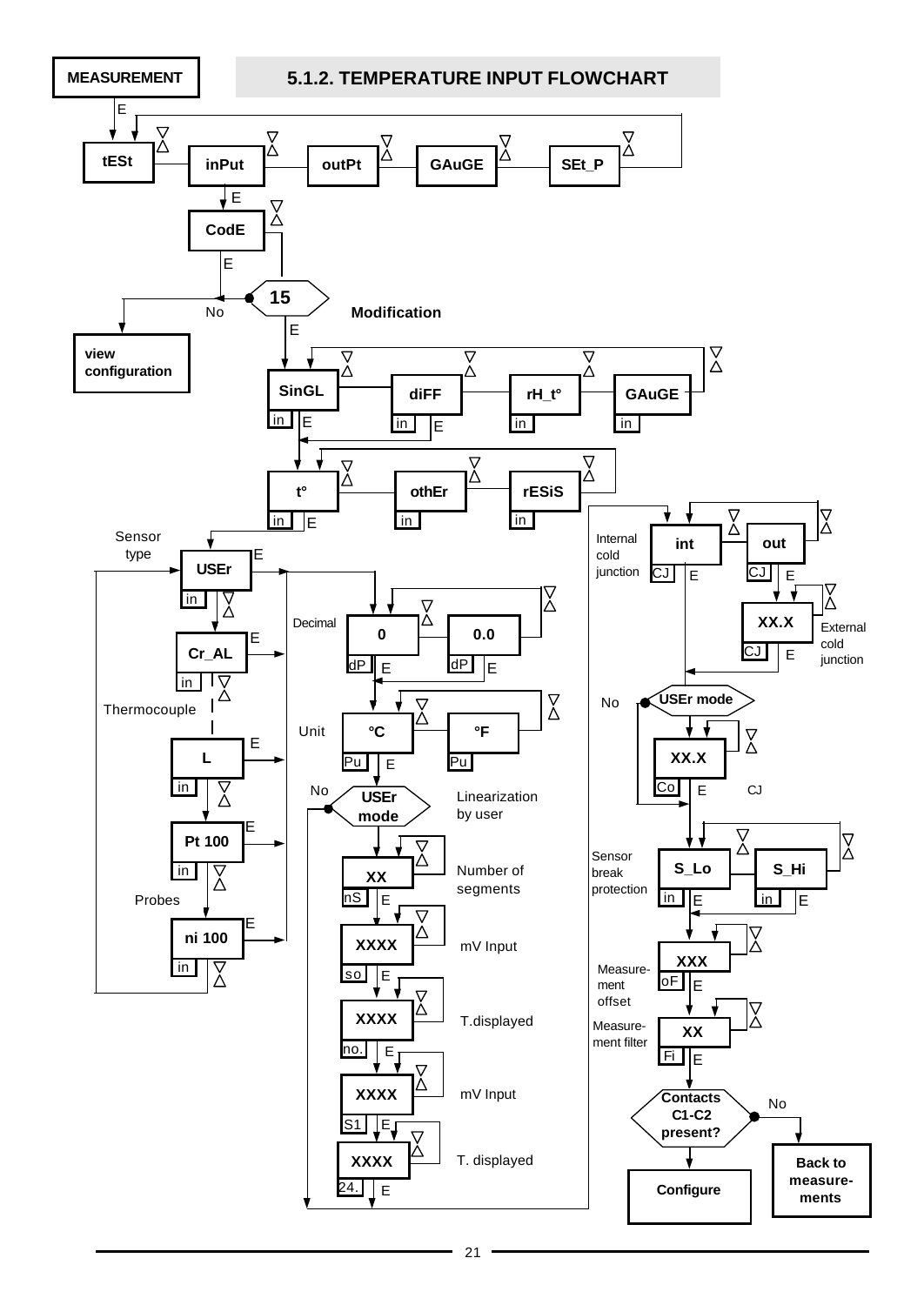#### **¡ CONFIGURING TEMPERATURE INPUTS: MEASUREMENTS USING THERMOCOUPLES AND RESISTANCE PROBES**

- ß **STEP 1 : Select measurement type**
	- ? **SinGL :** single (on channel 1)
	- ? **diFF :** differential (channel 1 channel 2)
- ß **STEP 2 : Select input type [t°]**
- ß **STEP 3 : Select either thermocouple sensor or resistance probe**



- ß **STEP 4 : select decimal point position** - parameter **[dP]** : 0 or 0.0
- ß **STEP 5 : select unit**

- parameter **[Pu]** : °C or °F

**STEP 6 :** Specific linearization in up to 25 stages for any thermocouple not already supported in the internal tables (**[USEr]** selection made in step 3).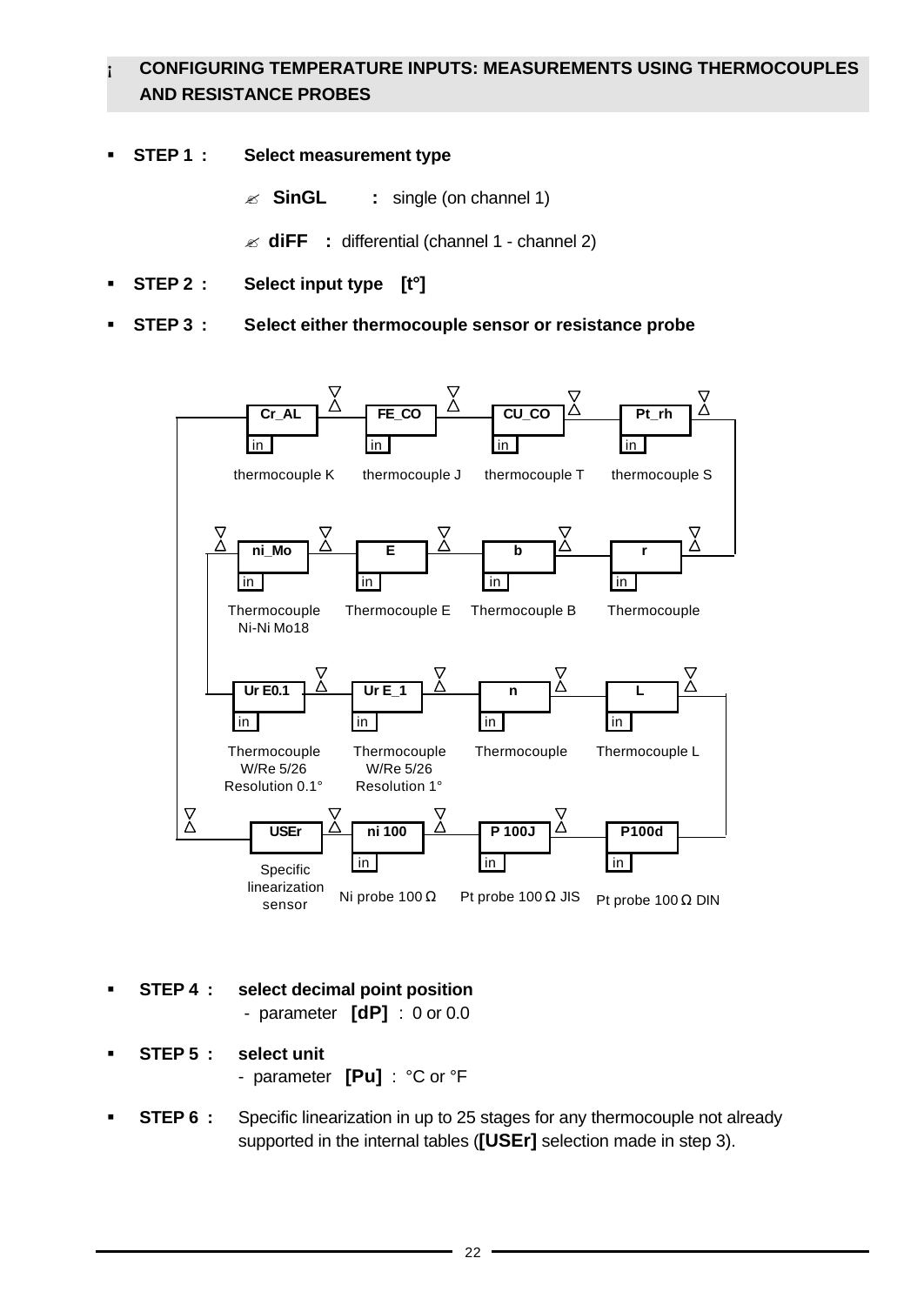**†** Linearization is only possible with increasing or decreasing monotonic functions. This consists of assigning values for each breakpoint:

**Sx** : input voltage in mV  $(\pm 75.00 \text{ mV} \text{ max.})$ 

 **nx.** : temperature displayed, corresponding to the resolution and unit selected (-10,000 to +20,000 points).

See **tAbLE** mode in step 8 of section 5.1.1

- ß **STEP 7 : Select cold junction compensation mode -** parameter **[CJ]**
	- $\mathscr{A}$  int : automatic internal compensation
	- ? **out** : external compensation
- ß **STEP 8 : Adjust external cold junction value -** parameter **[CJ]** : 0 to 60°C or 32 to 140°F
- ß **STEP 9 : Adjust cold junction coefficient in USEr mode -** parameter **[Co]** : ± 1000 µV/°C
- ß **STEP 10 : Select the position of the measurement protection device used for detecting sensor failure and breaks in the measuring wire: -** parameter **[in]**
	- $\mathscr{L}$  **S-Lo** : low level  $\Rightarrow$  minimum measurement on scale
	- $\mathscr{L}$  **S-Hi** : high level  $\Rightarrow$  maximum measurement on scale
- ß **STEP 11 : Setting the measurement offset -** parameter **[oF]** : ± 500 display points

With differential measurements, the shift is applied to the difference displayed (channel 1 – channel 2)

- ß **STEP 12 : Adjust the measurement software filter -** parameter **[Fi]** : 0 to 20
- ß **STEP 13 : Assign input contacts C1 C2 where present See section 5.2**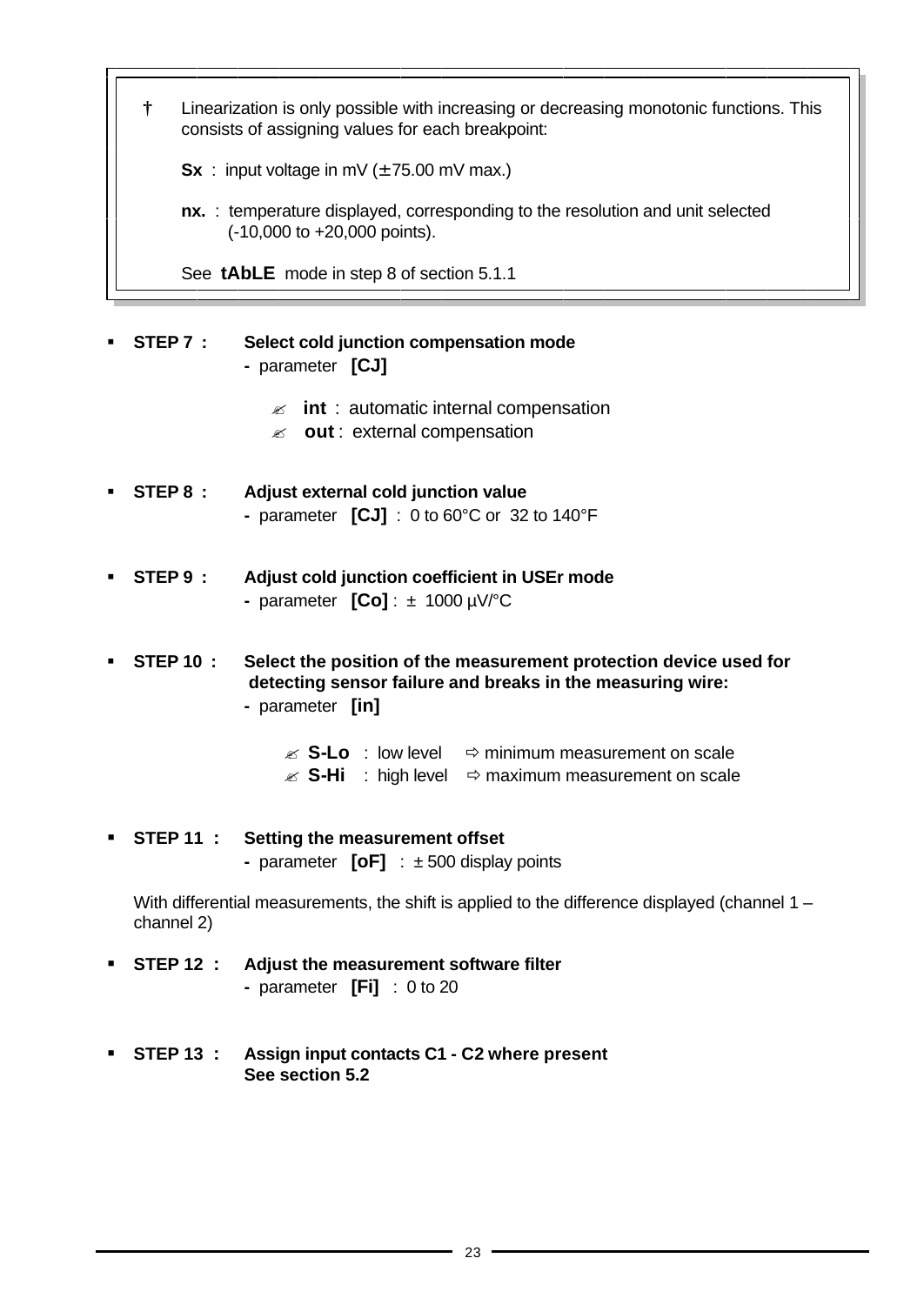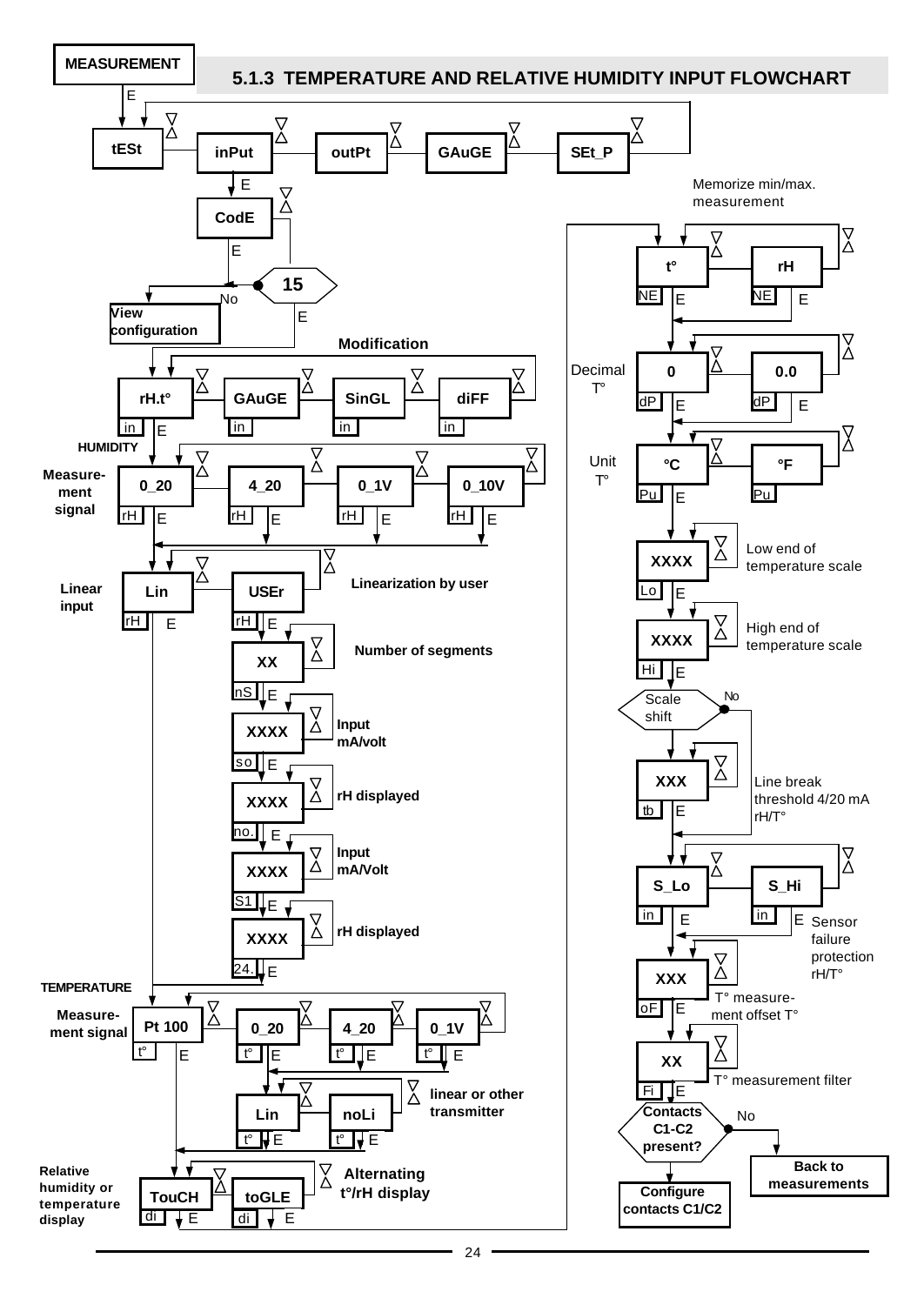#### **¡ CONFIGURING TEMPERATURE AND RELATIVE HUMIDITY INPUTS**

- ß **STEP 1 : Select input type [rH t°]**
- ß **STEP 2 : Select input signal (channel 2) for relative humidity measurements -** parameter **[rH]**

 $\approx$  current mA : 0/20, 4/20  $\approx$  voltage V : 0/1, 0/10

- ß **STEP 3 : Select relative humidity input type -** parameter **[rH]**
	- $\mathscr{A}$  **Lin** : Input signal with linear variations

 **†** The scale limits and measurement resolution are not adjustable. They are automatically set at 0.0 and 100.0% rH.

> ? **USEr**: specific linearization of the input signal in up to 25 stages - see **tAbLE** in step 8 of section 5.1.1

Adjustment of rH values displayed: 0.0 to 100.0%.

- ß **STEP 4 : Select input signal (channel 1) for the temperature measurement -** parameter **[t°]**
	- $\approx$  Pt 100 : direct input for Pt 100  $\Omega$  DIN probe
	- $\approx$  Current mA : 0/20, 4/20
	- $\mathscr{\mathscr{A}}$  Voltage V : 0/1
	- **†** The current and voltage signals, non-linearized, must be provided by temperature transmitters with a sensor consisting of a Pt 100 Ω resistance probe.

ß **STEP 5 : Signal type sent by the temperature transmitter -** parameter **[t°]**

- $\mathscr{L}$  **Lin** : signal linearized by the transmitter
- $\le$  **noLin**: non-linearized signal. In such cases, the DP31 unit will use its internal Pt 100 Ω DIN resistance probe linearization table.
- ß **STEP 6 : Select rH and t° measurement display mode**
	- parameter **[di]**
	- $\mathscr{A}$  **TouCH** : static display. Switching between variables is performed by pressing the p and q keys.
	- $\mathscr{L}$  **toGLE** : display toggles between the two variables every three seconds.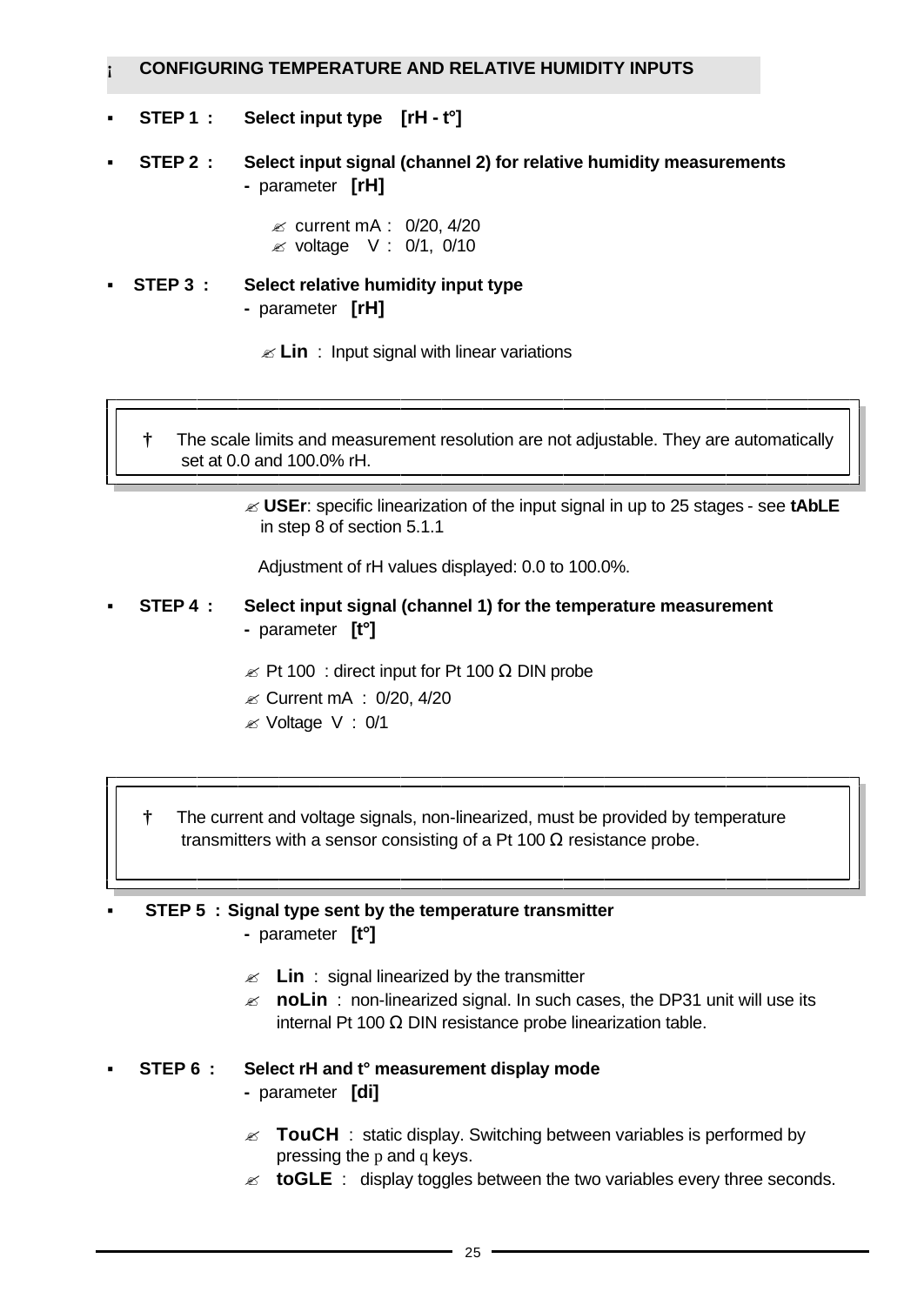- ß **STEP 7 : Set memorized variable for minimum and maximum measurements -** parameter **[nE]**
	- ? **t°** : temperature
	- $\approx$  **rH** : relative humidity
- ß **STEP 8 : Select decimal point position -** parameter **[dP]** : 0 or 0.0
- ß **STEP 9 : Select temperature unit -** parameter **[Pu]** : °C or °F
- ß **STEP 10 : Set temperature input scale limits**

Max. temperature range: -200.0 to +800.0°C

- parameter **[Lo]** : Low scale
- parameter **[Hi]** : High scale
- ß **STEP 11 : Setting the line break detection threshold for 4/20 mA measurement signals**
	- parameter **[tb]** ; 0 to 4 mA.

 The threshold set by this means is applied to both measurement inputs (rH and t °), where they receive 4/20 mA signals.

ß **STEP 12 : Selecting the position of the measurement protection device, for the detection of sensor failure (Pt 100 W probe) and breaks in the 4/20 mA wire -** parameter **[in]** 

- $\mathscr{L}$  **S-Lo** : low level  $\Rightarrow$  measurement at minimum on scale
- $\mathcal{L}$  **S-Hi** : high level  $\Rightarrow$  measurement at maximum on scale

The selection made is applied to both quantities - rH and t°.

#### ß **STEP 13 : Setting the measurement offset**

- parameter **[oF]** : ± 500 display points.
- The relative humidity measurement may not be adjusted.

#### ß **STEP 14** : **Setting the measurement software filter**

 **-** parameter **[Fi]** : 0 to 20

This filter does not operate on the RH input.

#### ß **STEP 15** : **Assignment of input contacts C1 - C2 where present See Section 5.2**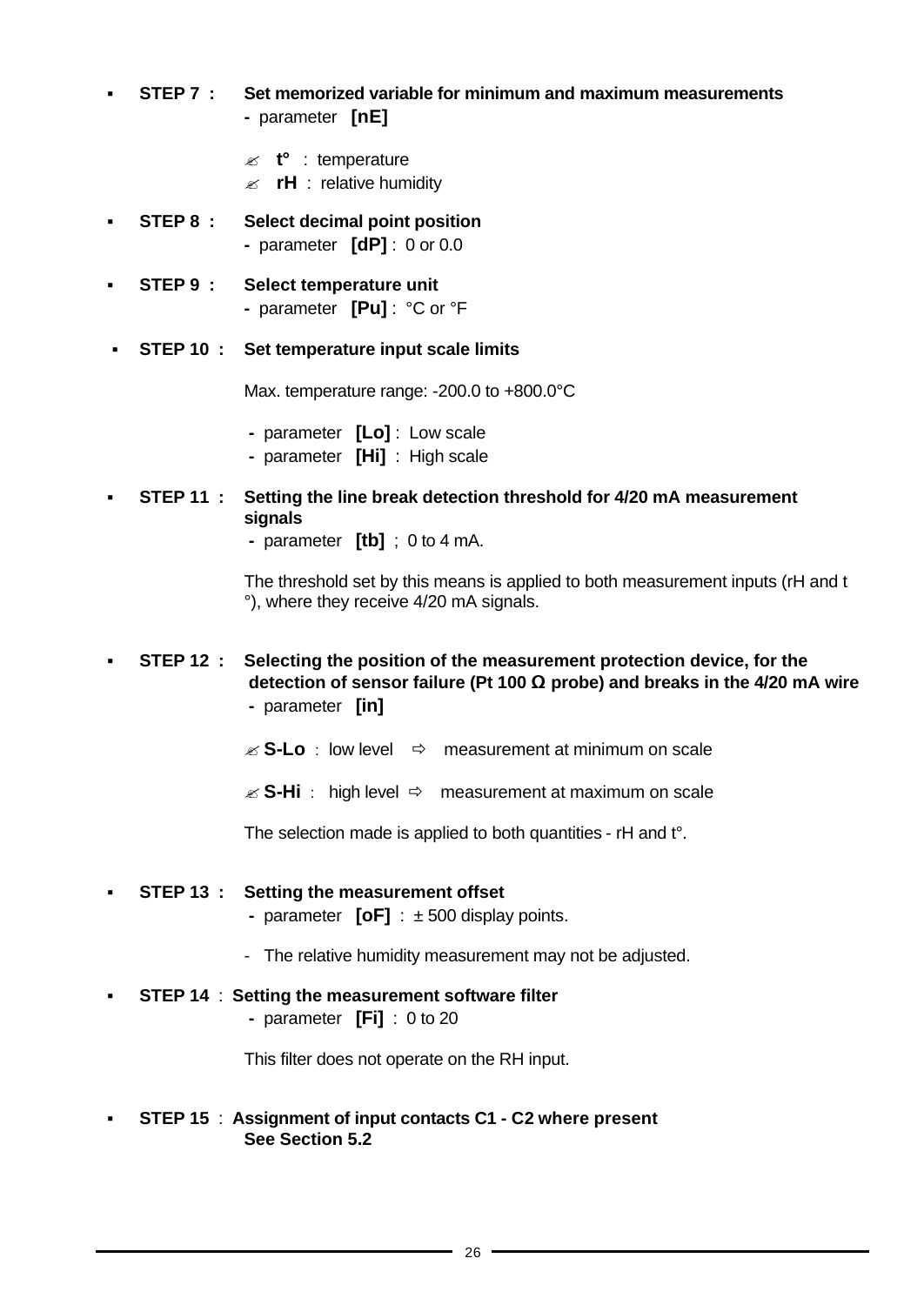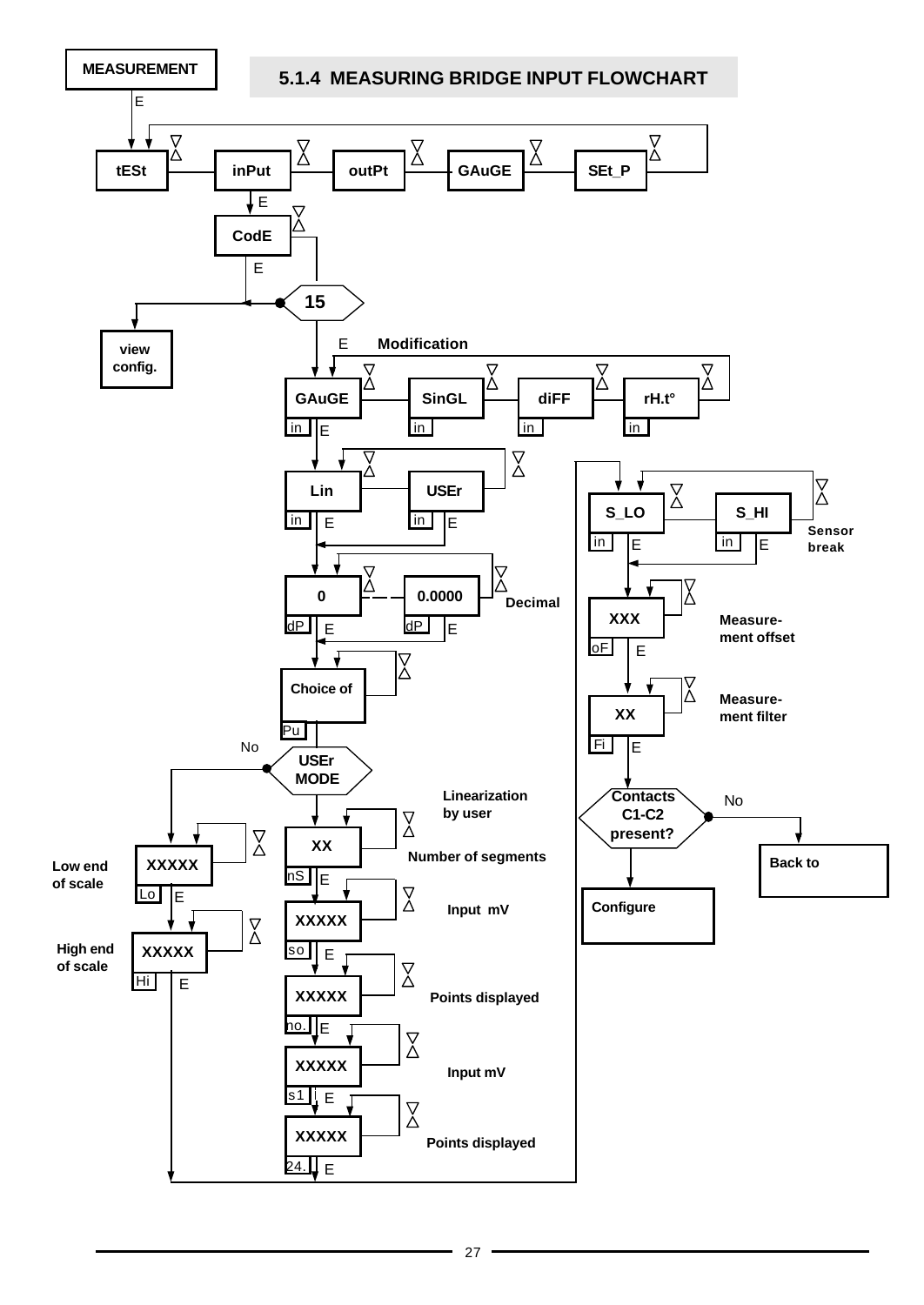#### **CONFIGURING THE MEASURING BRIDGE**

#### ß **STEP 1 : Select input type [GAuGE]**

The amplitude of the measurement input signal is automatically set to  $\pm$  50 mV.

- ß **STEP 2 : Select input type -** parameter **[in]** 
	- $\mathscr{A}$  **Lin** : Input signal with linear variation
	- $\mathscr{L}$  **USEr** : specific linearization of the input signal in up to 25 stages.
- ß **STEP 3 : Select decimal point position -** parameter **[dP]**

 **dP** =0 - 0.0 - 0.00 - 0.000 - 0.0000

- ß **STEP 4 : Select unit for the process variable measured -** parameter **[Pu]** ðsee phase 6 of section 5.1.1
- ß **STEP 5 : Set scale limits (with Lin input)**

Scale range: -10,000 to + 20,000 points.

- parameter **[Lo]** : Low scale
- parameter **[Hi]** : High scale
- **STEP 6 :** Where a USE rtype input has been selected in step 2, enter the coordinates of each breakpoint on the specific linearization table
	- $Sx$  : input voltage in mV ( $\pm$  50 mV max.)
	- **nx.** : display points corresponding to resolution and unit selected (-10,000 to +20,000 points).

See **tAbLE** mode in step 8 of section 5.1.1

- ß **STEP 7 : Select the position of the measurement protection device for detecting sensor failures and breaks in the measuring wire -** parameter **[in]**
	- $\mathscr{L}$  **S-Lo** : low level  $\Rightarrow$  minimum measurement on scale
	- $\mathcal{L}$  **S-Hi** : high level  $\Rightarrow$  maximum measurement on scale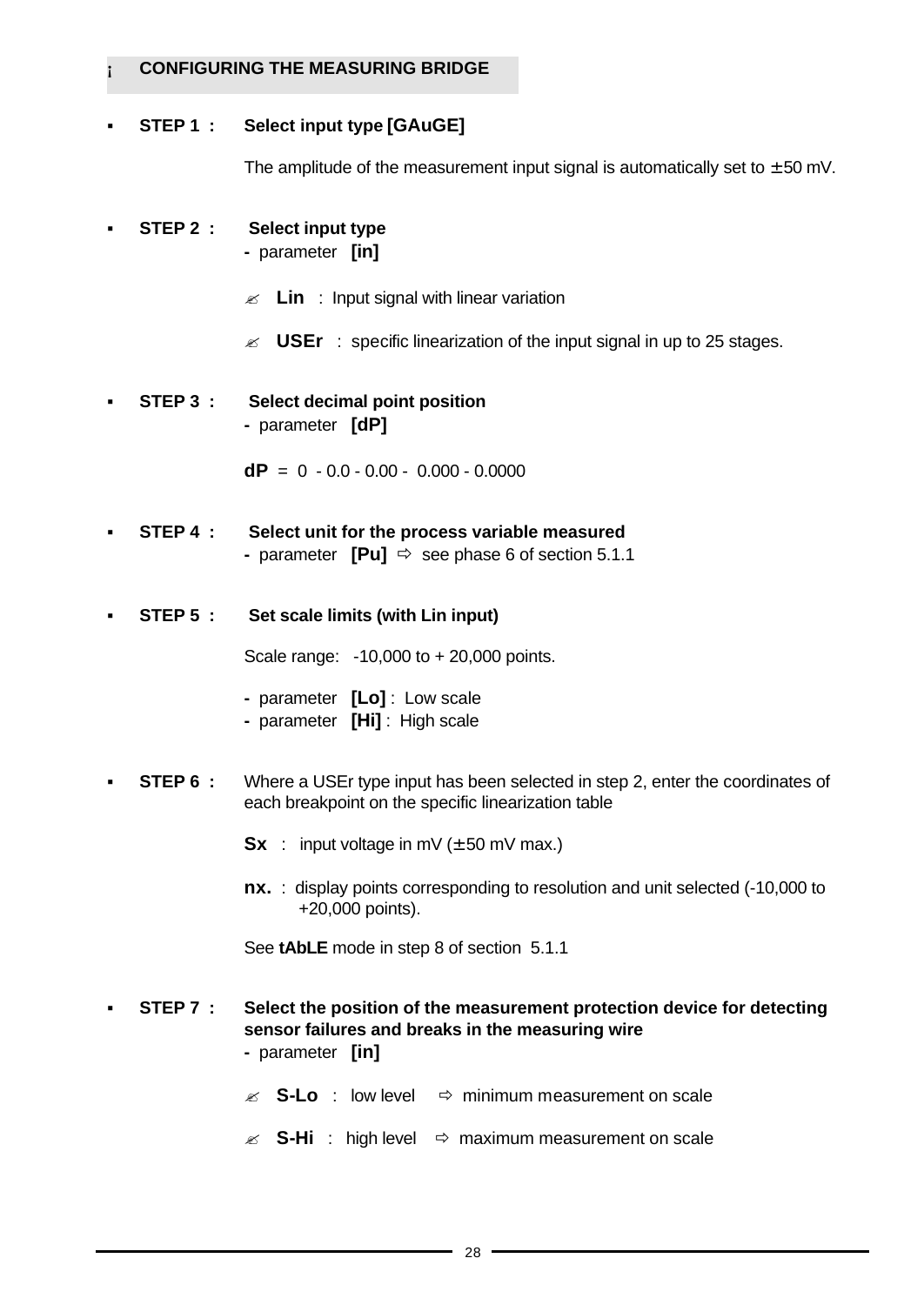- ß **STEP 8 : Set measurement offset -** parameter **[oF]** : ± 500 display points
- ß **STEP 9 : Set the measurement software filter** - parameter **[Fi]** : 0 to 20
- ß **STEP 10 : Assign input contacts C1 C2 where present** See Section 5.2
- ß **STEP 11 : Set measuring bridge power supply voltage**

 This adjustment may be made directly from the GAuGE menu by entering code 15. The measuring bridge's power supply voltage may be adjusted within the range 4.5 to 10.2 V, in 1 mV increments, by pressing the p and q keys. The voltage must be set such that the input signal varies with a maximum amplitude of  $\pm$  50 mV.

 **†** After configuring the measuring bridge input, check that the power supply selector is set to the appropriate position. - see Section 3.4.1

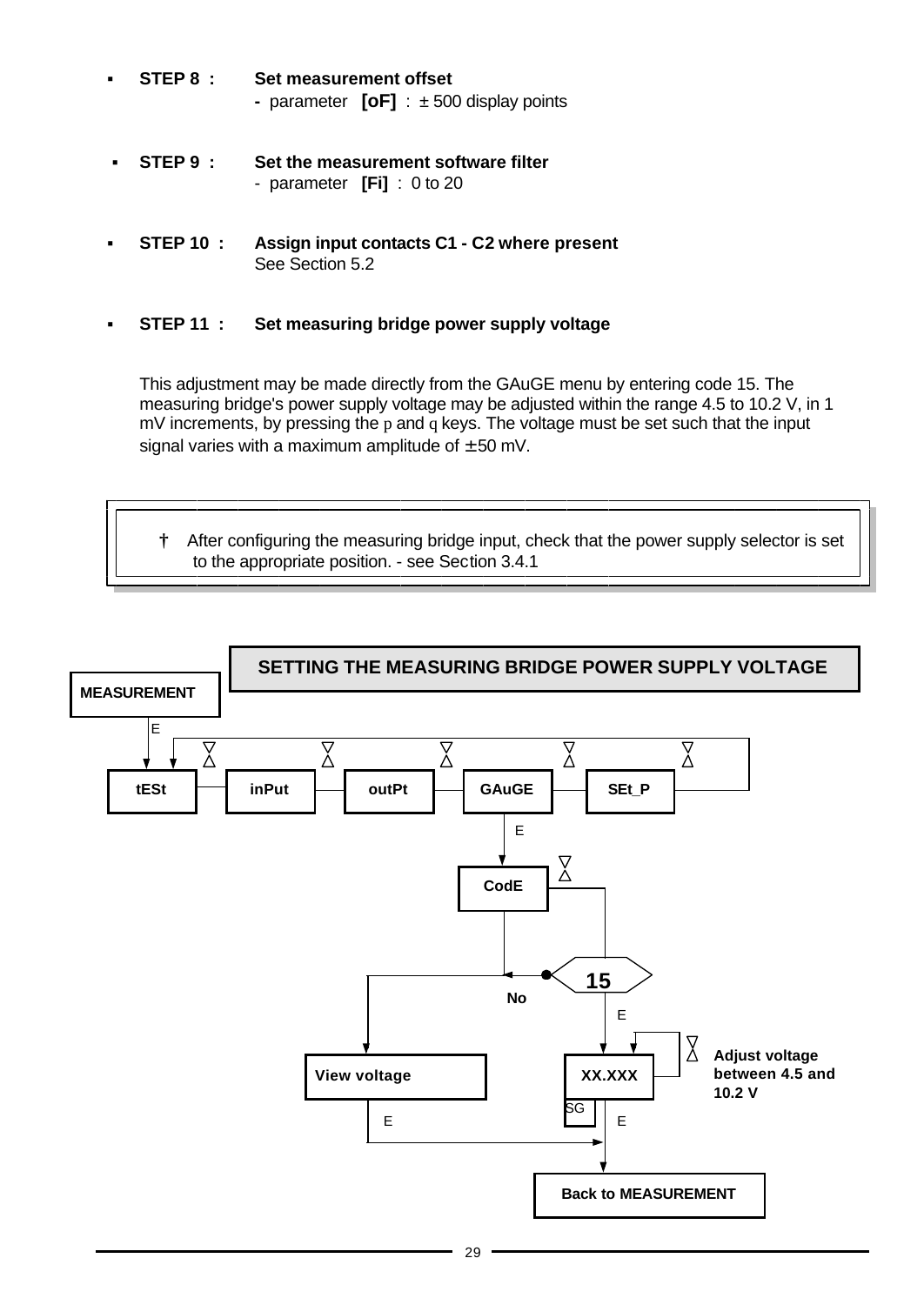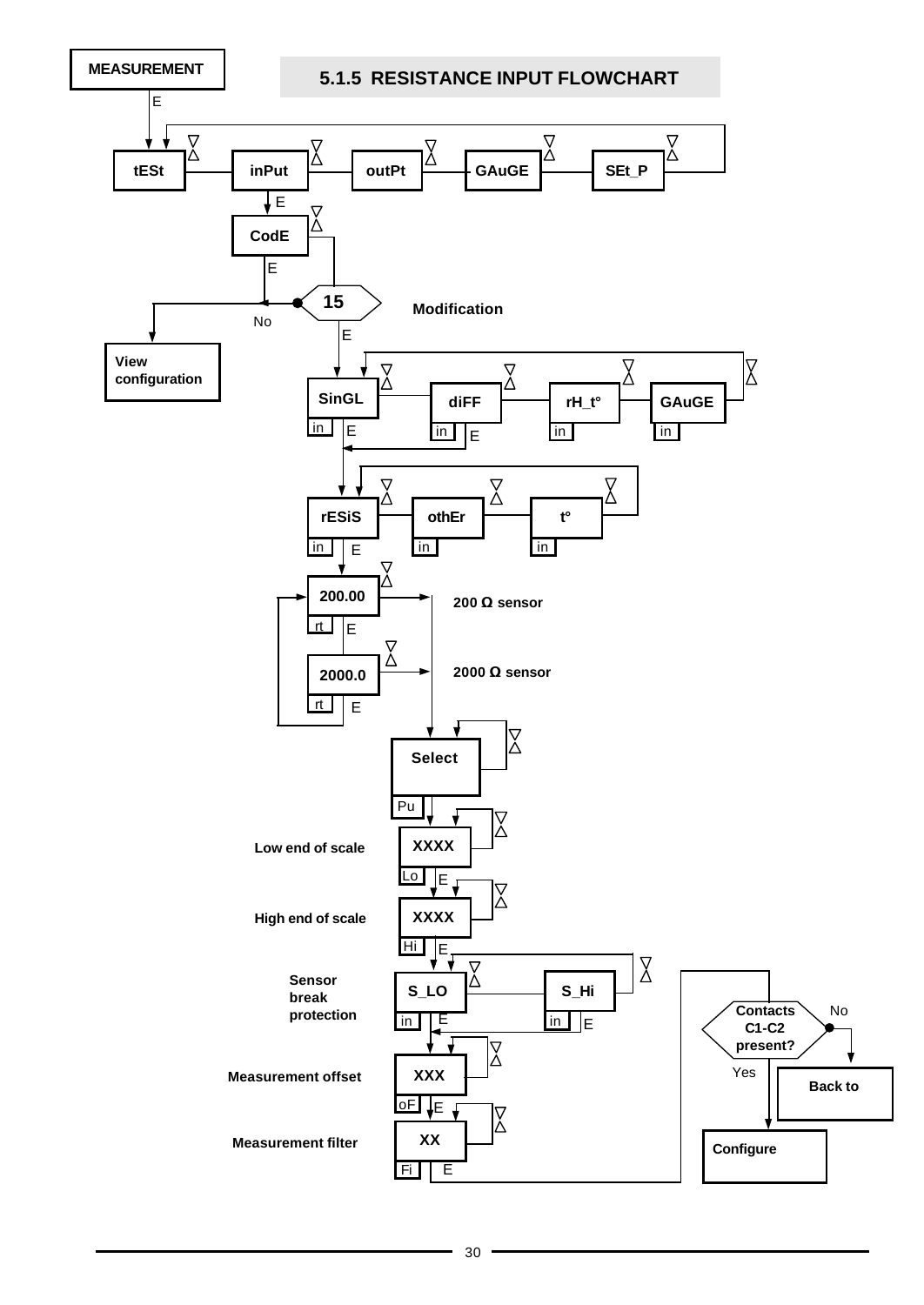#### **¡ CONFIGURING RESISTANCE INPUTS**

- **STEP 1 : Select measurement type** 
	- parameter **[in]**
	- ? **SinGL** : single on channel 1
	- $\mathcal{L}$  **diFF** : differential channel 1 channel 2. This only operates with a 4 wire assembly and a 200.00  $\Omega$  sensor.
- ß **STEP 2 : Select input type [rESiS]**
- ß **STEP 3 : Select sensor type -** parameter **[rt]**
	- ? **200.00 :** linear 200.00 Ω sensor with a 3 or 4 wire assembly
	- $\textless$  **2000.0 :** linear 2000.00 Ω sensor with a 4 wire assembly only
- ß **STEP 4 : Select unit for physical quantity measured -** parameter **[Pu]** - see step 6 of section 5.1.1
- ß **STEP 5 : Set scale limits**

Adjustment range: 0 to 20,000 points

| - parameter $[Lo]$ : Low scale |                               |
|--------------------------------|-------------------------------|
|                                | - parameter [Hi] : High scale |

ß **STEP 6 : Select position of the protection device for sensor failures and breaks in the measurement wire**

- parameter **[in]**

- $\mathscr{L}$  **S-Lo** : low level  $\Rightarrow$  minimum measurement on scale
- $\mathscr{L}$  **S-Hi** : high level  $\Rightarrow$  maximum measurement on scale
- ß **STEP 7 : Setting the measurement offset** - parameter **[oF]** : ± 500 display points
- ß **STEP 8 : Setting the measurement input software filter** - parameter **[Fi]** : 0 to 20
- ß **STEP 9 : Assignment of input contacts C1 C2 where present** See section 5.2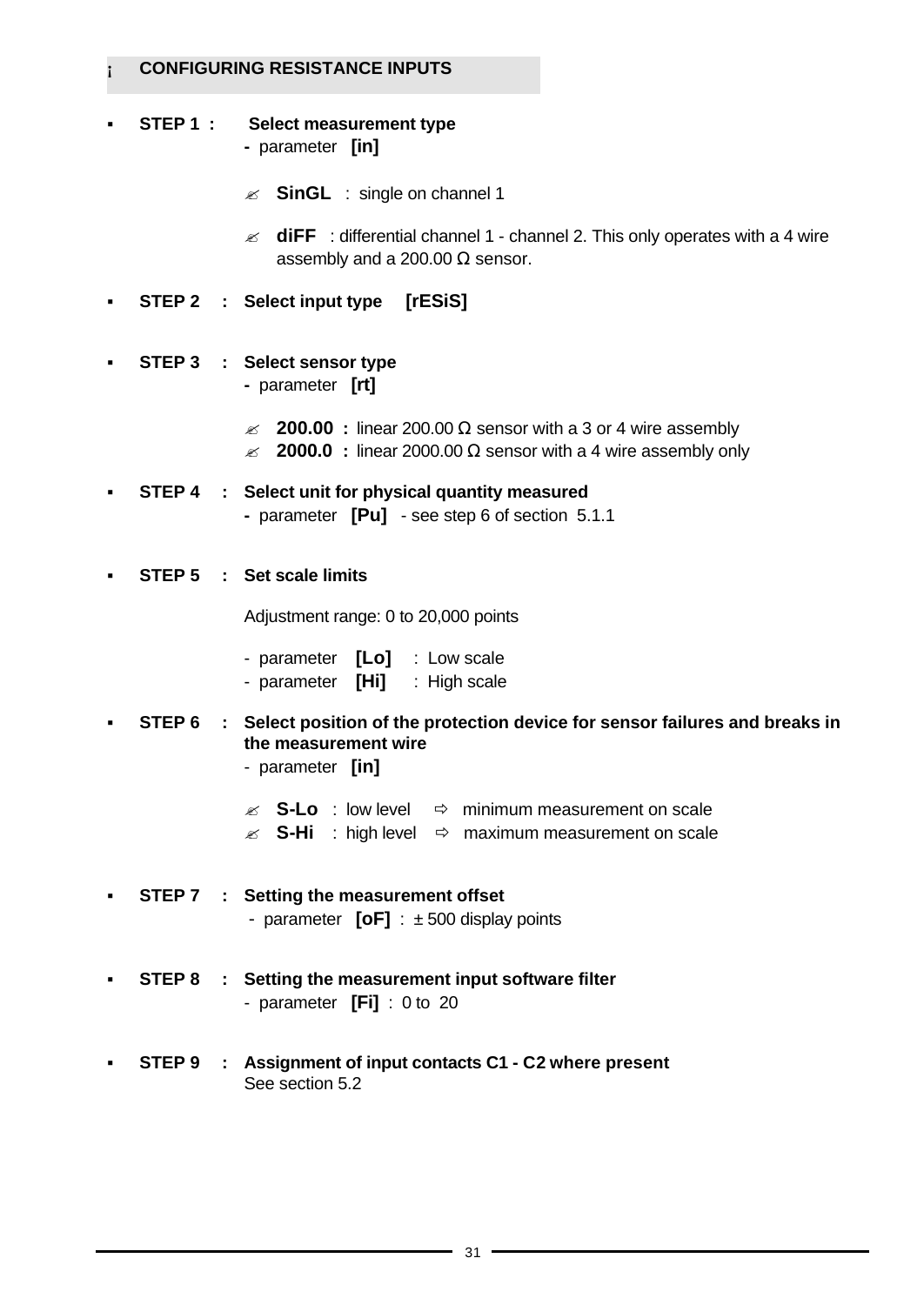#### **5.2 FLOWCHART FOR THE EXTERNAL INPUT CONTACTS C1 AND C2**

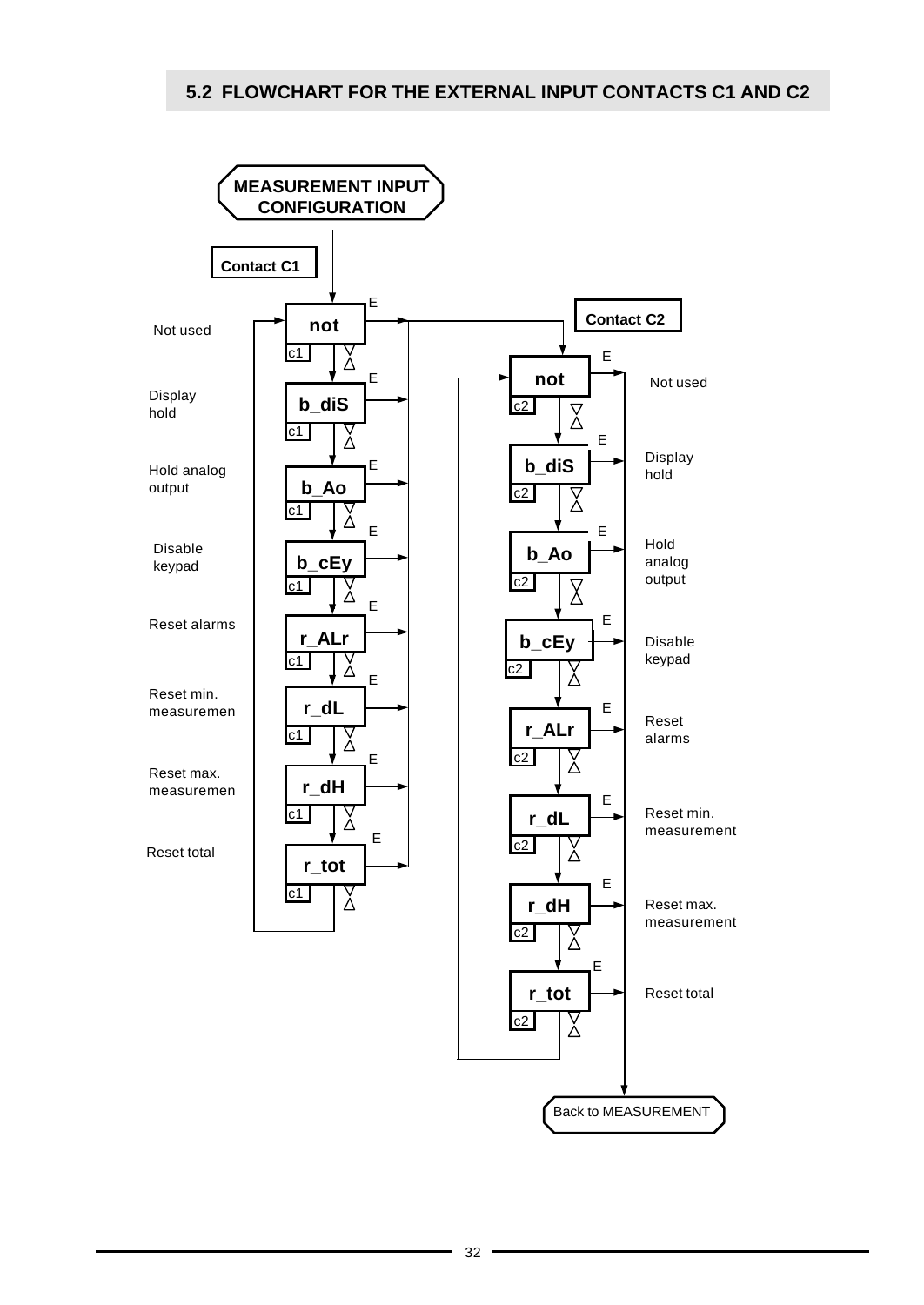#### **¡ CONFIGURING INPUT CONTACTS C1 - C2**

The DP31 and DP31-R are not fitted with input contacts; this configuration menu does not therefore appear on this model.

The configured function will be activated when the corresponding contact closes.

| STEP 1: | <b>Assign contact C1</b> |  |
|---------|--------------------------|--|
|         | - parameter [C1]         |  |

**STEP 2 : Assign contact C2 -** parameter **[C2]** 

The functions which may be set for each input are:

? **not** : contact not used.

? **b-diS** : Holds the displayed value

With the inputs configured for relative humidity and temperature, the measurement of each process variable is frozen, regardless of display mode (**touCH or toGLE)**

 **†** With this function active, all internal calculations, alarms and the analog output remain operational. The unit still uses the updated measurement value, with only the display being held.

- $\mathcal{L}$  **b-AoP** : Holds the analog re-transmission at its current value.
- **b-cEy** : Disables the keypad: the keys do not respond to being pressed, and none of the menus are accessible.
- $\epsilon$  **r-ALr** : Resets any latched alarms (if the measurement value has returned below the relevant threshold).
- $\le$  **r-dL** : Resets the minimum measurement stored in memory.
- **r-dH** : Resets the maximum measurement stored in memory.
- ? **r-tot** : Resets the total and mean values (only with **sinGL** process input).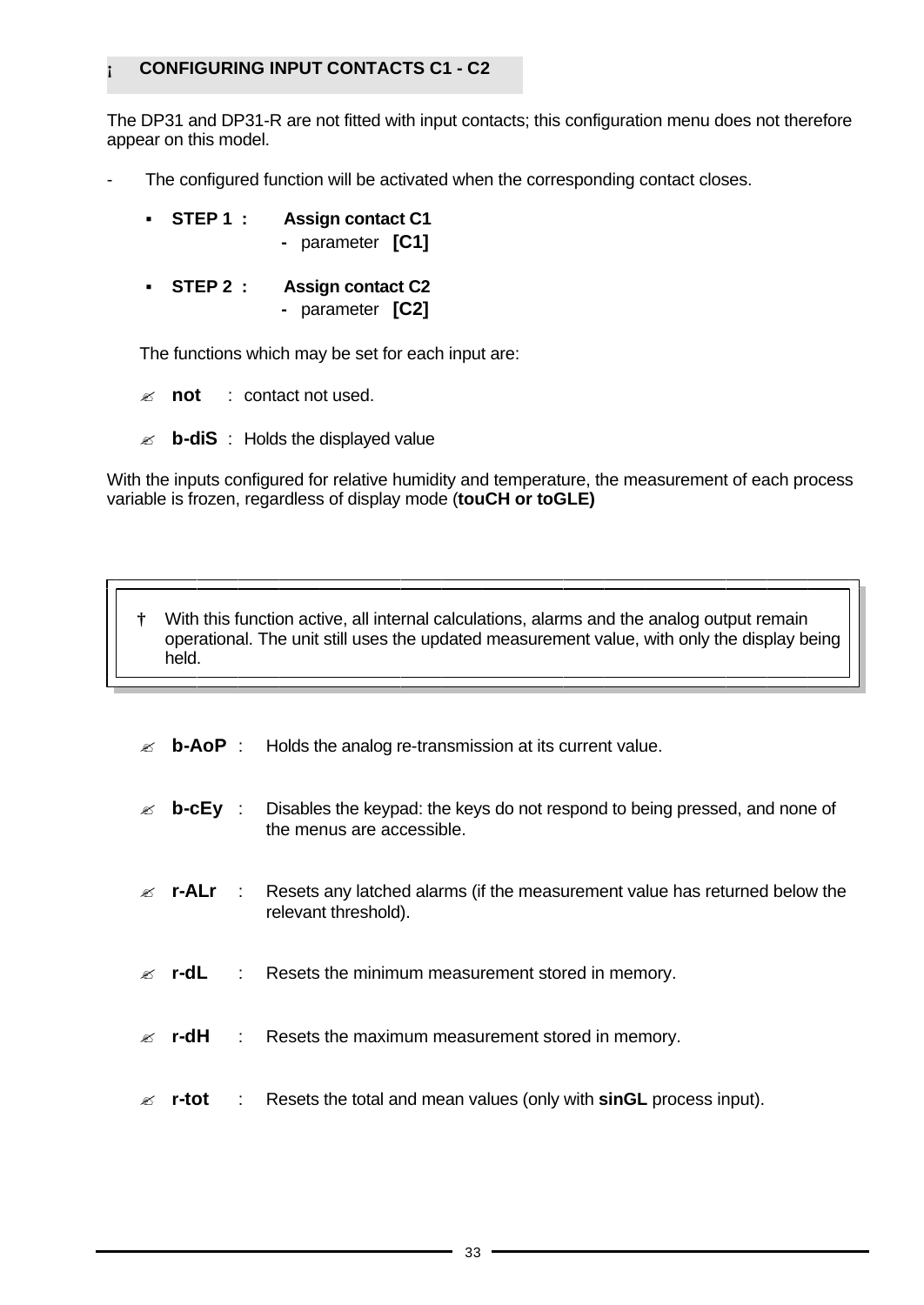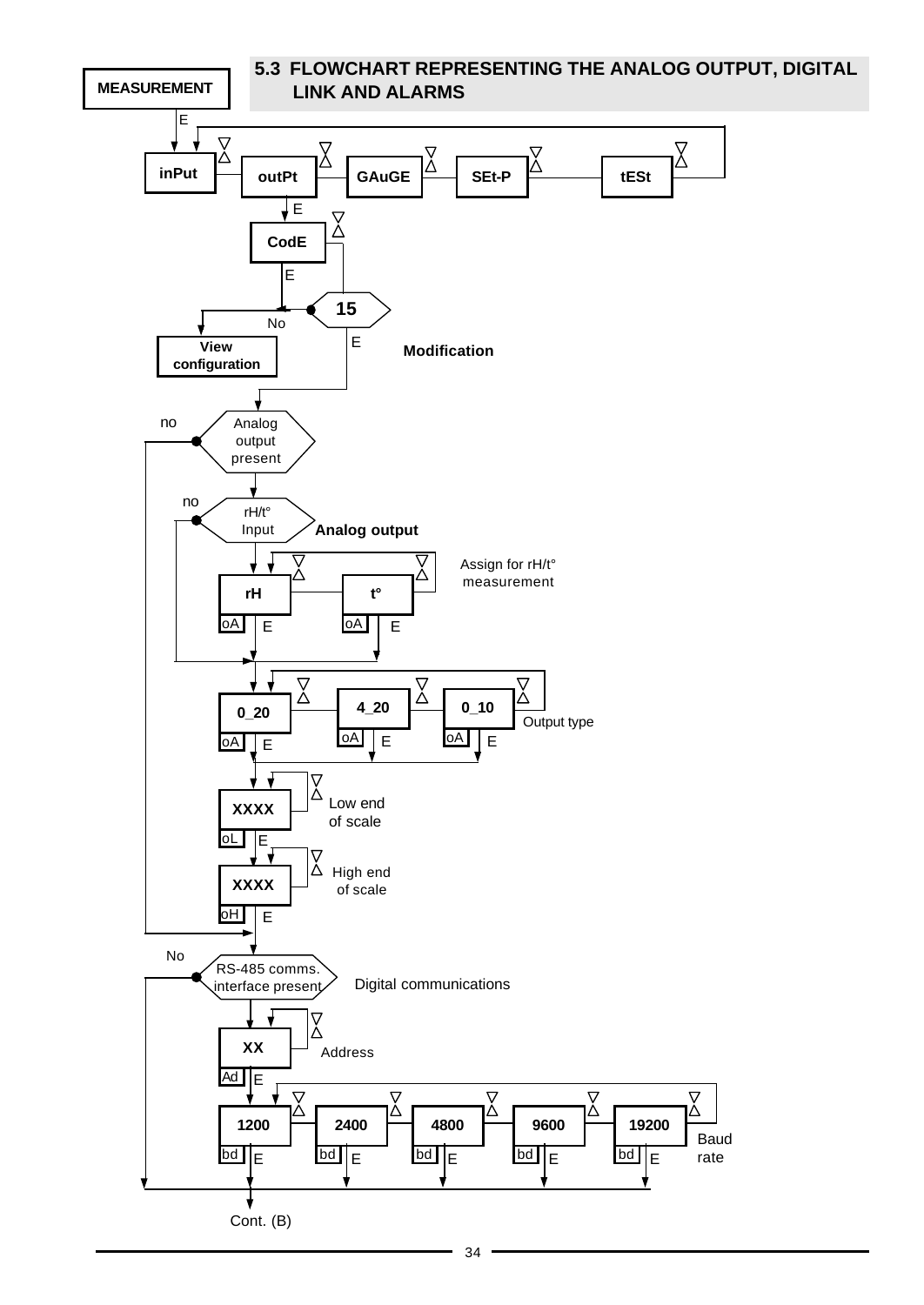#### **ANALOG OUTPUT - COMMUNICATIONS - ALARMS (cont.)**

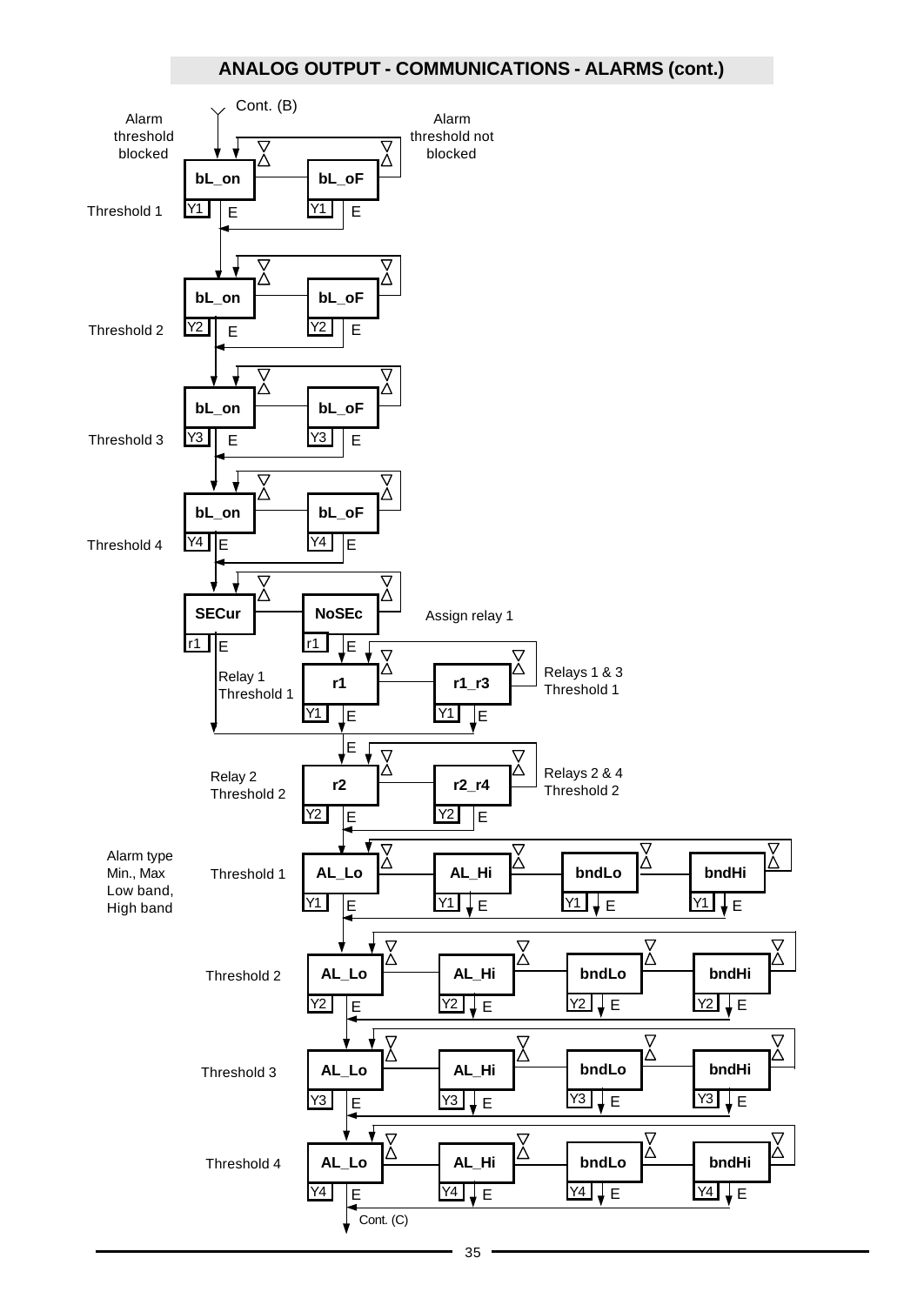#### **ANALOG OUTPUT - COMMUNICATIONS - ALARMS (cont.)**

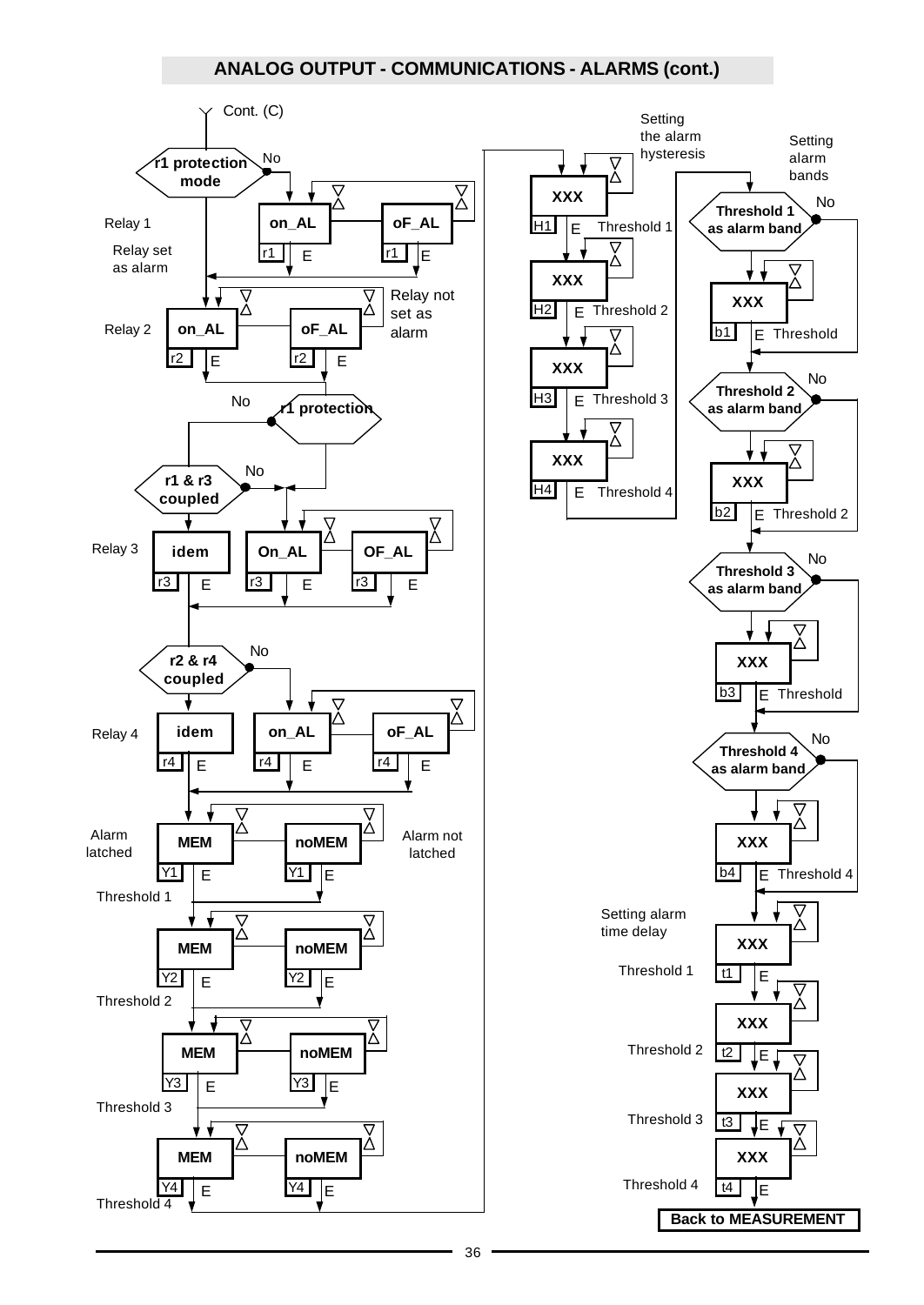#### **¡ CONFIGURING THE ANALOG OUTPUT, DIGITAL COMMUNICATIONS AND ALARMS**

To gain access to the output configuration menu:

- Select the **outPt** menu see Section 4.3
- Enter code 15 to alter the configuration.

Depending on the DP31 model used, the following menus will appear:

- on DP31 and DP31-R: configure alarm relays and thresholds.
- on DP31-AR: configure the analog output, then the alarm relays and thresholds.
- on DP31-CR: configure digital communications, then the alarm relays and thresholds.

#### **5.3.1 Configuring the analog output on DP31-AR**

This output allows the analog re-transmission (current or voltage) of the measurement displayed.

- ß **STEP 1 : Select the process variable to be transmitted where the measurement inputs are configured for relative humidity and temperature -** parameter **[oA]** 
	- $\leq$  **rH** : relative humidity measurement
	- ? **t°** : temperature measurement
- **ß STEP 2 : Select output signal -** parameter **[oA]** 
	- ? **Current:** 0/20 mA 4/20 mA max. load: 750 Ω
	- ? **Voltage:** 0/10 V min. load: 1000 Ω

#### ß **STEP 3 : Set range of measurements to be transmitted**

 This step involves calibrating the output for all or part of the input measurement range (zoom effect). There must be a minimum of 200 points, regardless of the resolution chosen (200 - 20.0 - 2.00 - 0.200 - 0.0200).

- parameter **[oL]** : Low scale
- parameter **[oH]** : High scale

 **†** The number values for the low and the high limits of the scale must fall within the input measurement ranges defined by the types of sensor used (thermocouples, resistance probes, etc.) and the mode selected (USEr, Lin, root). They may include the "minus" sign - (+ being implicit). The values for the low and high of the scale may be inverted. In this case, the analog output signal will follow the inverse of the measurement input signal.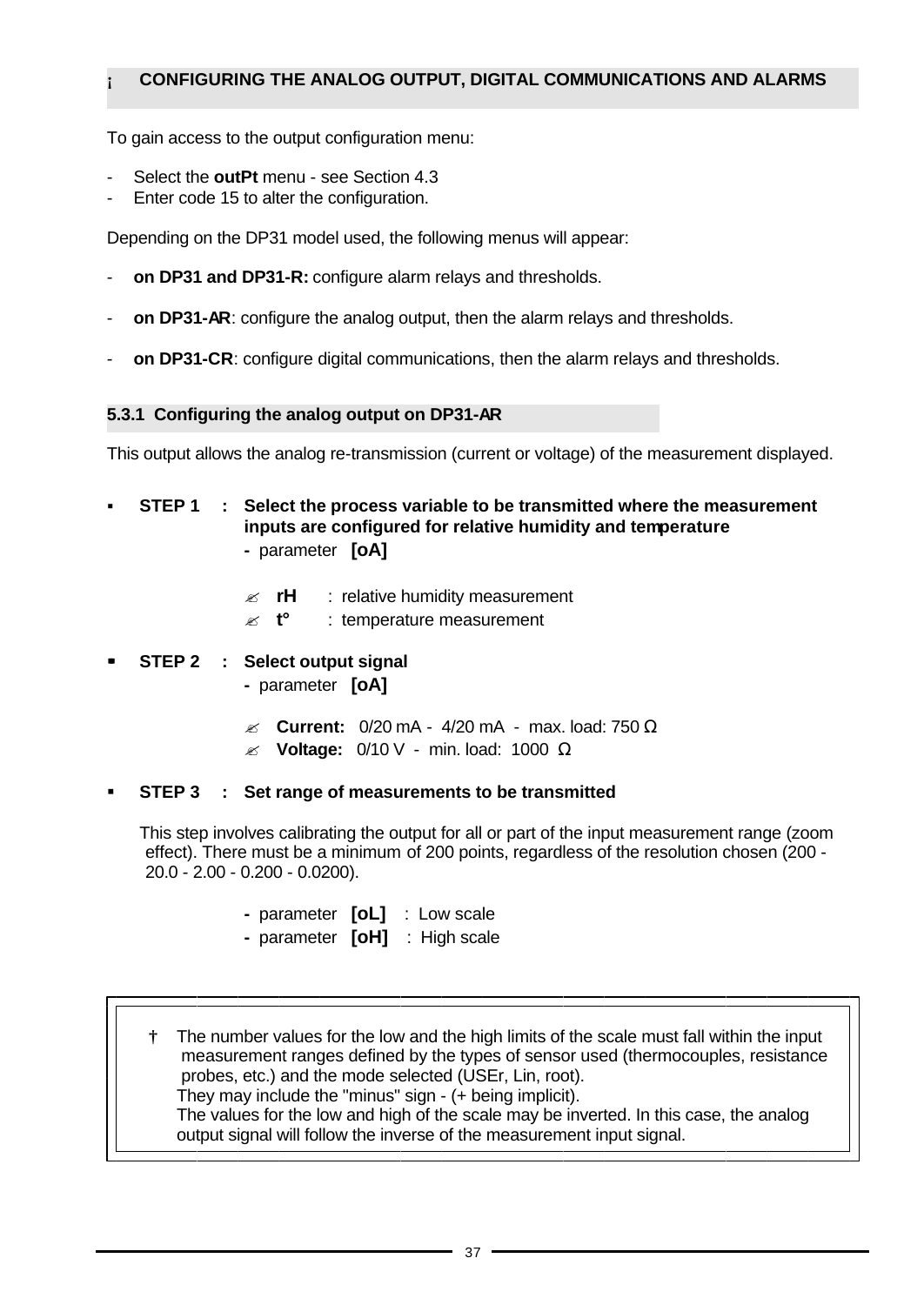#### **5.3.2 Configuring digital communications (on DP31-CR)**

- ß **STEP 1 : Set the equipment's address -** parameter **[Ad]** : 1 to 63
- ß **STEP 2 : Set baud rate -** parameter **[bd]** : 1200 - 2400 - 4800 - 9600 - 19200 bauds.

#### **5.3.3 Configuring alarm relays and thresholds**

All DP31 models are fitted with four fully configurable alarm thresholds. The assignment and operation of the alarm relays (1 on DP31 base unit, 4 on the other models), are also configurable.

 **†** LED's Y1, Y2, Y3 & Y4 indicate that the set thresholds have been exceeded, but do not show the alarm relay status. With relative humidity and temperature inputs, thresholds Y1 & Y2 are assigned to the relative humidity measurements, Y3 & Y4 being assigned to the temperature measurements.

The thresholds and relays are identified by the following messages:

#### **Y1 ð threshold 1, Y2 ð threshold 2, Y3 ð threshold 3, Y4 ð threshold 4**

**r1**  $\Rightarrow$  relay 1, **r2**  $\Rightarrow$  relay 2, **r3**  $\Rightarrow$  relay 3, **r4**  $\Rightarrow$  relay 4

During each step in the configuration procedure, the relevant thresholds and settings (hysteresis, time delay, etc.) are each allocated an identification number matching the appropriate threshold (e.g. hysteresis threshold Y1  $\Rightarrow$  H1 ; time delay threshold Y3  $\Rightarrow$  t3...).

#### ß **STEP 1 : Access to the threshold settings:**

- parameters **[Y1, Y2, Y3, Y4]**
- $\leq$ **bL** on : threshold blocked  $\Rightarrow$  in the SET.P menu, it will only be possible to read the relevant threshold value.
- $\mathcal{L}$  **bL\_oF** : threshold not blocked  $\Rightarrow$  The SET.P menu may be used to alter the threshold value.

#### ß **STEP 2 : Assign relay r1**

 **-** parameter **[r1]**

- $\approx$  **no SEc** : r1 is assigned to the alarm output for threshold 1.
- $\leq$  **SECur** : r1 is assigned to the alarm output in the event of sensor failure or breaks in the measurement wire.

**†** In SECUr mode, the operational status of relay r1 is not displayed.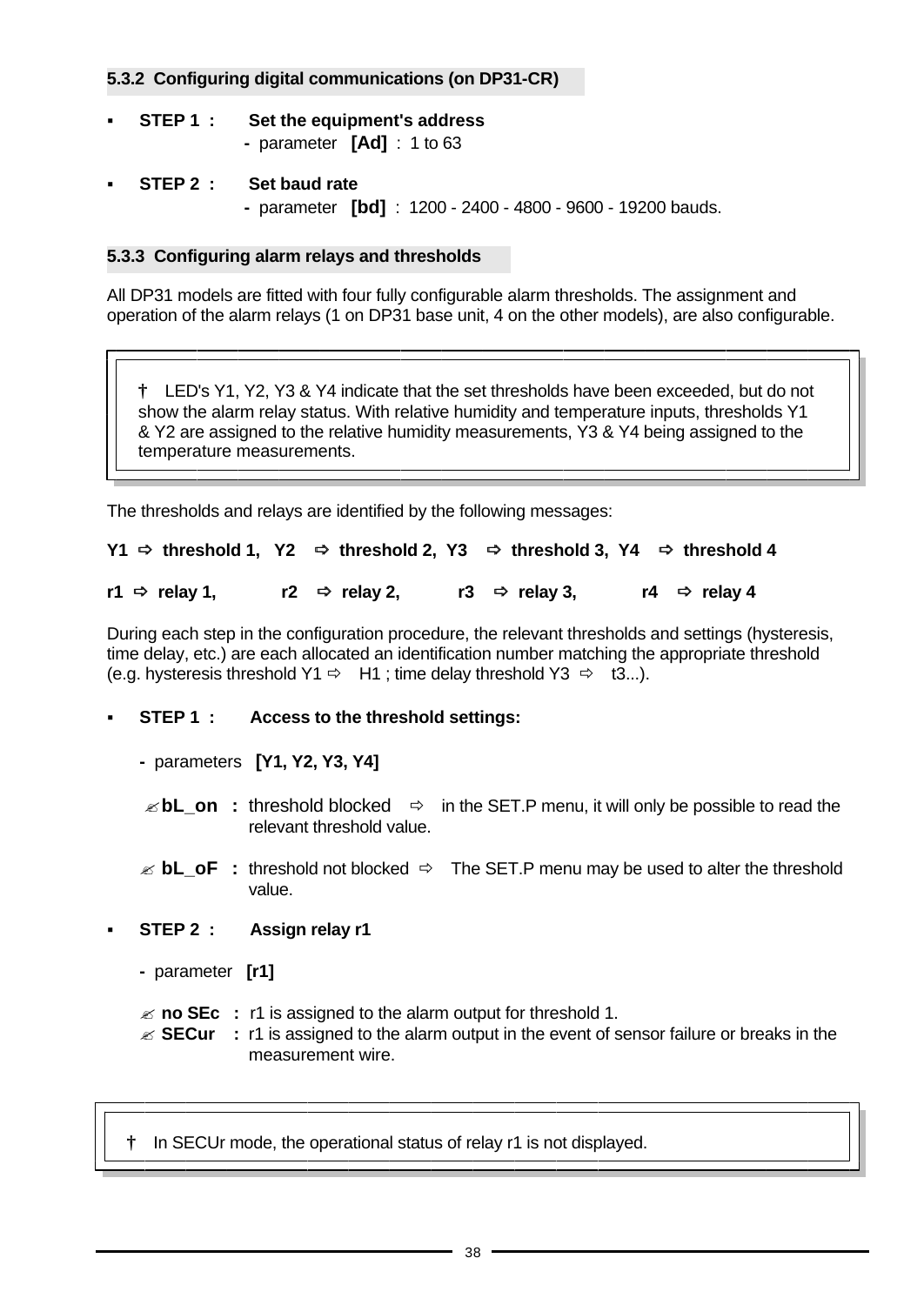#### ß **STEP 3 : Select alarm relay outputs for threshold Y1 -** parameter **[Y1]**

Selection requires noSEC to be set in step 2.

- $\le$  **r1** : relay r1 is independent and assigned to threshold Y1. Relay r3 is automatically assigned to threshold Y3.
- $\le$  **r1- r3** : relays r1 & r3 are together assigned to threshold Y1. In this case, threshold Y3 has no alarm output relay
- ß **STEP 4 :Select alarm relay outputs for threshold 2**
	- parameter **[Y2]**
	- $\le$  **<b>r2** : relay r2 is independent, and assigned to threshold 2. Relay r4 is automatically assigned to threshold 4.
	- $\le$  **r2- r4** : relays r2 & r4 are together assigned to threshold Y2. In this case, threshold Y4 has no alarm output relay
- ß **STEP 5 : Select alarm threshold type -** parameters **[Y1, Y2, Y3, Y4]** 
	- $\ll$  **AL-Lo** : alarm status triggered when measurement value falls below lower limit.
	- $\leq$  **AL-Hi** : alarm status triggered when measurement value exceeds upper limit.
	- $\mathcal{L}$  **bnd Lo** : alarm status activated while measurement values are within a band surrounding the threshold.
	- $\mathscr{L}$  **bnd Hi** : alarm status activated while measurement values are outside a band surrounding the threshold.
- ß **STEP 6 : Select alarm relay operating mode -** parameters **[r1, r2, r3, r4]**

The alarm relays triggered by the crossing of their respective thresholds can be configured to operate in the following modes:

- $\mathscr{L}$  **on-AL** : relay in alarm status when active (normal protection)
- $\mathscr{A}$  **oF-AL** : relay in alarm status when idle (positive protection)
- **†** Where relay r1 is assigned to a sensor failure protection role (see step 2), it is locked in normal protection mode.

Where relays r1 and r3 are both assigned to threshold 1 (see step 3), they operate identically, according to the mode defined for relay r1.

The same applies to relays r2 and r4 when assigned to threshold 2.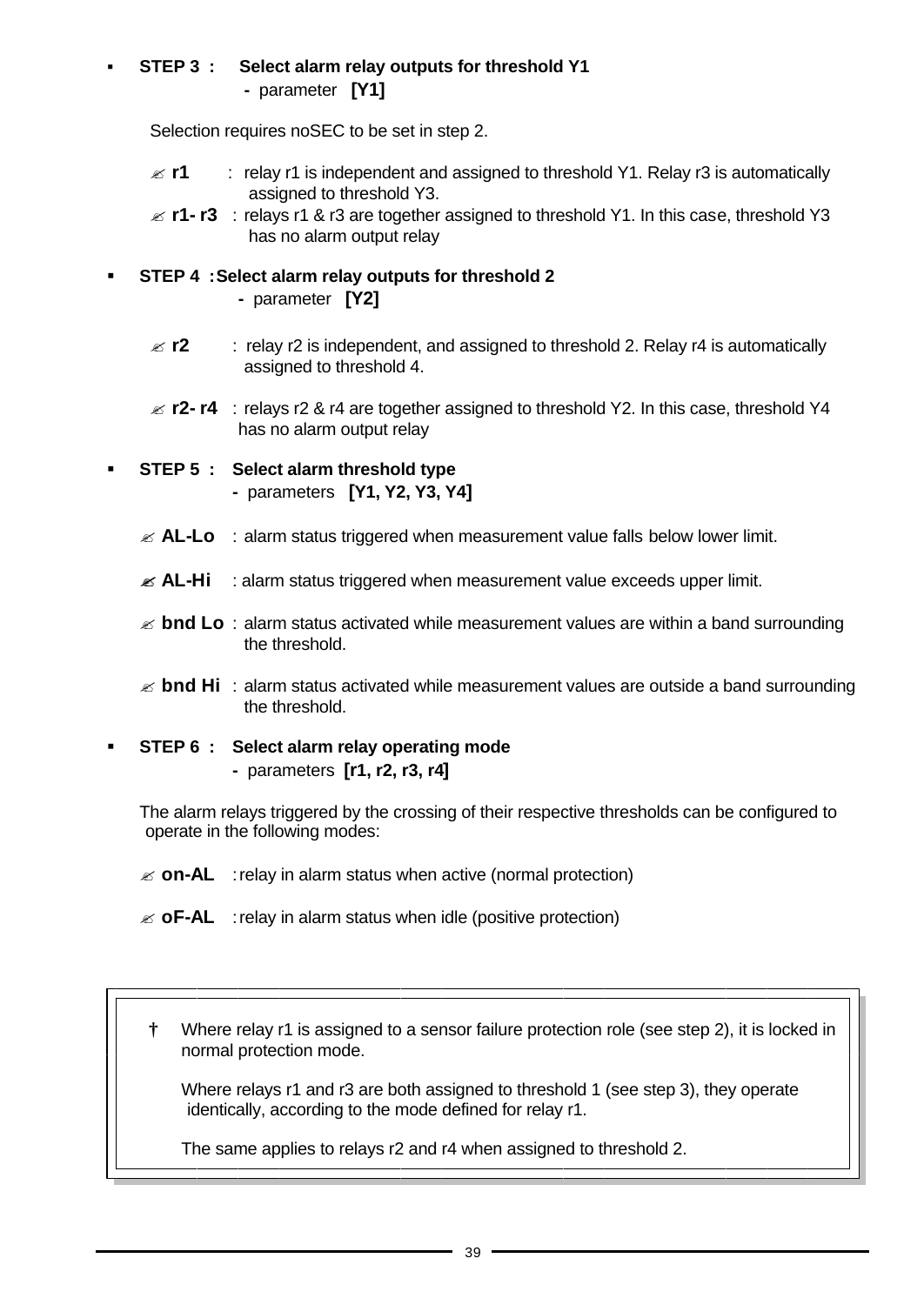#### **ALARM RELAY AND THRESHOLD OPERATING DIAGRAM**

- $Y =$  alarm threshold (Y1, Y2, Y3, Y4)
- $H =$  alarm hysteresis (H1, H2, H3, H4)
- $B =$  alarm band (b1, b2, b3, b4)

#### **ß RELAY IN ALARM STATUS WHEN ACTIVE (on.AL - normal protection)**

| <b>STATUS</b> | <b>RELAY</b> | <b>CONTACT WHEN AC-</b><br><b>TIVE</b> | <b>CONTACT WHEN</b><br><b>IDLE</b> | <b>LED Yx</b> |
|---------------|--------------|----------------------------------------|------------------------------------|---------------|
| Alarm         | active       | closed                                 | open                               | lit           |
| No alarm      | idle         | open                                   | closed                             | not lit       |





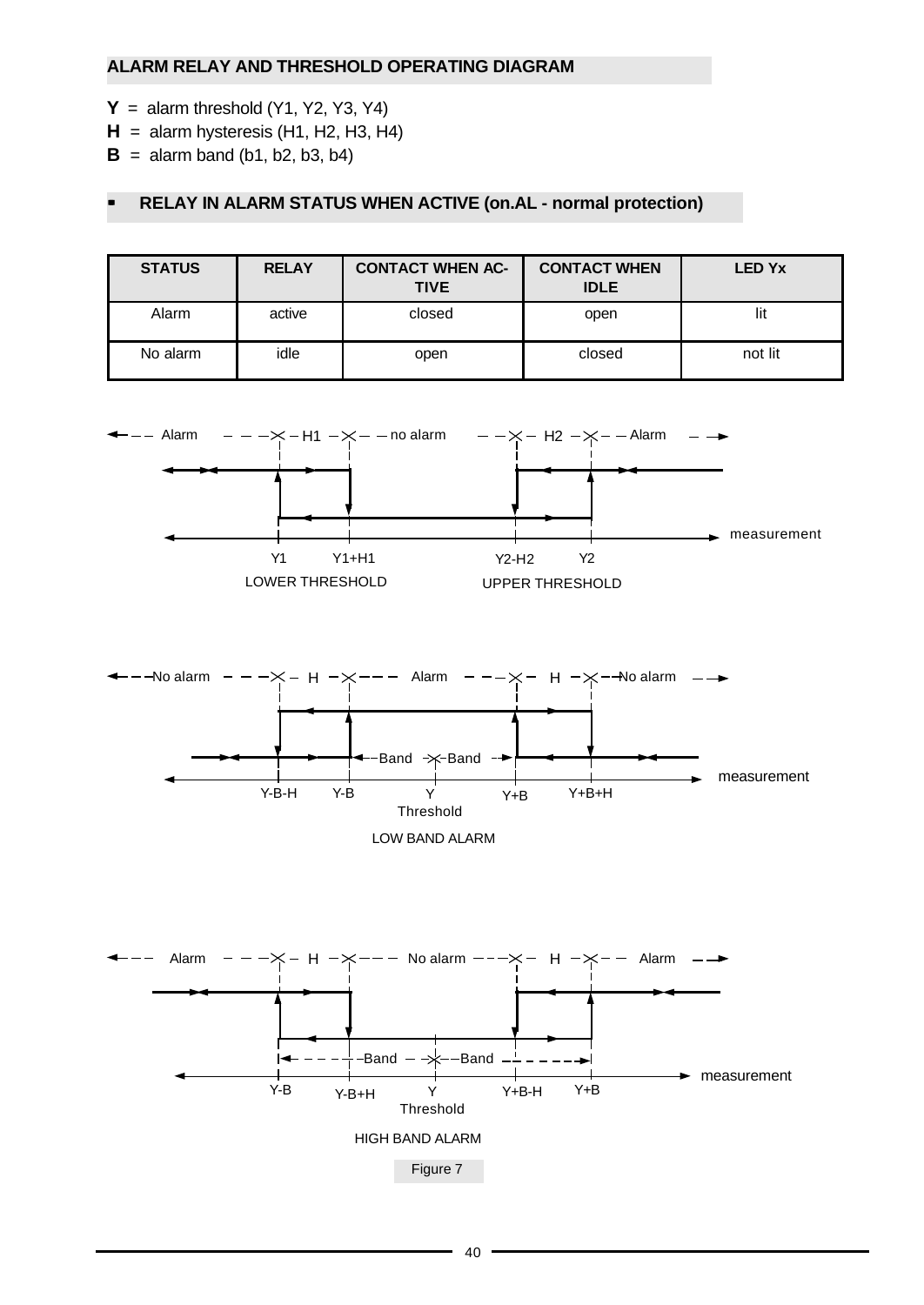### **ß RELAY IN ALARM STATUS WHEN IDLE (of.AL - positive protection)**

| <b>STATUS</b> | <b>RELAY</b> | <b>CONTACT WHEN AC-</b><br><b>TIVE</b> | <b>CONTACT WHEN</b><br><b>IDLE</b> | <b>LED Yx</b> |
|---------------|--------------|----------------------------------------|------------------------------------|---------------|
| Alarm         | idle         | open                                   | closed                             | lit           |
| No alarm      | active       | closed                                 | open                               | not lit       |





LOW BAND ALARM



**Figure 8**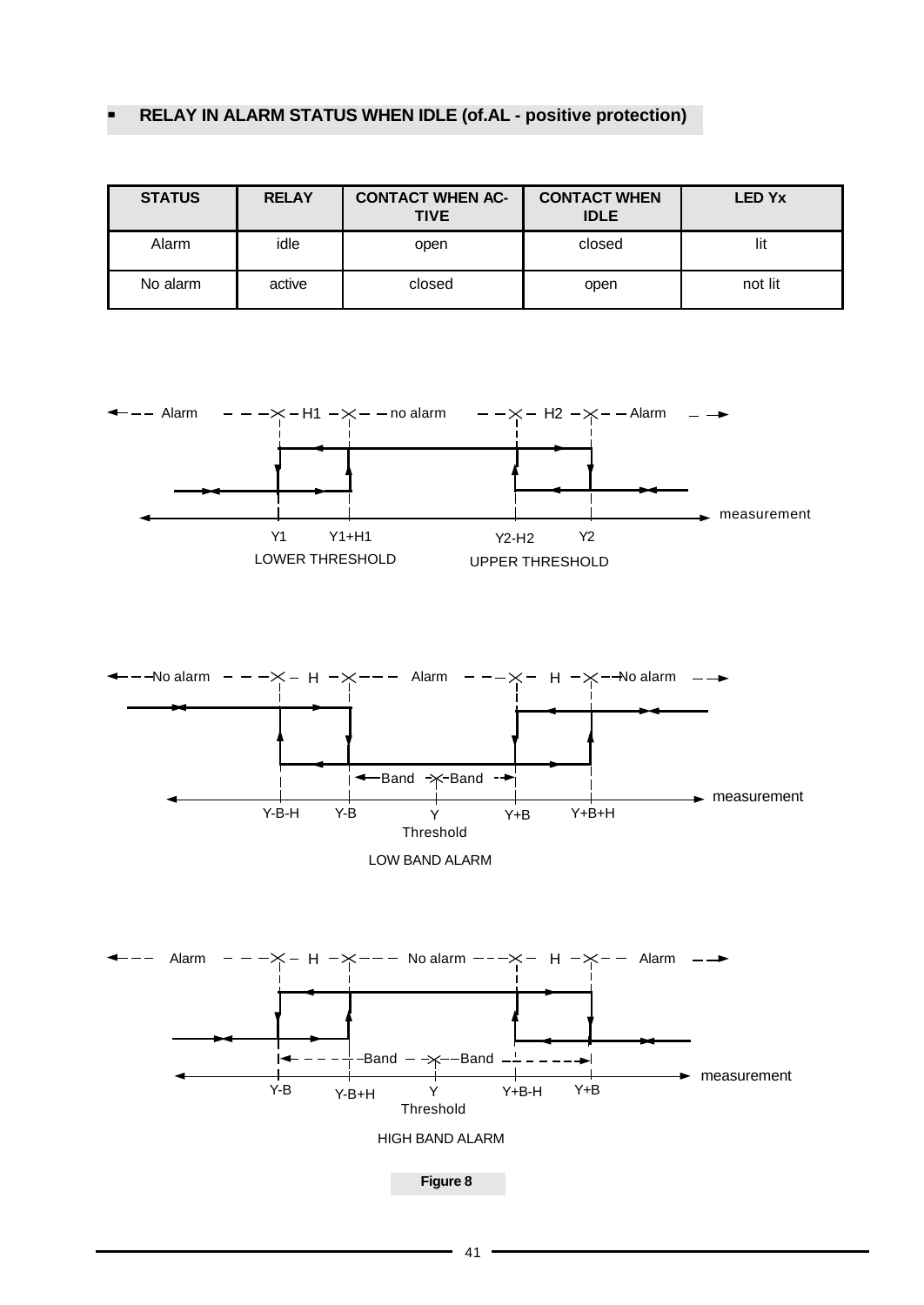#### ß **STEP 7 : Latched alarms: -** parameters **[Y1, Y2, Y3, Y4]**

 Each alarm set for thresholds Y1 to Y4 may be latched individually. Latching allows the relay to be maintained in a state of alarm, with the corresponding indication on the display panel, after the measurement has returned to a normal level (measurement < upper threshold or measurement > lower threshold). The state of alarm is maintained until the alarm is reset (even if the unit's power supply is interrupted).

- ? **MEM** : alarm latched
- ? **noMEM** : alarm not latched
- ß **STEP 8 : Set alarm threshold hysteresis: -** parameters **[H1, H2, H3, H4]** 
	- Adjustable from 0 to 200 display points.

#### ß **STEP 9 : Adjust alarm band: -** parameters **[b1, b2, b3, b4]**

- Applicable where the alarm is configured in step 5 as low band (**bnd Lo**) or high band (**bnd Hi**). The band may be adjusted to cover from 0 to 250 display points.
- The value set corresponds to a symmetrical band bracketing the alarm threshold (see step 6).
- ß **STEP 10 : Set time delay before alarm response after exceeding set threshold: -** parameters **[t1, t2, t3, t4]**

- Adjustable from 0 to 10 sec.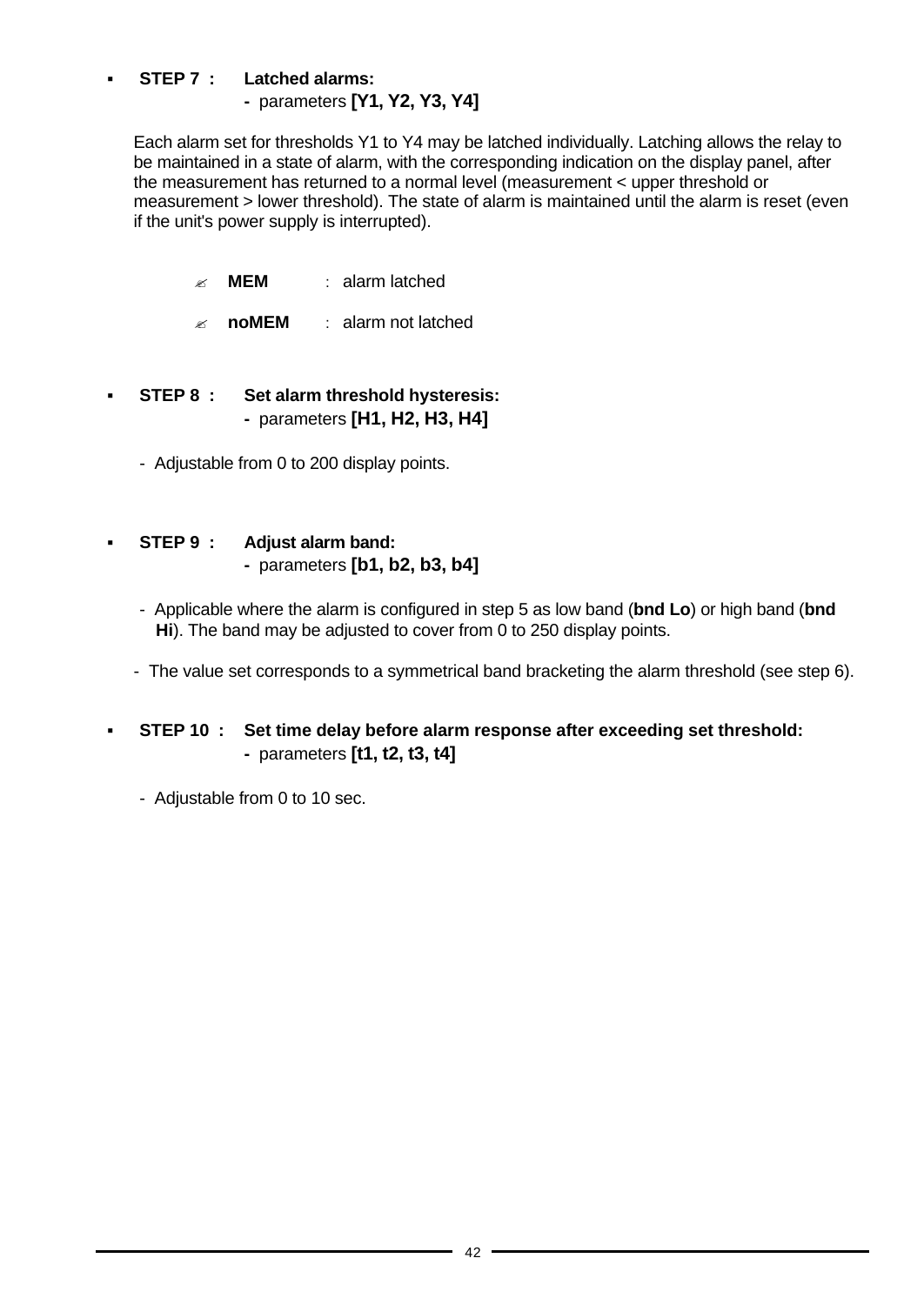### **6 - OPERATION**

### **6.1 SELF TEST SEQUENCE**

Wire the **DP31** unit connected according to one of the diagrams in section 3.4. After powering up the meter a few seconds is required in order to initialize the meter. During this time, the messages **init,** followed by **end,** are displayed and:

- The minimum, maximum, mean and totalling values are reset to zero.
- The analog output is set to its minimum value.
- Any alarms latched before the power supply was interrupted are immediately activated.

At the end of this initialization period, the measurement is displayed. The input signal once digitally processed (scaling, linearization, filtering, etc.) is compared against the alarm threshold values. The unit's various functions (measurement, alarm latching, alarm relays, signalling, sensor failure, line break protection, analog transmission, digital communications, etc.) become operational at this point, depending on the model and the configuration defined by the user.

#### **6.2 ADJUSTING THE ALARM THRESHOLDS**

To gain access to the threshold settings:

- Select the SET-P menu
- Enter code 5
- Press key E to scroll through the various thresholds.

The four thresholds Y1 to Y4 may then be adjusted within the limits of the measurement range selected, provided that the configuration permits this operation for adjustment of unlocked thresholds (see step 1 of Section 5.3.3.).

 **†** Hysteresis, time delay and alarm band adjustments are not possible via this menu. They are accessible in step 8, 9 and 10 of the outPt menu in Section 5.3.3. During the adjustment phase, the alarm function remains operational (relays and display). The new threshold value will be taken into account as soon as it is validated by pressing key E. The LED's Y1 to Y4 light up when the set threshold is exceeded, and remain lit until the corresponding alarm is reset (where alarms are latched). They do not indicate the status of the relays, which may be either active or idle while in alarm mode, depending on the configuration chosen (see step 6 of Section 5.3.3).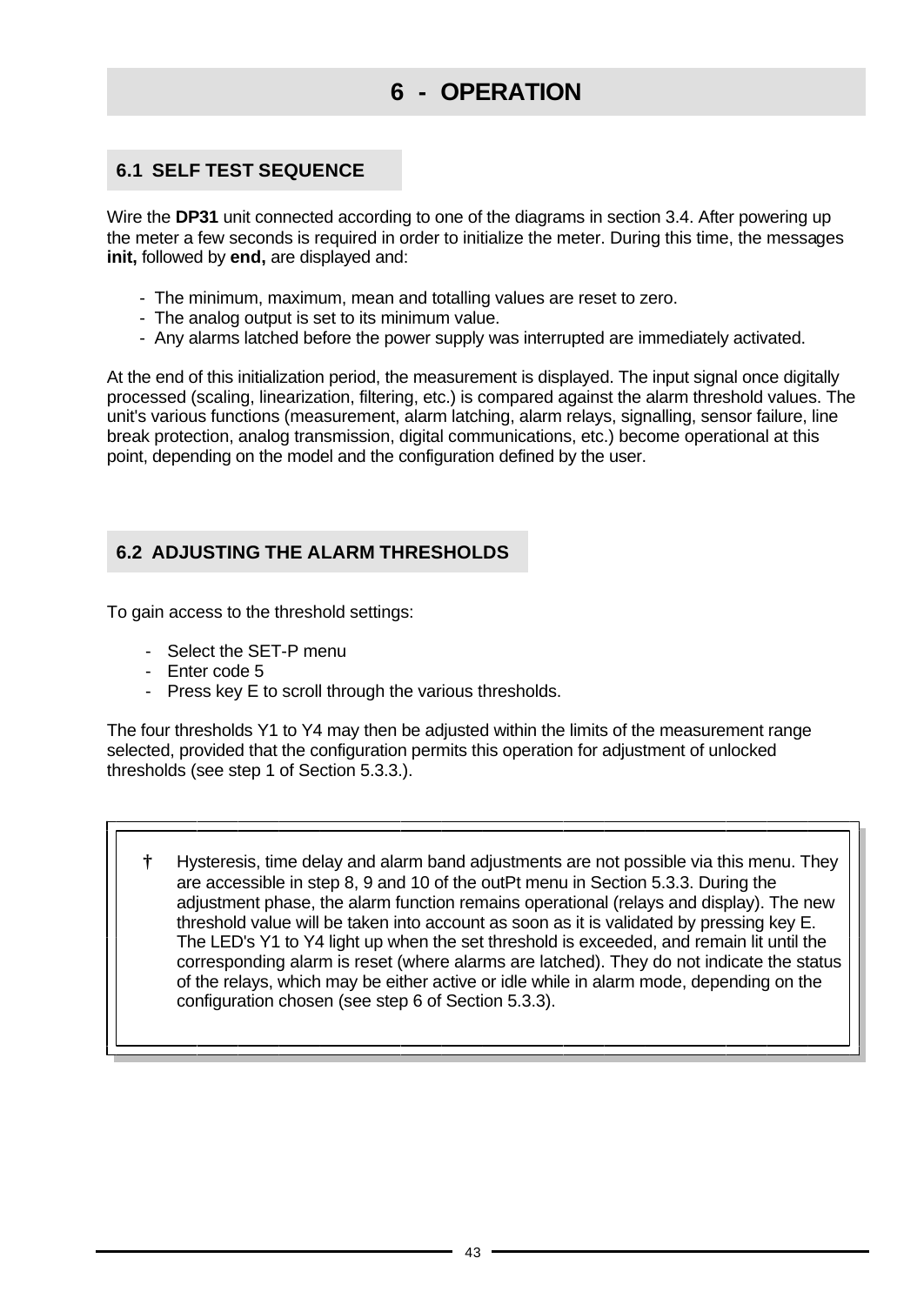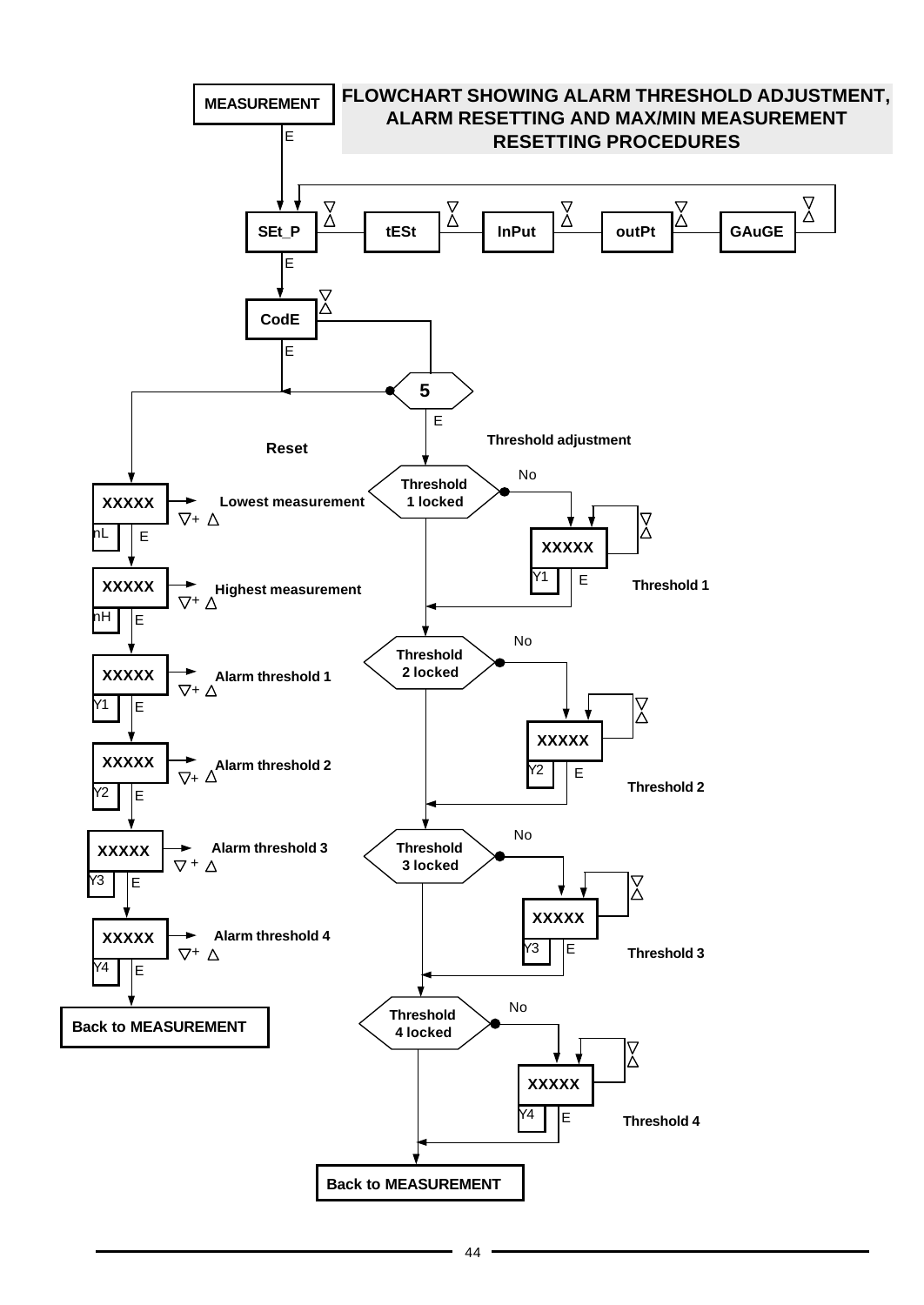#### **6.3 DISPLAYING MEASUREMENTS AND ALARM THRESHOLDS**

#### **6.3.1 Displaying and resetting the minimum and maximum measurements and alarm thresholds**

- Select the SET.P menu.
- Enter "code", without entering a value.
- Press key E to scroll through variables.
	- $\mathbb{\mathbb{Z}}$  **nL** : lowest measurement memorized since the unit was last switched on or reset.
	- $≤$  **nH :** highest measurement memorized since the unit was last switched on or reset.
	- *<u><b>× Y1 to Y4* : values of the four alarm thresholds.</u>

There are three options for resetting the alarms and the minimum and maximum measurements:

- By simultaneously pressing keys q and p on the keypad, while the relevant variable is displayed.
- By remote control, via one of the input contacts C1 or C2, configured for this purpose. In this case, all the alarms in memory are reset at the same time.
- By a command from an I/O executive transmitted via the digital link.

#### **6.3.2 Relative humidity and temperature displays**

Depending on the configuration chosen (see step 6 in Section 5.1.3) the display is either:

- Alternating (**toGLE** mode): where the variable displayed **rH/t°** switches approximately every three seconds ; or
- Static (**touCH** mode): one of the two variables is displayed constantly. Switching between variables is performed by pressing and holding keys q and p.



#### **6.3.3 Displaying mean and totalizing functions**

These functions are available when:

- the input is configured as **otHER SinGL** (channel 1) ; and
- the totalizing period is not set to zero: parameter  $dt > 0$  (see step 13 in Section 5.1.1)

Totalizing begins every time the unit is switched on or the totalizing function is reset. Totalizing stops as soon as the time set by the dt parameter has elapsed.

The mean value is continuously updated. This value (parameter Au) corresponds to the average of the measurement values obtained after totalizing begins, up to the end of the allotted totalizing period.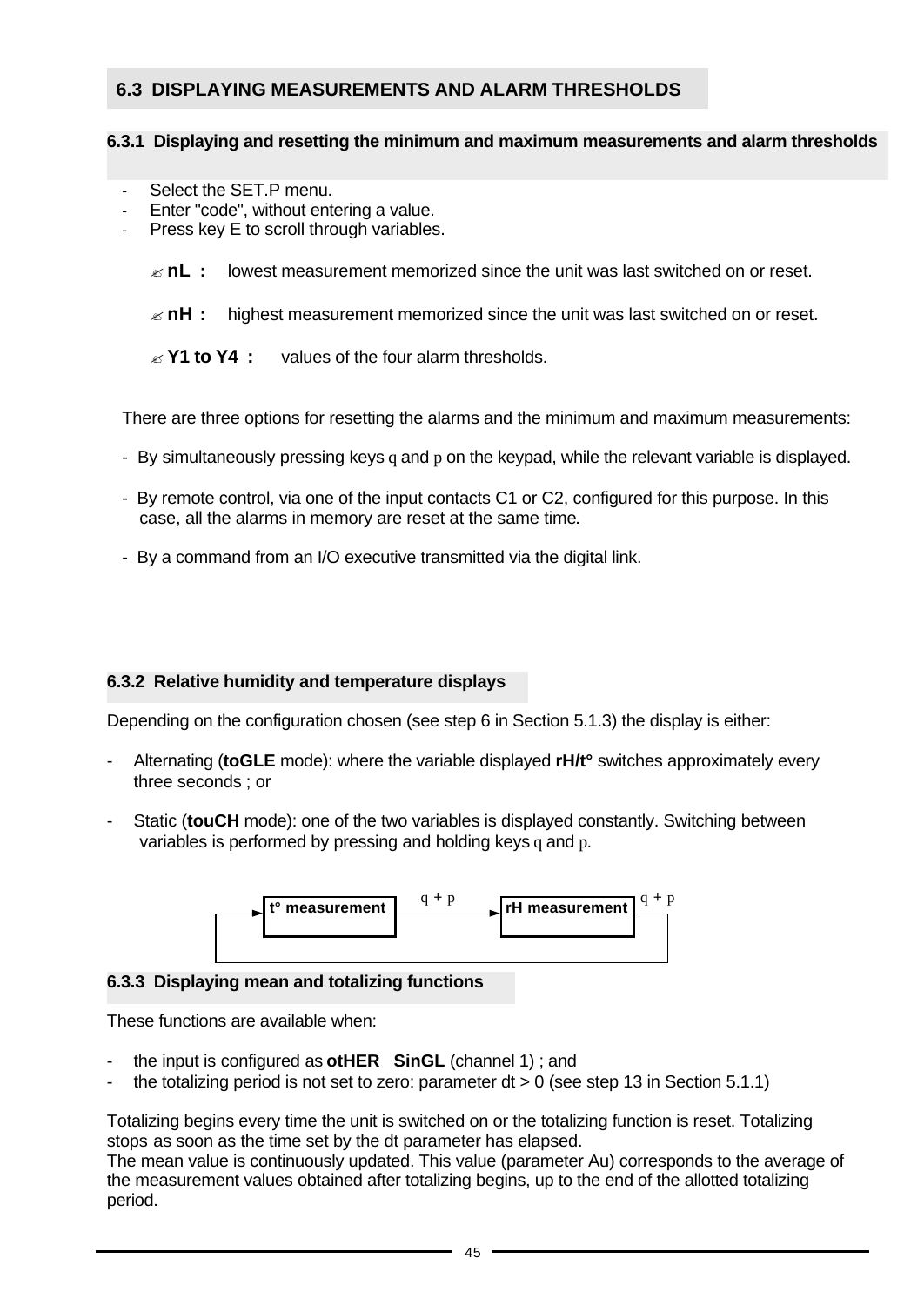To display the Mean and Total values from the measurement display:

- simultaneously press keys q and p
	- $\Rightarrow$  the mean value **[Au]** is displayed
- next, press key E
	- $\Rightarrow$  the totalizing value is displayed as a mantissa (on the five-digit display) and an exponent (power of ten on the two-digit display).



The total and mean values displayed onscreen are updated every second.



The total and the mean values are reset together. This operation may be performed:

- By pressing the  $p$  and  $q$  keys simultaneously while the total is displayed.
- By remote control via either of the contact inputs C1 & C2.
- By altering the totalizing time dt.
- Automatically each time the instrument is switched on.
- By a command from an I/O executive transmitted via the digital link.

#### **6.4 ANALOG RE-TRANSMISSION OF MEASUREMENTS**

On the DP31-AR, the measurement displayed on-screen is also re-transmitted as an output signal isolated from the measurement input. The signal may be a 0/20 mA or 4/20 mA current, or a 0/10 V voltage (see configuration Section 5.3.1).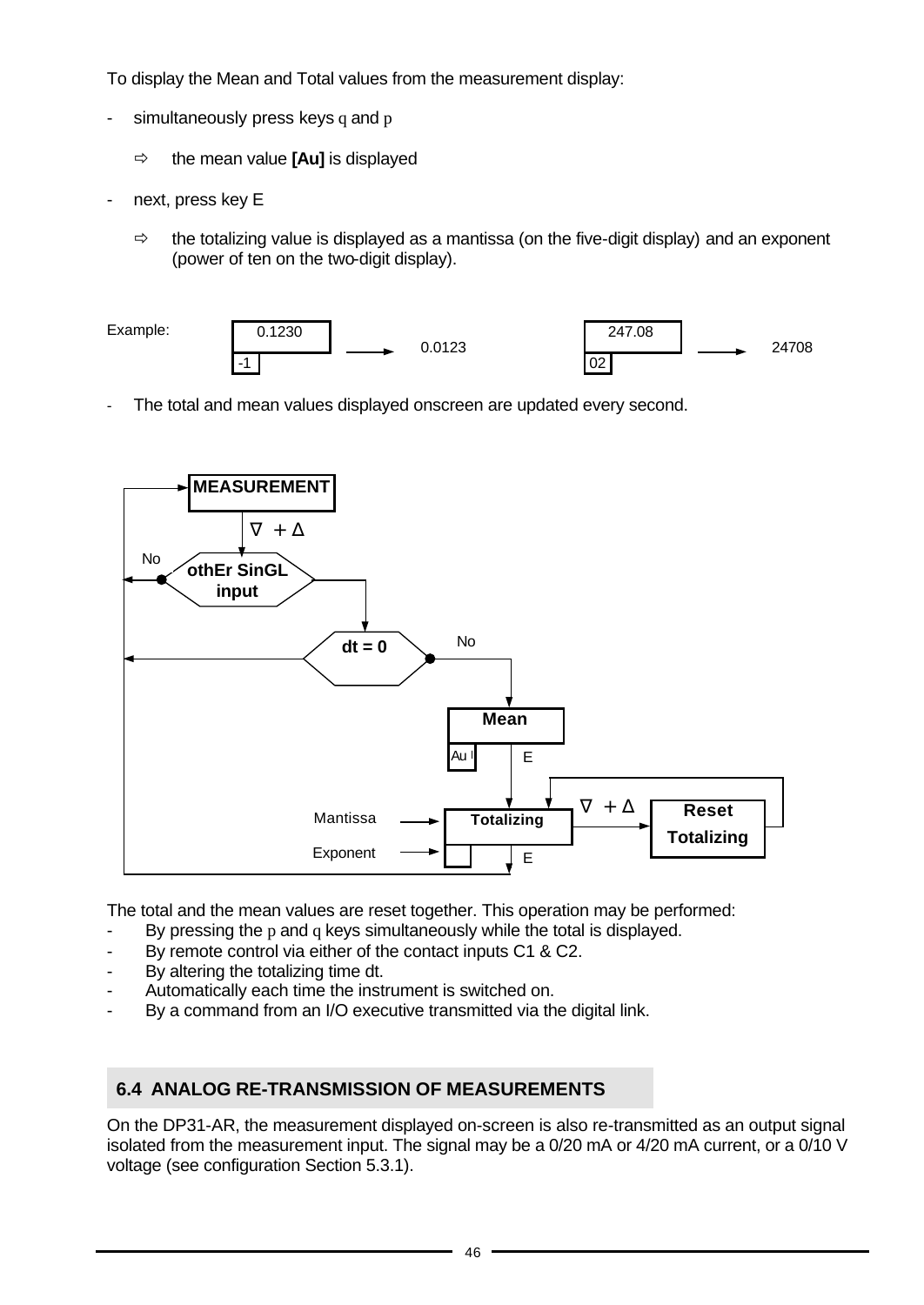- Output behavior in the event of sensor failure and abnormal measurements.

| <b>MEASUREMENT STATUS</b>         | <b>ANALOG OUTPUT</b>                |                                     |                 |
|-----------------------------------|-------------------------------------|-------------------------------------|-----------------|
|                                   | $0/20$ mA                           | 4/20 mA                             | 0/10V           |
| Sensor failure<br>High protection | $>22$ mA                            | $>22 \text{ mA}$                    | >11V            |
| Sensor failure<br>Low protection  | 0 <sub>m</sub> A                    | $<$ 3.5 mA                          | 0 <sup>V</sup>  |
| Abnormally high measurement       | $20 \text{ mA} < l < 22 \text{ mA}$ | $20 \text{ mA} < l < 22 \text{ mA}$ | 10 V < U < 11 V |
| Abnormally low measurement        | 0 <sub>m</sub> A                    | $3.5 \text{ mA} < l < 4 \text{ mA}$ | 0 V             |

- Admissible load impedance:
	- . current output: max. 750  $\Omega$  min. 0  $\Omega$
	- $.$  voltage output:  $\degree$  max.  $\degree$  min. 1000 Ω

#### **6.5 MALFUNCTION, ERROR MESSAGES AND SYSTEM TESTS**

#### **6.5.1 Sensor failure and breaks in the measurement wire**

In these cases, a flashing warning is displayed on the five-digit display.

- $\text{I}$  **br Lo**  $\Rightarrow$  **where measurement failure protection is set to low**
- $≤$  **br Hi**  $\Rightarrow$  where measurement failure protection is set to high.

If relay r1 is set in SECUR mode, it switches into the OFF position.

#### **6.5.2 Error messages**

These flashing messages appear on the five-digit display, in the following circumstances:

- **Err 1** : alarm threshold outside configured limits. In this event, the relevant threshold is automatically set to the lowest point on the scale
- **Err 2** : configuration error relative to sensor type or measurement resolution.
- **Err 3** : configuration error relative to analog output type or data transmission speed via the digital link.
- **Err 4** : totalizing time error totalizing time not within the permitted adjustment range  $dt < 0$  or  $dt > 999999$ .

#### **6.5.3 Relay and display tests**

- Select the test menu
- Enter code 55.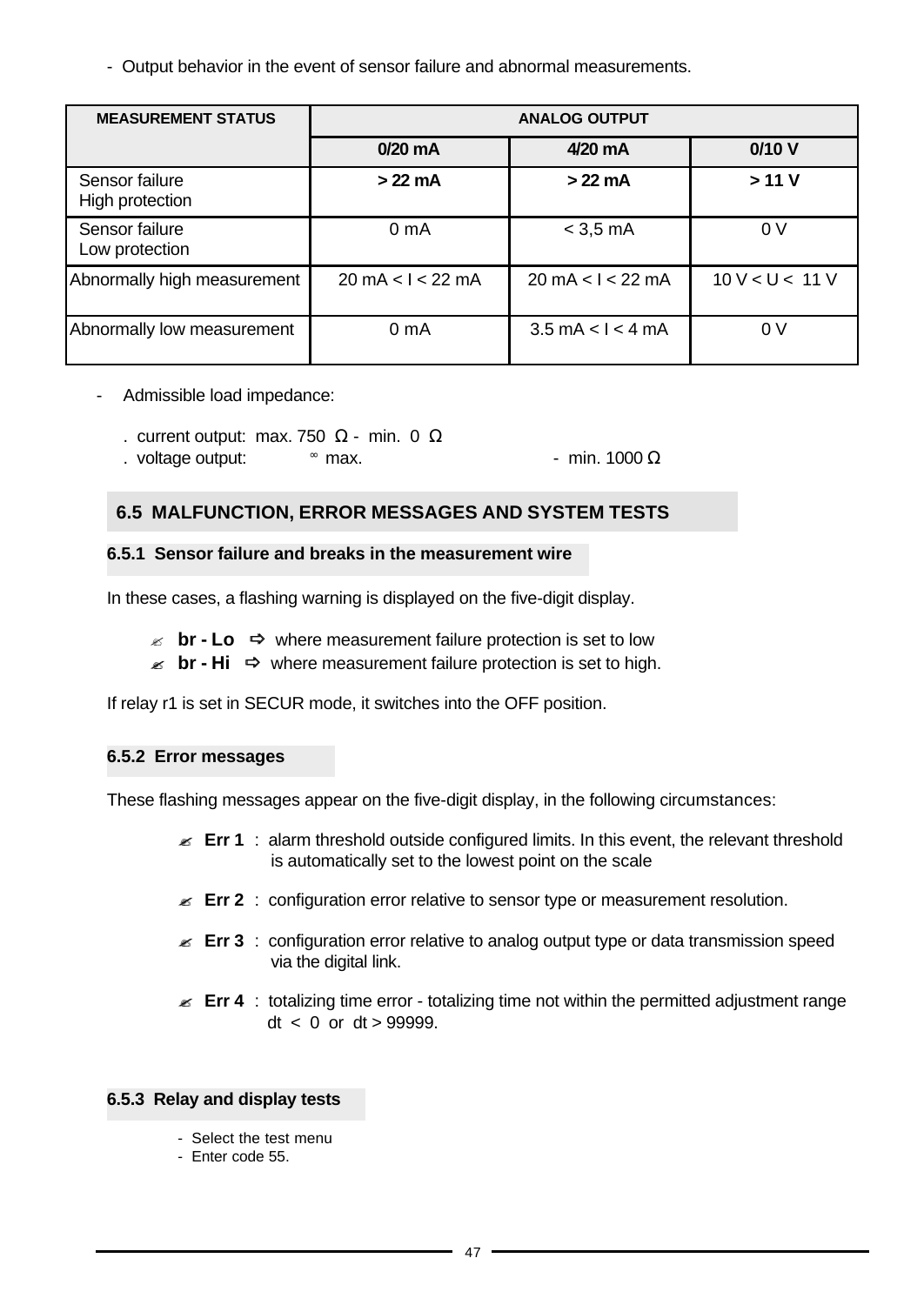

- When message t-dIS is confirmed  $\Rightarrow$  all seven segments and the decimal points on all indicators should be lit, together with the five LED's.
- When parameter **[t-rEL]** is entered  $\Rightarrow$  the **[t-rEL]** message flashes.

By pressing key p, all the alarm relays are switched into the active position, enabling the user to check the correct operation of their system.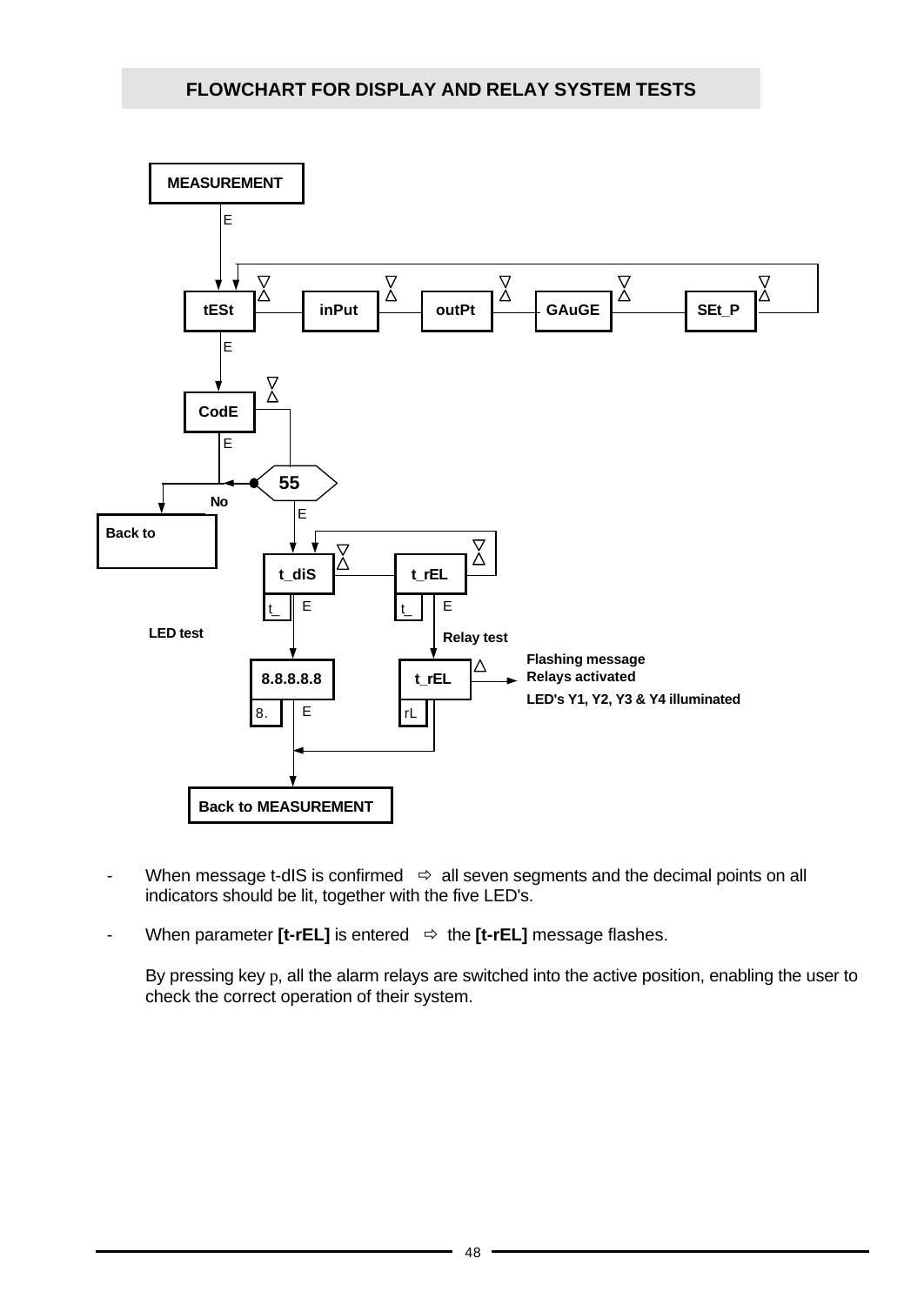#### **6.6 DIGITAL COMMUNICATIONS**

The DP31-CR is fitted with a digital communications system, allowing an I/O executive to be used to read measurements, adjust thresholds, reset alarms, configure the instrument, etc.

#### **6.6.1 Physical connection and communications protocol**

ß **RS-485** : EIA standard, differential signals, with units connected in parallel by means of a twowire cable (up to 32 DP31-CR units with no repeater).

 To ensure correct polarity when cabling the RS-485 network, the communications card is fitted with 301 kΩ resistors linking lines A and B to the +5 V and 0 V terminals.

- ß **Communications protocol**: MODBUS/J.BUS, in slave mode binary code (RTU).
	- 8 bit characters with 1 start bit, 1 stop bit and no parity.
	- Configurable baud rates: 1200, 2400, 4800, 9600 and 19200 baud.
	- Each unit must be identified by means of a slave address from 1 to 63 (see Section 5.3.2).

#### - **Instruction codes:**

- **3 or 4** : read n words
- **6** : write 1 word
- **16** : write n words (maximum 10 consecutive words).

Any decimals contained in the data will not be transmitted.

#### - **Error codes:**

- **1** : Unknown function code
- **2** : Address incorrect
- **3** : Incorrect data
- **4** : Equipment busy or not ready

#### **6.6.2 Variable/parameter addresses and accessibility**

Using the MODBUS protocol, the addresses are the same as with the J.BUS-1 protocol. The addresses not mentioned are reserved by the system.

| <b>J-BUS Ad-</b><br>dress | <b>Access</b> | Label          | <b>Parameters or variables</b>                     |
|---------------------------|---------------|----------------|----------------------------------------------------|
|                           | R             | MES.U1         | Measurement displayed from channel 1               |
| 2                         | R             | MES.U2         | Measurement displayed from channel 2               |
| 3                         | R             | MES.nL         | Lowest measurement in memory                       |
| 4                         | R             | MES.nH         | Highest measurement in memory                      |
| 5                         | R             | MES.Au         | Mean measurement value over totalizing pe-<br>riod |
| 10                        | R             | <b>TOT.LSB</b> | Totalizing: LSB value of the mantissa              |
| 11                        | R             | <b>TOT.MSB</b> | Totalizing: MSB value of the mantissa              |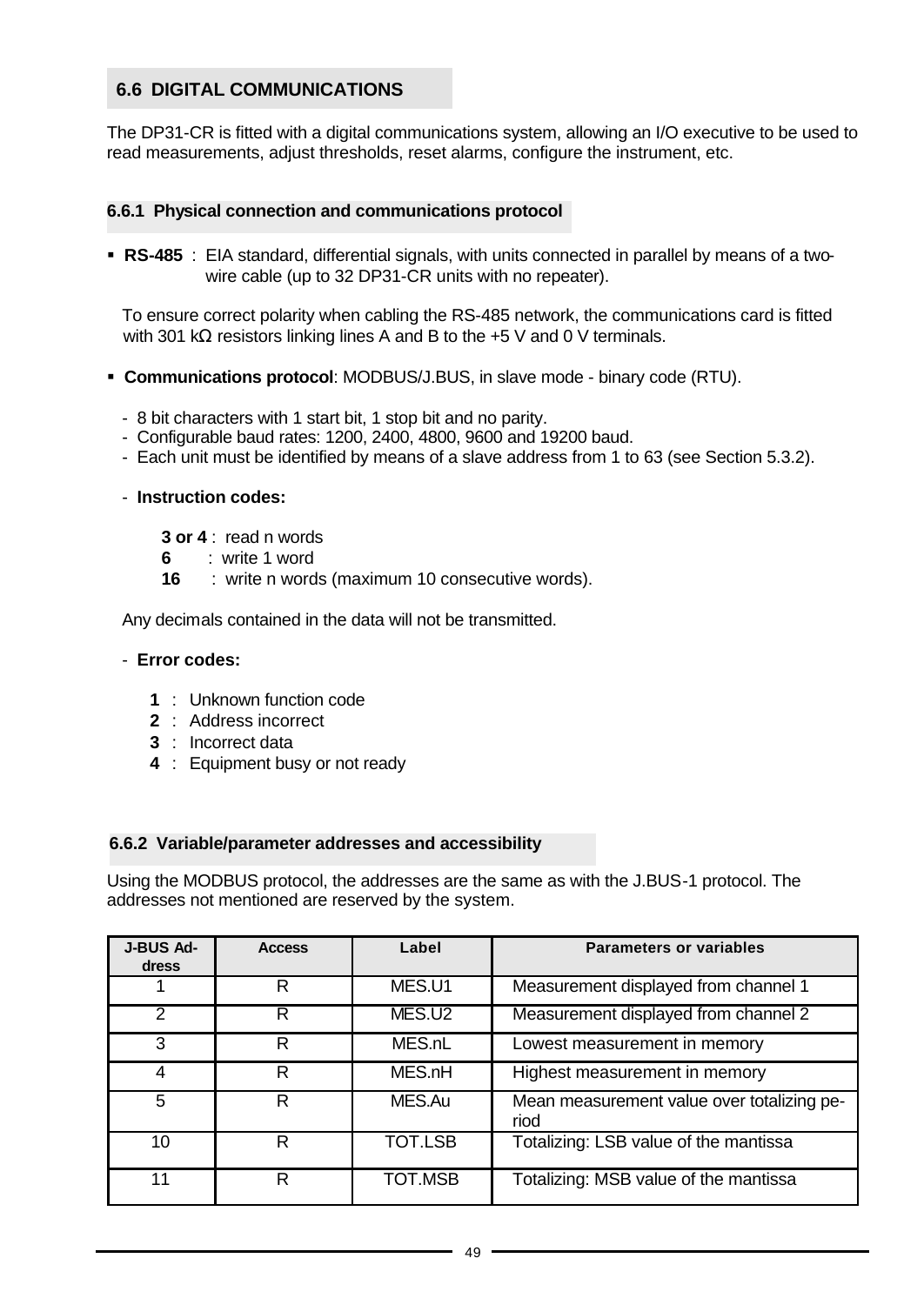| <b>J-BUS Address</b> | <b>Access</b>           | Label                    | <b>Parameters or variables</b>                                                                                                                                                                                                                                                                                                                                                                                                                                                                                                                                                                     |
|----------------------|-------------------------|--------------------------|----------------------------------------------------------------------------------------------------------------------------------------------------------------------------------------------------------------------------------------------------------------------------------------------------------------------------------------------------------------------------------------------------------------------------------------------------------------------------------------------------------------------------------------------------------------------------------------------------|
| 12                   | $\overline{\mathsf{R}}$ | TOT.EXP                  | Totalizing: exponent value                                                                                                                                                                                                                                                                                                                                                                                                                                                                                                                                                                         |
| 201                  | R/W                     | $\overline{Y1}$          | Alarm threshold Y1                                                                                                                                                                                                                                                                                                                                                                                                                                                                                                                                                                                 |
| $\overline{202}$     | R/W                     | $\overline{Y2}$          | Alarm threshold Y2                                                                                                                                                                                                                                                                                                                                                                                                                                                                                                                                                                                 |
| 203                  | R/W                     | Y3                       | Alarm threshold Y3                                                                                                                                                                                                                                                                                                                                                                                                                                                                                                                                                                                 |
| 204                  | R/W                     | $\overline{Y4}$          | Alarm threshold Y4                                                                                                                                                                                                                                                                                                                                                                                                                                                                                                                                                                                 |
| $\overline{205}$     | R/W                     | H1                       | Hysteresis H1 for threshold Y1: 0 to 200                                                                                                                                                                                                                                                                                                                                                                                                                                                                                                                                                           |
| 206                  | R/W                     | H <sub>2</sub>           | Hysteresis H2 for threshold Y2: 0 to 200                                                                                                                                                                                                                                                                                                                                                                                                                                                                                                                                                           |
| 207                  | R/W                     | H <sub>3</sub>           | Hysteresis H3 for threshold Y3: 0 to 200                                                                                                                                                                                                                                                                                                                                                                                                                                                                                                                                                           |
| 208                  | R/W                     | H4                       | Hysteresis H4 for threshold Y4: 0 to 200                                                                                                                                                                                                                                                                                                                                                                                                                                                                                                                                                           |
| 209                  | R/W                     | $\overline{t}$           | Alarm delay Y1: 0 to 10                                                                                                                                                                                                                                                                                                                                                                                                                                                                                                                                                                            |
| $\overline{210}$     | R/W                     | t2                       | Alarm delay Y2: 0 to 10                                                                                                                                                                                                                                                                                                                                                                                                                                                                                                                                                                            |
| 211                  | R/W                     | t3                       | Alarm delay Y3: 0 to 10                                                                                                                                                                                                                                                                                                                                                                                                                                                                                                                                                                            |
| 212                  | R/W                     | t4                       | Alarm delay Y4: 0 to 10                                                                                                                                                                                                                                                                                                                                                                                                                                                                                                                                                                            |
| $\overline{213}$     | R/W                     | b1                       | Alarm band for threshold Y1: 0 to 250                                                                                                                                                                                                                                                                                                                                                                                                                                                                                                                                                              |
| 214                  | R/W                     | b2                       | Alarm band for threshold Y2: 0 to 250                                                                                                                                                                                                                                                                                                                                                                                                                                                                                                                                                              |
| 215                  | R/W                     | b <sub>3</sub>           | Alarm band for threshold Y3: 0 to 250                                                                                                                                                                                                                                                                                                                                                                                                                                                                                                                                                              |
| $\overline{216}$     | R/W                     | b4                       | Alarm band for threshold Y4: 0 to 250                                                                                                                                                                                                                                                                                                                                                                                                                                                                                                                                                              |
| $\overline{217}$     | R/W                     | oL                       | Analog output - Low scale                                                                                                                                                                                                                                                                                                                                                                                                                                                                                                                                                                          |
| $\overline{218}$     | R/W                     | $\overline{H}$           | Analog output - High scale                                                                                                                                                                                                                                                                                                                                                                                                                                                                                                                                                                         |
| 219                  | R/W                     | $\overline{\mathsf{oF}}$ | Measurement offset: ±500                                                                                                                                                                                                                                                                                                                                                                                                                                                                                                                                                                           |
| 220                  | R/W                     | Fi                       | Measurement filter: 0 to 20                                                                                                                                                                                                                                                                                                                                                                                                                                                                                                                                                                        |
| 222                  | R/W                     | $\overline{C}$           | Cold junction value for thermocouple input                                                                                                                                                                                                                                                                                                                                                                                                                                                                                                                                                         |
| 223                  | R/W                     | L <sub>o</sub>           | Low limit measurement scale                                                                                                                                                                                                                                                                                                                                                                                                                                                                                                                                                                        |
| 224                  | R/W                     | Hi                       | High limit measurement scale                                                                                                                                                                                                                                                                                                                                                                                                                                                                                                                                                                       |
| 225                  | R/W                     | tb                       | line break detection threshold                                                                                                                                                                                                                                                                                                                                                                                                                                                                                                                                                                     |
| 226                  | R/W                     | AL.1                     | - Bits 0 to 3 $\Rightarrow$ position of measurement relative to<br>thresholds.<br>$0 = no$ alarm<br>$1 =$ alarm<br>- Bit $0 \Rightarrow$ threshold Y1, bit 1 $\Rightarrow$ threshold Y2,<br><b>bit 2</b> $\Rightarrow$ threshold Y3, <b>bit 3</b> $\Rightarrow$ threshold Y4<br>- Bit $4 \Rightarrow$ setting for min. and max. measure-<br>ments in memory for the rH/t° input.<br>$0 = t^{\circ}$ , 1 = rH<br>- Bit 5 $\Rightarrow$ Assignment of relay r4 :<br>$0 =$ threshold Y4<br>$1 =$ threshold Y2 coupled with r2<br>- Bit 6 $\Rightarrow$ Assignment of relay r3 :<br>$0 =$ threshold Y3 |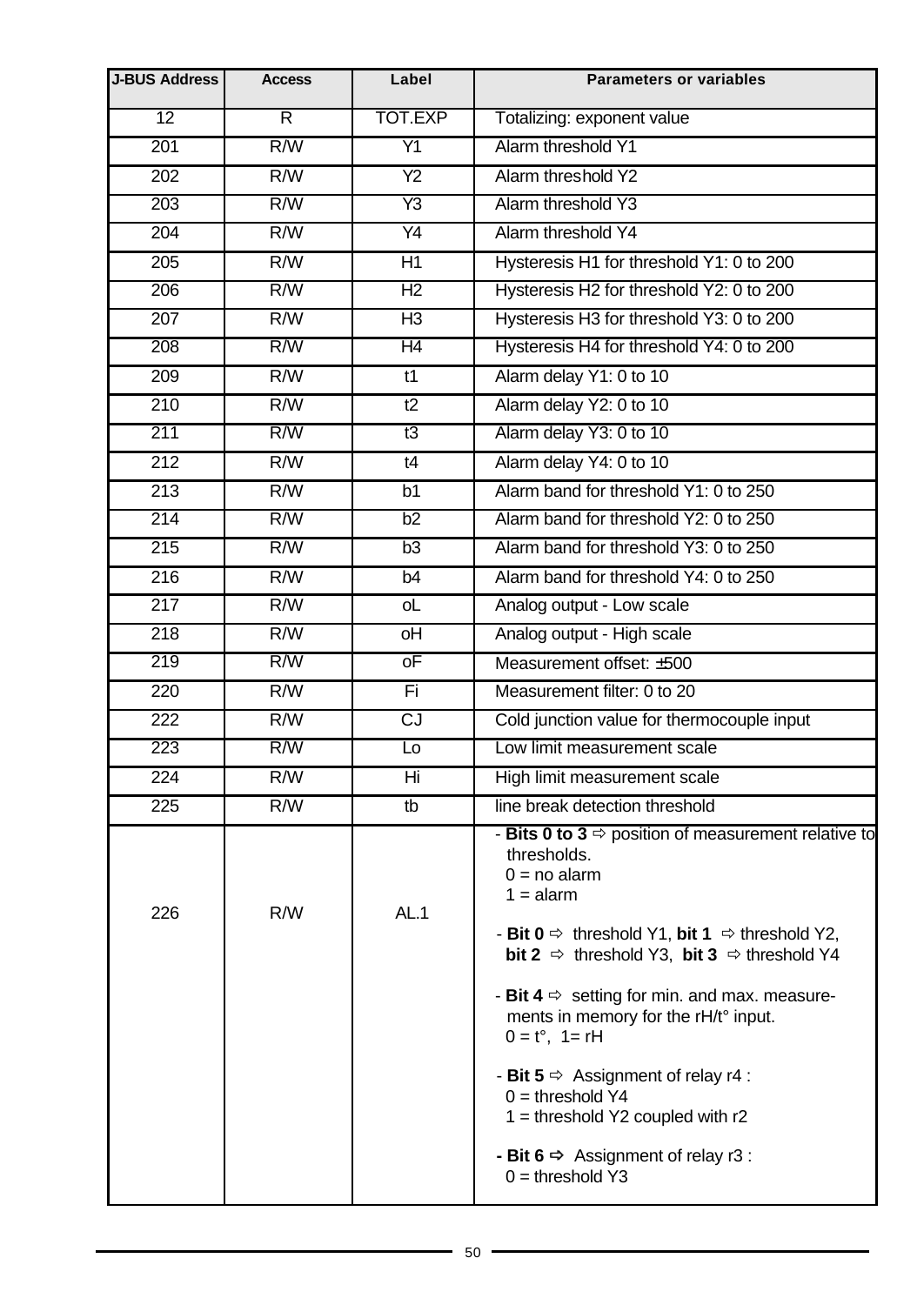| <b>J-BUS Address</b> | <b>Access</b> | Label        | <b>Parameters or variables</b>                                                                                                                                                                                                                                                                      |
|----------------------|---------------|--------------|-----------------------------------------------------------------------------------------------------------------------------------------------------------------------------------------------------------------------------------------------------------------------------------------------------|
|                      | R/W           | AL.1         | - Bit $7 \Rightarrow$ assignment of relay r1 :<br>$0 =$ threshold Y1, 1 = sensor failure protection<br>- Bits 8 to 11 $\Rightarrow$ alarm status latching<br>$0 = not$ latched, $1 =$ latched<br>Bit 8 $\Rightarrow$ r1, Bit 9 $\Rightarrow$ r2<br>Bit 10 $\Rightarrow$ r3, Bit 11 $\Rightarrow$ r4 |
| 226                  |               |              | - Bit 12 $\Rightarrow$ assignment of analog output with rH/t<br>° input<br>$o = t^{\circ}, 1 = rH$                                                                                                                                                                                                  |
|                      |               |              | - Bit 13 $\Rightarrow$ assignment of USEr linearization with<br>Process input<br>$0 =$ table, 1=tare                                                                                                                                                                                                |
|                      |               |              | - Bits 14-15 $\Rightarrow$ not used                                                                                                                                                                                                                                                                 |
| 227                  | R/W           | AL.2         | - Bits 0 to 3 $\Rightarrow$ alarm latching setting:<br>$0 = not$ latched, $1 =$ latched<br><b>bit 0</b> $\Rightarrow$ threshold Y1, <b>bit 1</b> $\Rightarrow$ threshold Y2<br><b>bit 2</b> $\Rightarrow$ threshold Y3, <b>bit 3</b> $\Rightarrow$ threshold Y4                                     |
|                      |               |              | - Bits 4 to 7 $\Rightarrow$ status of relays in alarm mode<br>$0 = oF - AL$ , $1 = oN-AL$<br>bit $4 \Rightarrow r1$ , bit $5 \Rightarrow r2$ , bit $6 \Rightarrow r3$<br><b>bit 7</b> $\Rightarrow$ r4                                                                                              |
|                      |               |              | - Bits 8 & 9 $\Leftrightarrow$ alarm type for threshold Y1:<br>$0 =$ low, 1 = high, 2 = low band, 3 = high band                                                                                                                                                                                     |
|                      |               |              | - Bits 10 & 11 $\Rightarrow$ alarm type for threshold Y2:<br>$0 =$ low, 1 = high, 2 = low band, 3 = high band                                                                                                                                                                                       |
|                      |               |              | - Bits 12 & 13 $\Leftrightarrow$ alarm type for threshold Y3:<br>$0=$ low, $1=$ high, $2=$ low band, $3=$ high band                                                                                                                                                                                 |
|                      |               |              | - Bits 14 & 15 $\Rightarrow$ alarm type for threshold Y4:<br>$0 =$ low, 1 = high, 2= low band, 3 = high band                                                                                                                                                                                        |
| 228                  | R/W           | <b>InPut</b> | - Bits 0 & 1 $\Rightarrow$ measurement input type:<br>$0 =$ othEr process<br>1 = temperature $t^{\circ}$ , 2 = resistor                                                                                                                                                                             |
|                      |               |              | - Bits 2 & 3 $\Rightarrow$ measurement input type:<br>$0 =$ SinGL, $1 =$ diFF, $2 =$ rH/t°<br>$3 = GAuGE$                                                                                                                                                                                           |
|                      |               |              | - Bits 4 to 7 $\Rightarrow$ measurement input signal type:<br>$0 = \pm 20$ mA, $1 = 0/20$ mA<br>$2=4/20$ mA, $3 = \pm 50$ mV<br>$4 = 0/50$ mV, $5 = 10/50$ mV<br>$6 = 0/0.1$ V, $7 = 0/1$ V, $8 = 0/10$ V                                                                                           |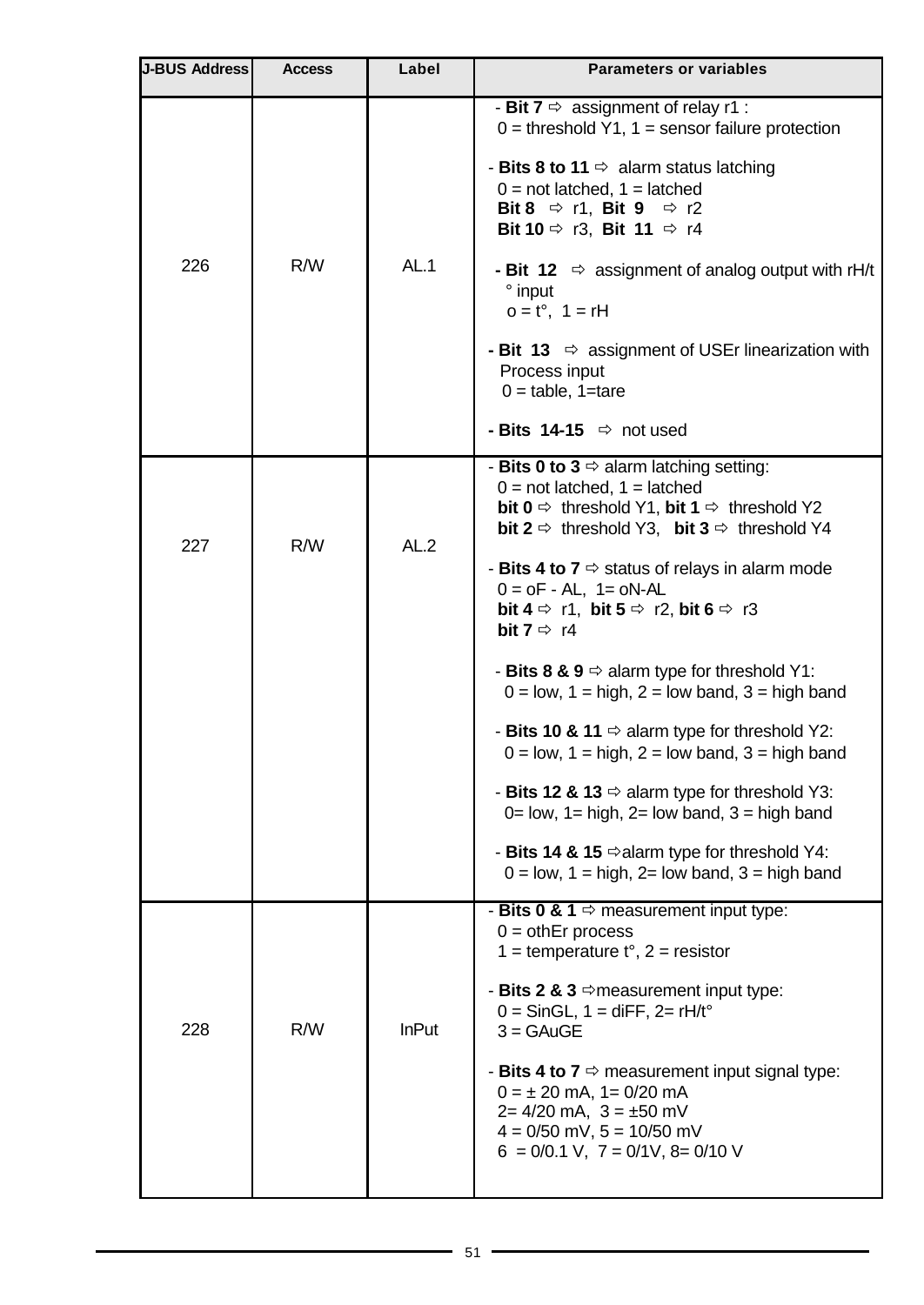| <b>J-BUS Address</b> | <b>Access</b> | Label        | <b>Parameters or variables</b>                                                                                                                                                                                                                                                                                                                                                                                                                                                                                                                                                                                                                                                                                                                                                                                                                                                                                                                                                                                                                                                                                                                                                                                |
|----------------------|---------------|--------------|---------------------------------------------------------------------------------------------------------------------------------------------------------------------------------------------------------------------------------------------------------------------------------------------------------------------------------------------------------------------------------------------------------------------------------------------------------------------------------------------------------------------------------------------------------------------------------------------------------------------------------------------------------------------------------------------------------------------------------------------------------------------------------------------------------------------------------------------------------------------------------------------------------------------------------------------------------------------------------------------------------------------------------------------------------------------------------------------------------------------------------------------------------------------------------------------------------------|
| 228                  | R/W           | <b>InPut</b> | - Bits 8 to 12 $\Rightarrow$ sensor type :<br>$0 = K$ thermocouple, $1 = J$ thermocouple,<br>$2 = T$ thermocouple, $3 = S$ thermocouple,<br>$4 = R$ thermocouple, $5 = B$ thermocouple,<br>$6 = E$ thermocouple,<br>7= Ni Ni Mo18 thermocouple,<br>$8 =$ WRe 5/26 thermocouple at 0,1 $^{\circ}$<br>$9 =$ WRe 5/26 thermocouple at 1°,<br>$10 = N$ thermocouple, $11 = L$ thermocouple<br>$12 =$ Pt100 D probe, $13 =$ Pt 100 J probe,<br>$14 = Ni 100$ probe,<br>$15 = \text{UsER}, 16 = \text{linear},$<br>17 = square root, $18 = 200.00 \Omega$ RESiS<br>$19 = 2000.0$ Ω RESIS.<br>- Bits 13 to 15 $\Rightarrow$ decimal point setting<br>$0 = 0 - 1 = 0.0 - 2 = 0.00 - 3 = 0.000$<br>$4 = 0.0000$                                                                                                                                                                                                                                                                                                                                                                                                                                                                                                        |
| 229                  | R/W           | FLAG1        | - Bits 0 to 3 $\Rightarrow$ measurement unit setting<br>$0 = ^{\circ}C$ , 1= $^{\circ}F$ , 2=rH, 3=PA, 4=PH, 5=bA<br>$6 = A$ , $7 = nA$ , $8=U$ , $9=nU$ , $10=.h$ , $11=.n$<br>12=S, 13=Li, 14=%, 15= no unit<br>- Bit $4 \Rightarrow$ Cold junction compensation<br>$0 =$ internal CJ, $1 =$ external CJ<br>- Bit $5 \Rightarrow$ Sensor failure measurement<br>protection setting<br>$0 =$ low (Lo), $1 =$ high (Hi)<br>- Bit 6 $\Rightarrow$ temperature measurement via<br>$rH/t^{\circ}$ input<br>$0 =$ linearized Lin, $1 =$ non linearized noLin<br>- Bit $7 \Rightarrow$ Current display from process input<br>$0 =$ mean value Au, $1 =$ totalizing value<br>- Bits 8 to 11 $\Rightarrow$ alarm threshold (Y1 to Y4)<br>locking<br>$0 =$ unlocked ur-oF, $1 =$ locked ur.on<br>Bit 8 $\Rightarrow$ Y1, Bit 9 $\Rightarrow$ Y2, Bit 10 $\Rightarrow$ Y3<br>Bit 11 $\Rightarrow$ Y4<br>- Bits 12 & 13 $\Rightarrow$ analog output specification<br>$0 = 0/20$ mA, 1=4/20 mA, 2=0/10V<br>- Bit 14 $\Rightarrow$ rH/t° measurement display mode<br>$0 =$ static touCh, $1 =$ alternating ToGLE<br>- Bit 15 $\Rightarrow$ Current display from rH/t° inputs<br>$0 =$ measurement; t°, 1 = rH measurement |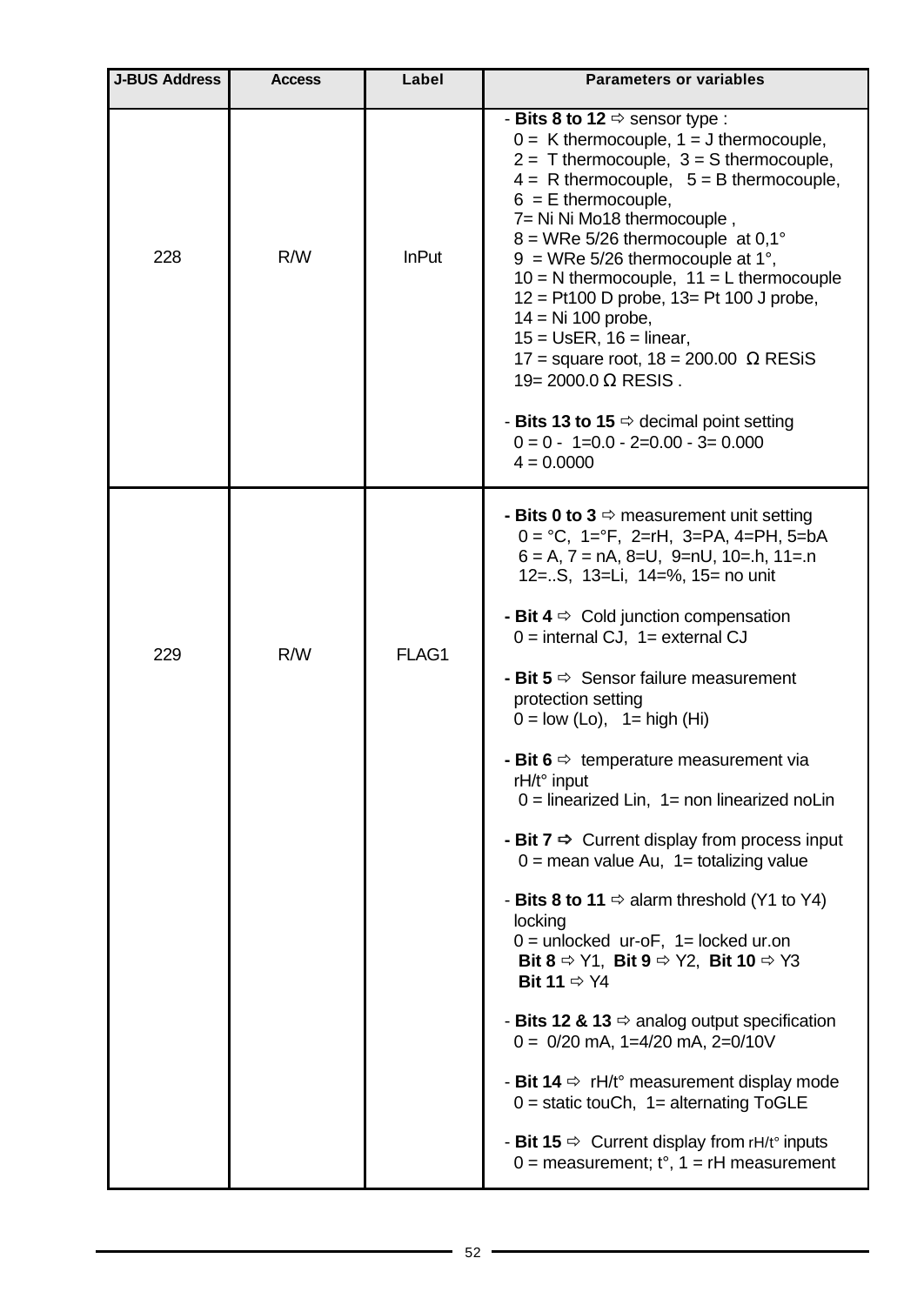| <b>J-BUS Ad-</b> | <b>Access</b>           | Label             | <b>Parameters or variables</b>                                                                                                                                                                                                                                                                                                                                                                                                                                                                                                                                                                                                                                                                                                                                                                                                                                          |  |
|------------------|-------------------------|-------------------|-------------------------------------------------------------------------------------------------------------------------------------------------------------------------------------------------------------------------------------------------------------------------------------------------------------------------------------------------------------------------------------------------------------------------------------------------------------------------------------------------------------------------------------------------------------------------------------------------------------------------------------------------------------------------------------------------------------------------------------------------------------------------------------------------------------------------------------------------------------------------|--|
| dress            |                         |                   |                                                                                                                                                                                                                                                                                                                                                                                                                                                                                                                                                                                                                                                                                                                                                                                                                                                                         |  |
| 230              | R/W                     | FLAG <sub>2</sub> | - Bits 0 to 2 $\Rightarrow$ baud rate via digital link<br>$0=1200, 1=2400, 2=4800, 3=9600, 4=19200$<br>- Bit 3 $\Rightarrow$ relative humidity input type<br>$0 = \text{USEr}, 1 = \text{linear}$<br>- Bits 4 & 5 $\Rightarrow$ temperature signal type via rH/t <sup>o</sup> input<br>$0 = Pt100 \Omega$ , 1=0/20 mA, 2= 4/20 mA, 3 = 0/1 V<br>- Bits 6 & 7 $\Rightarrow$ humidity signal type via rH/t <sup>o</sup> input<br>$0 = 0/20$ mA, 1=4/20 mA, 2=0/1 V,3=0/10 V<br>- Bits 8 to 11 $\Rightarrow$ assignment of contact input C1<br>$0 = not used not, 1 = hold measurement b-diS,$<br>2= hold analog output b-AoP, 3= disable<br>keypad b-CEY, 4= reset alarms r-ALr, 5= reset<br>min. measurement r-dL, 6=reset max. measurement r-dH,<br>7= reset totalization r-tot<br>- Bits 12 to 15 $\Rightarrow$ assignment of contact input C2 :<br>Same bits 8 to 11. |  |
| 231              | R/W                     | <b>USG</b>        | Measuring bridge power supply voltage                                                                                                                                                                                                                                                                                                                                                                                                                                                                                                                                                                                                                                                                                                                                                                                                                                   |  |
| 233              | R/W                     | nS                | Number of segments in USEr linearization<br>USEr: 0 to 24                                                                                                                                                                                                                                                                                                                                                                                                                                                                                                                                                                                                                                                                                                                                                                                                               |  |
| 234              | R/W                     | Co                | Cold junction for USEr thermocouple input                                                                                                                                                                                                                                                                                                                                                                                                                                                                                                                                                                                                                                                                                                                                                                                                                               |  |
| 301              | R/W                     | dt                | Duration of totalizing period - LSB: 0 to 32767                                                                                                                                                                                                                                                                                                                                                                                                                                                                                                                                                                                                                                                                                                                                                                                                                         |  |
| 302              | R/W                     | dt                | Duration of totalizing period - MSB : 32768 to 99999                                                                                                                                                                                                                                                                                                                                                                                                                                                                                                                                                                                                                                                                                                                                                                                                                    |  |
| 501<br>to<br>550 | R/W                     | <b>TabLE</b>      | Variables in the user-defined linearization table<br>See step 8 in Section 5.1.1 (page 21)<br>- Addresses 229 & 230 MUST be correctly configured<br>prior to programming this memory area.<br>- The odd-numbered addresses 501, 503  549 contain<br>the measurement input values S0, S1, S2, etc., which<br>must lie within the set scale limits.<br>- The even-numbered addresses 502, 504  550 contain<br>the corresponding number of display points<br>$(-10,000 \text{ to } +20,000).$<br><b>Segment 0</b> $\Rightarrow$ 501 : input signal in mV, mA, V.<br>502 : number of points<br><b>Segment 1</b> $\Rightarrow$ 503 : input signal in mV, mA,V.<br>504 : number of points<br><b>Segment 24</b> $\Rightarrow$ 549 : input signal                                                                                                                               |  |
| 600              | W                       | r-ALM             | $0 \Rightarrow$ reset min. and max. measurements<br>1 $\Rightarrow$ reset the four alarms stored in memory                                                                                                                                                                                                                                                                                                                                                                                                                                                                                                                                                                                                                                                                                                                                                              |  |
| 601              | $\overline{\mathsf{W}}$ | r-tot             | $0 \Rightarrow$ reset mean and totalizing values, and reinitialize cal-<br>culation period.                                                                                                                                                                                                                                                                                                                                                                                                                                                                                                                                                                                                                                                                                                                                                                             |  |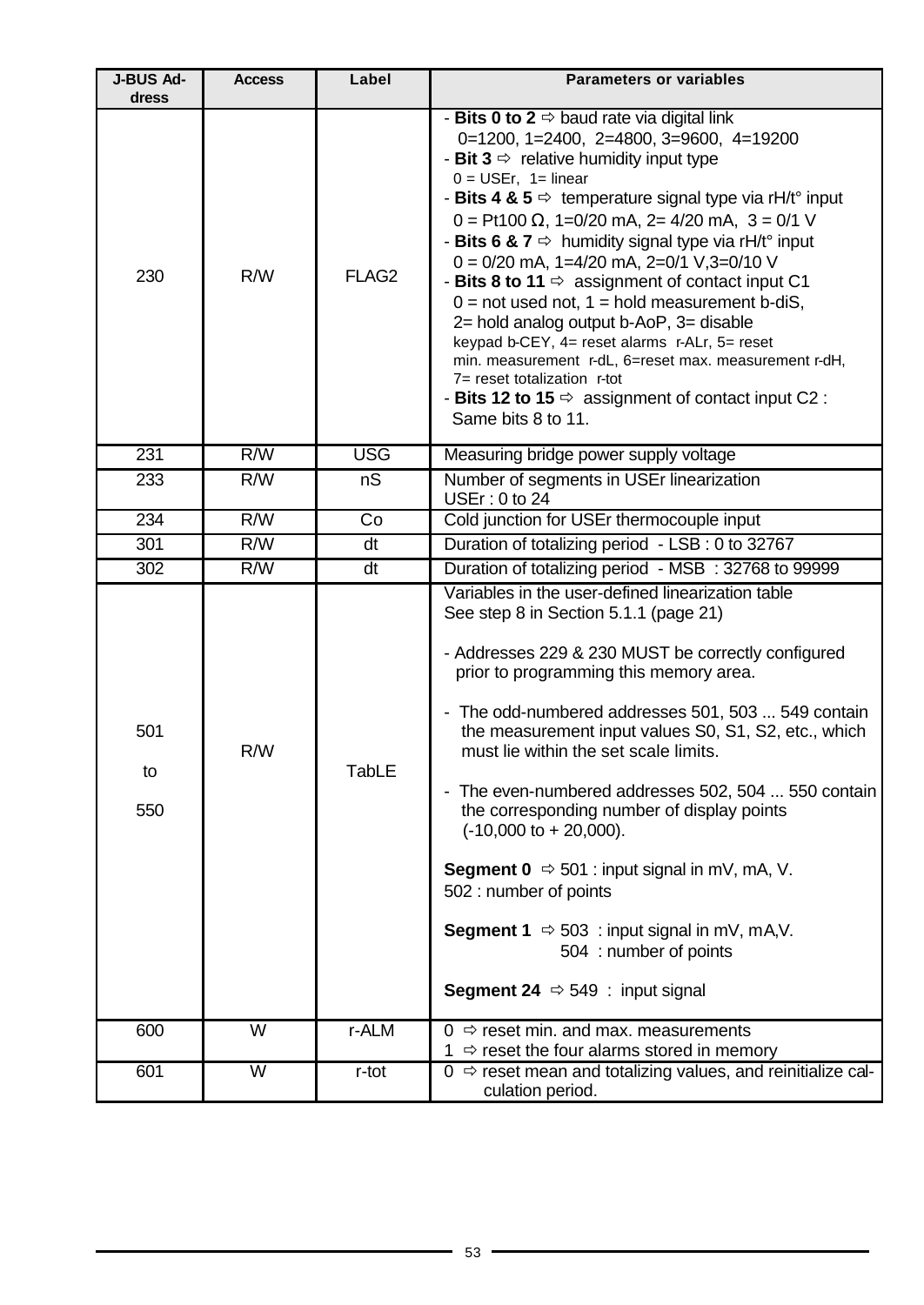### **7 - CALIBRATION**

Each DP31 unit leaving the factory complies with technical specifications, making calibration unnecessary when first using the equipment. Nevertheless, the characteristics of the electronic components may slowly change over time. Therefore, the input/output ports should be calibrated at regular intervals in order to preserve the unit's technical characteristics.

The DP31 is fitted with an automatic calibration system, eliminating the need to make adjustments inside the indicator. The system functions by using software correction to match internal reference values with the external calibration signals sent to the inputs.

#### **7.1 CONDITIONS AND EQUIPMENT REQUIRED FOR CALIBRATION**

- Stable ambient temperature of 23°C ±1°C
- Prior to calibration, the indicator should be switched on for 45 minutes
- Power supply voltage at nominal service rating  $\pm 1\%$ .
- A stable, multiple voltage power supply, accuracy-rated to within 0.01%.
- A 200,000 point digital multimeter (class A)
- Two 385  $\Omega$  resistors 0.02%
- One 2500  $\Omega$  resistor 0.02%
- One 100 Ω resistor 0.02%
- **†** For safety reasons, access to the calibration menu is protected by an internal locking pin and a software code. This pin, located on the left side of the unit, must be set to "closed" in order to enter the **CALi** menu.

After selecting this menu, code -13 must be entered in order to access the various calibration procedures. These procedures require the input/outputs to be individually calibrated.



 **†** Upon completion of the calibration procedure, the locking pin must be opened to prevent further access to the **CALi** menu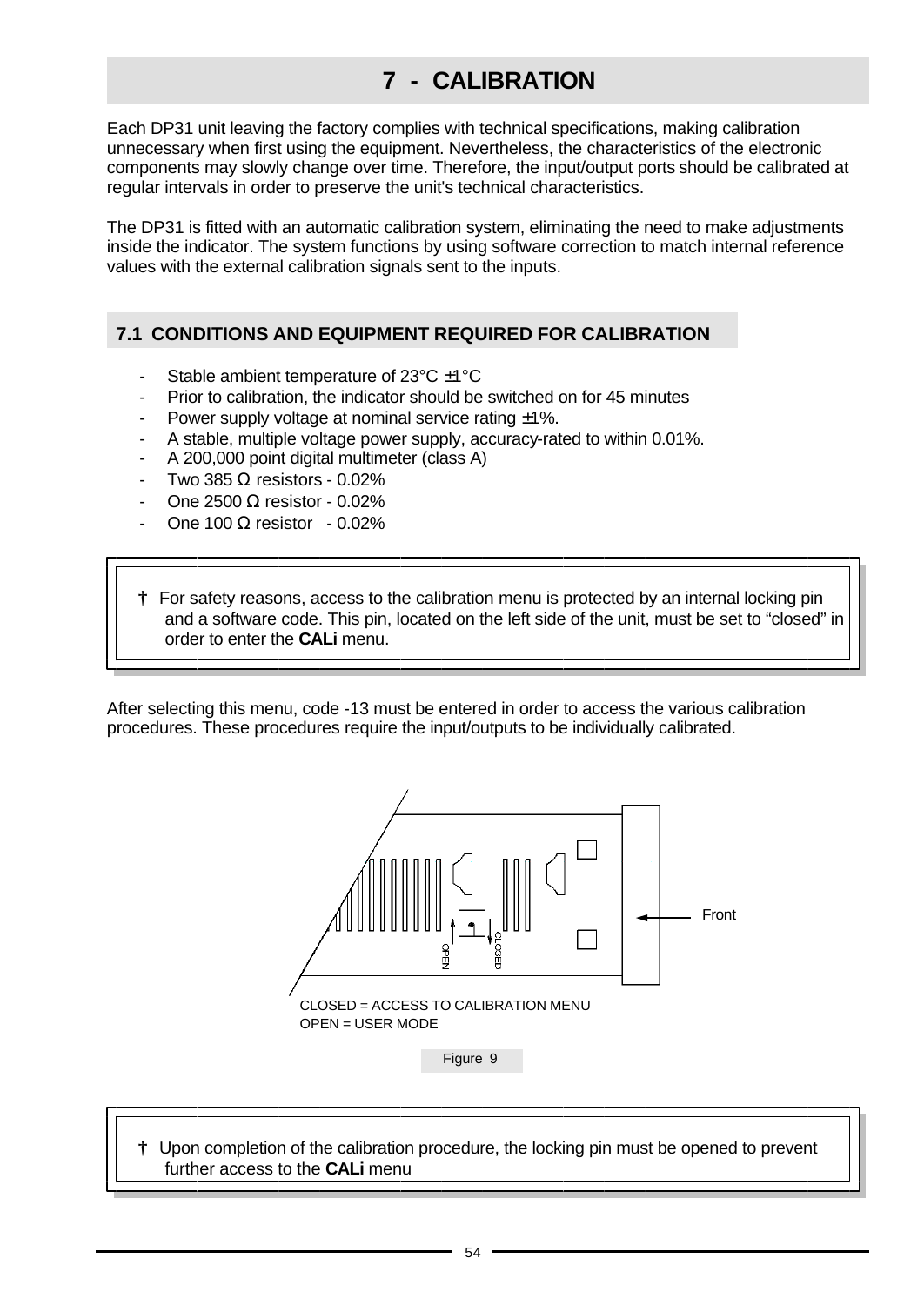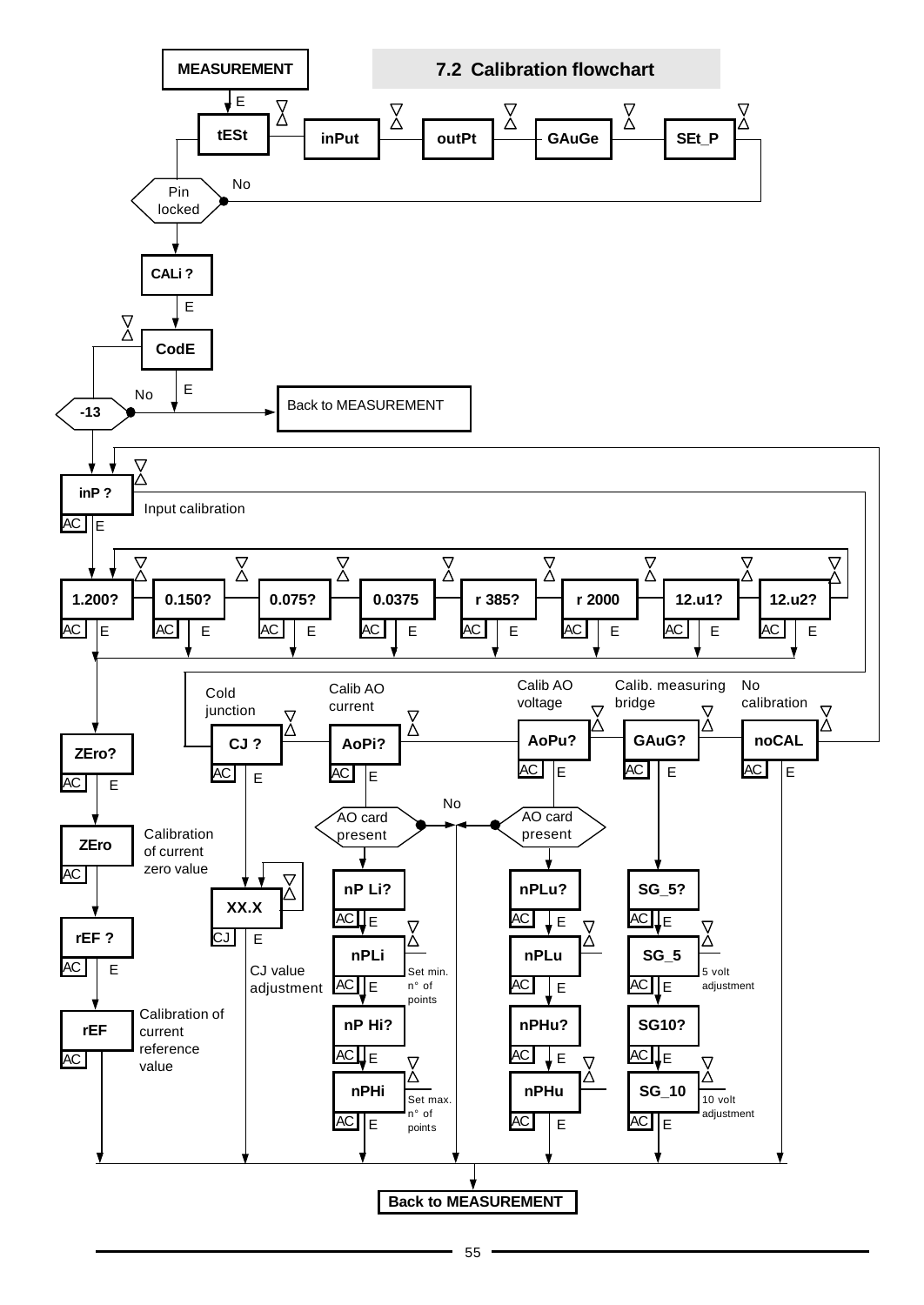#### **7.3 Calibrating the measurement inputs**

Given the high degree of accuracy of the DP31 unit, eight types and levels of input are factory-calibrated.

 † Only one type of calibration by the user is necessary, depending on the type of signal used by the application.

Both measurement inputs are calibrated simultaneously, unless 0/10 V signals are used, in which case the calibration procedure must be performed for each channel individually.

 † Prior to calibration and checking procedures, always ensure the parameters oF (measurement offset) and Fi (measurement filter) are set to 0. If you find that they aren't, access the input configuration mode and set these parameters to 0.

#### **7.3.1 Connections**

ß **Input calibration: thermocouples, voltage: 0/50 mV, 10/50 mV, ±50 mV, 0/100 mV and 0/1 V; current 0/20 mA, 4/20 mA and ±20 mA.**



ß **Calibration of the 10 V voltage input on channel 1**



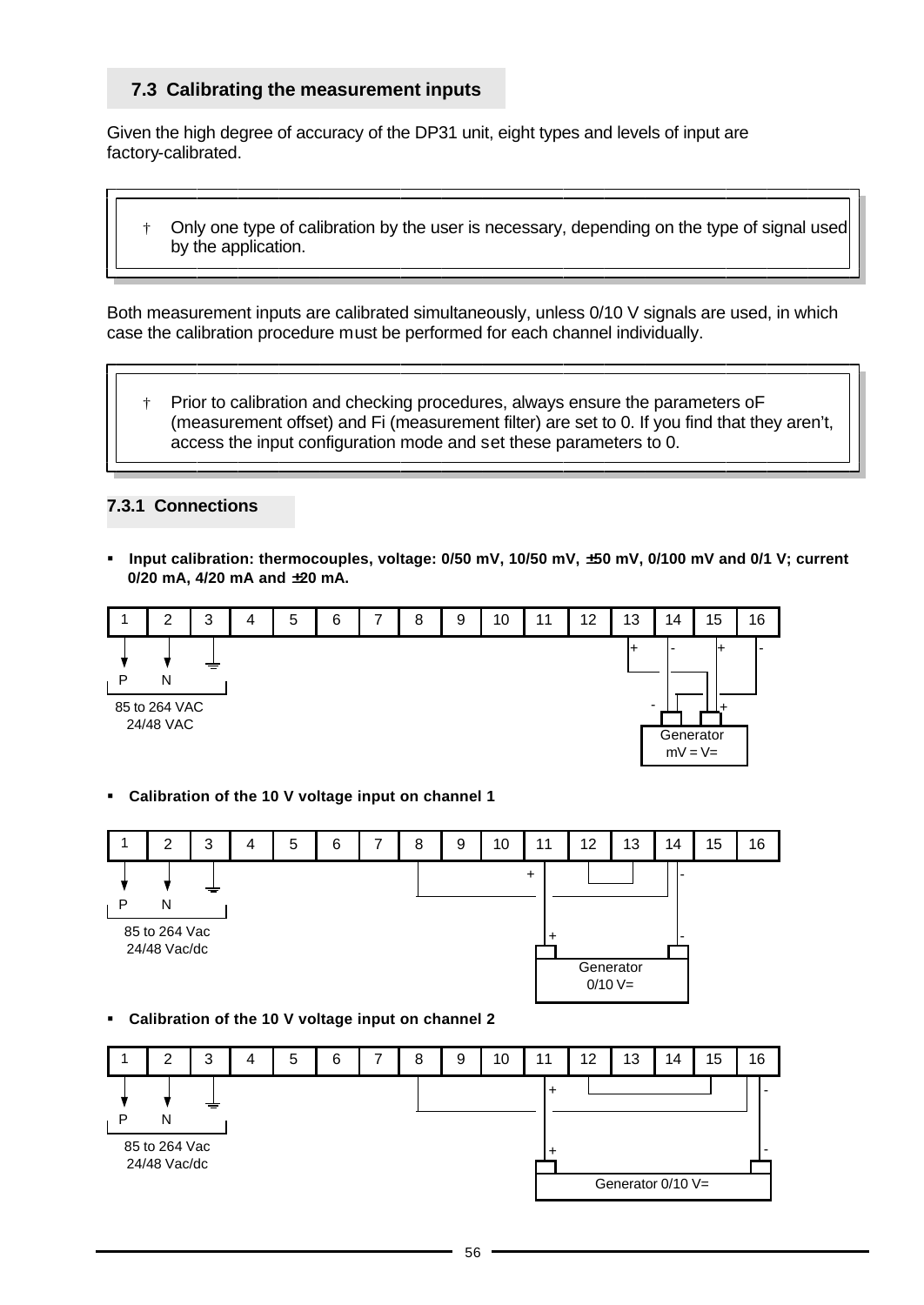ß **Calibration of the resistance probe and 200 W resistor inputs**



**Calibration of the 2,000 W resistance probe input** (channel 1 only)



#### **7.3.2 Calibration procedure**

- Connect the measurement inputs as indicated.
- Select the **inP** menu and press E.
- Select the appropriate menu for the type of input used and press E.

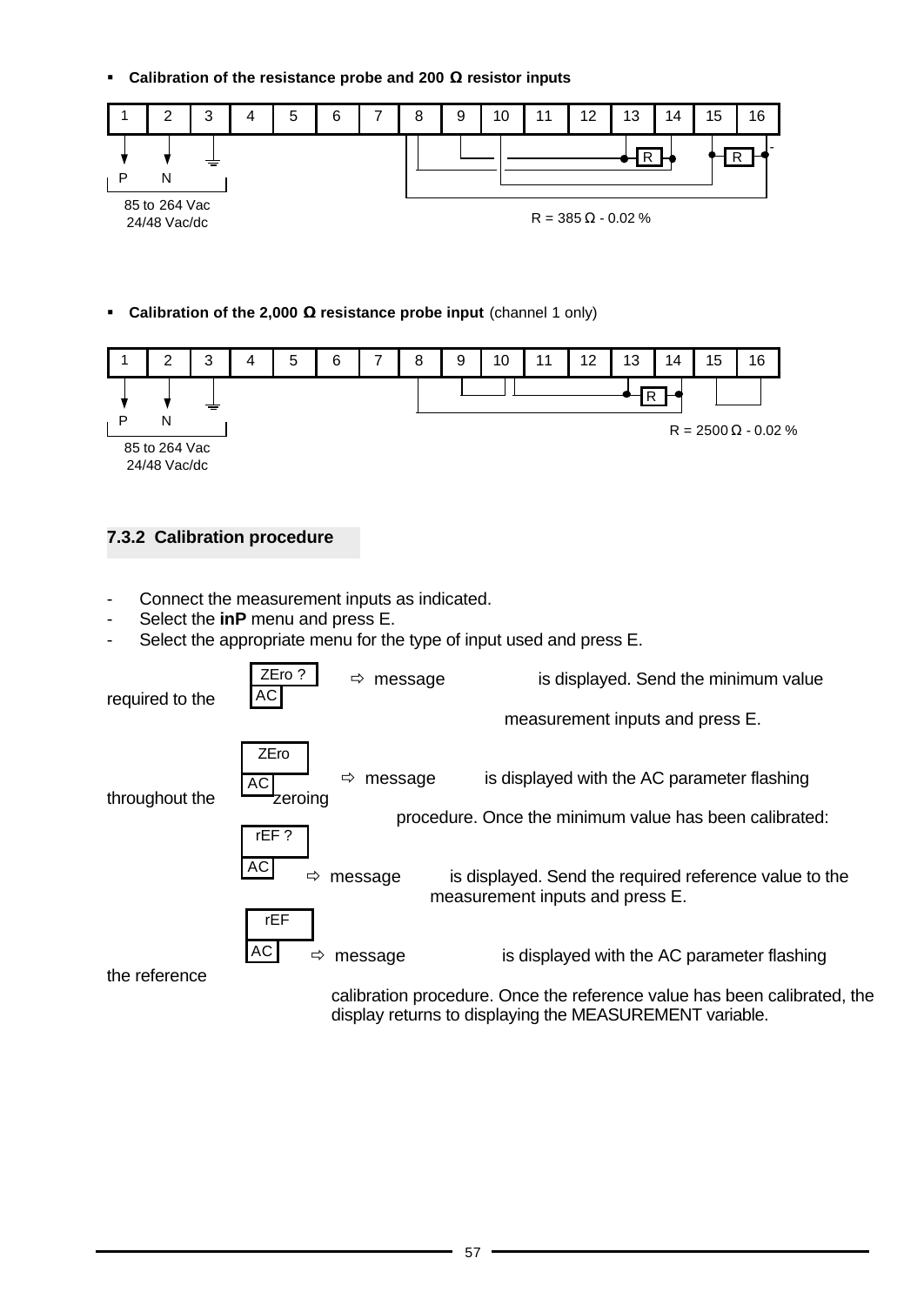| Input sensors or ratings                                                           | <b>Calibration menu</b><br>option | <b>Required input values</b> |                |
|------------------------------------------------------------------------------------|-----------------------------------|------------------------------|----------------|
|                                                                                    |                                   | Zero                         | Ref.           |
| Thermocouples: B, R, S, T & W/Re                                                   | 0.0375                            | 0 mV                         | $37.5$ mV      |
| Thermocouples: E, J, K, L, N & Ni-Ni<br>Mo18<br>Voltage: 0/50 mV, 10/50 mV, ±50 mV | 0.075                             | $0 \text{ mV}$               | 75 mV          |
| Voltage: 0/100 mV                                                                  | 0.150?                            | $0 \text{ mV}$               | 150 mV         |
| Voltage: 0/1 V                                                                     | 1.200?                            | 0 <sub>V</sub>               | 1,200 V        |
| Voltage: 0/10 V on channel 1                                                       | 12.U1?                            | 0 <sub>V</sub>               | 12,000 V       |
| Voltage: 0/10 V on channel 2                                                       | 12.U2?                            | 0 <sub>V</sub>               | 12,000 V       |
| Resistance probes: Pt 100 D, Pt 100<br>J & Ni 100                                  | r385?                             | 0Ω                           | $385 \Omega$   |
| Resistor $0/2000 \Omega$                                                           | r2000                             | $\Omega$                     | 2,500 $\Omega$ |

#### **7.3.3 Cold junction temperature adjustment**

- Remove the connector from terminal strip 2 and measure the temperature between terminals 13 & 14 very accurately (resolution 0.1°).
- Select the **CJ ?** menu and press E
- Enter the internal temperature measurement obtained from the terminal strip by pressing the q and p keys, followed by E

#### **7.4 Calibrating analog outputs**

The calibration procedure for the analog output on the DP31-AR requires no inputs to be connected to the instrument input circuitry. Two points are calibrated, corresponding to the upper and lower limits of the scale configured.

#### **7.4.1 Calibrating current outputs**

Connect as follows:





- Select the **AoPi?** menu and press E.
- Message **nPLi?** is displayed, requesting confirmation to set lower limit on scale. Confirm.
- Message **nPLi** is displayed with the AC parameter flashing. Press the q and p keys until the voltage displayed on the voltmeter reads 0.04000 V (output current 0.4 mA).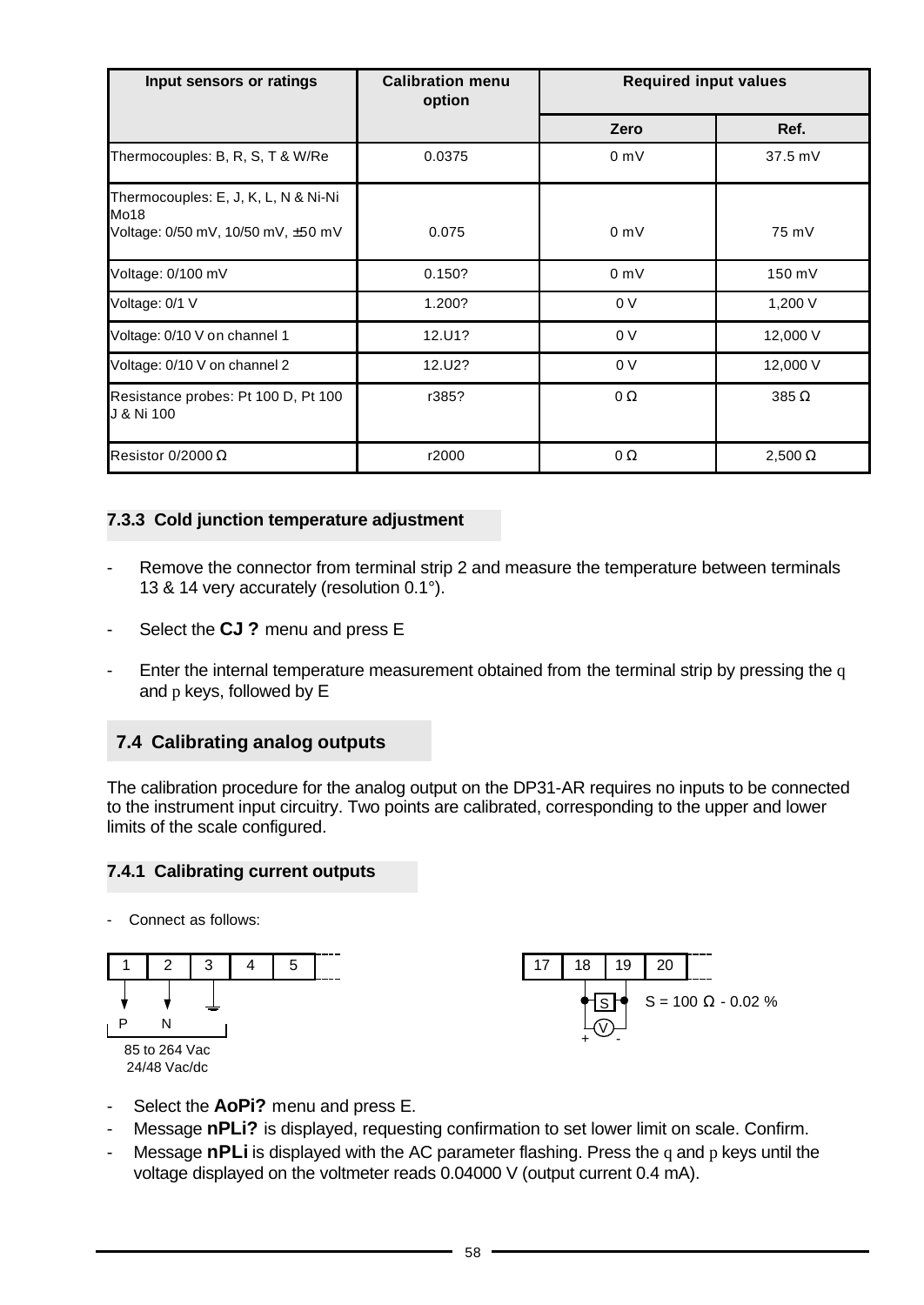- Confirm this setting.
- Message nPHi? is displayed, requesting confirmation to set upper limit on scale. Confirm.

and p keys

**nPHi AC**

Message is displayed with the AC parameter flashing. Press the q

until the voltage displayed on the voltmeter reads 2.00000 V (output current 20 mA).

Confirm this setting  $\Rightarrow$  back to measurement display.

#### **7.4.2 Calibrating voltage outputs**

- Connect as follows:



- Select the **AoPu?** menu and press E.
- Message **nPLu?** is displayed requesting confirmation to set lower limit on scale. Confirm.
- Message **nPLu** is displayed with the AC parameter flashing. Press the q and p keys until the voltage displayed on the voltmeter reads 0.00000 V.
- Confirm this setting.
- Message **nPHu?** is displayed, requesting confirmation to set upper limit on scale. Confirm.
- Message **nPHu** is displayed with the AC parameter flashing. Press the q and p keys until the voltage displayed on the voltmeter reads 10.0000 V
- Confirm this setting  $\Rightarrow$  back to measurement display.

#### **7.5 Calibrating the measuring bridge power supply voltage**

Connect as follows:



- Select the **GAuG?** menu and press E.
- Message **SG-5?** is displayed, requesting confirmation to set the minimum voltage. Confirm.
- Message **SG-5** is displayed with the AC parameter flashing. Press the q and p keys until the voltage displayed on the voltmeter reads 5.0000 V.
- Confirm this setting.
- Message **SG10?** is displayed, requesting confirmation to set maximum voltage. Confirm.
- Message **SG10** is displayed with the AC parameter flashing. Press the q and p keys until the voltage displayed on the voltmeter reads 10.0000 V.
- Confirm this setting  $\Rightarrow$  back to measurement display.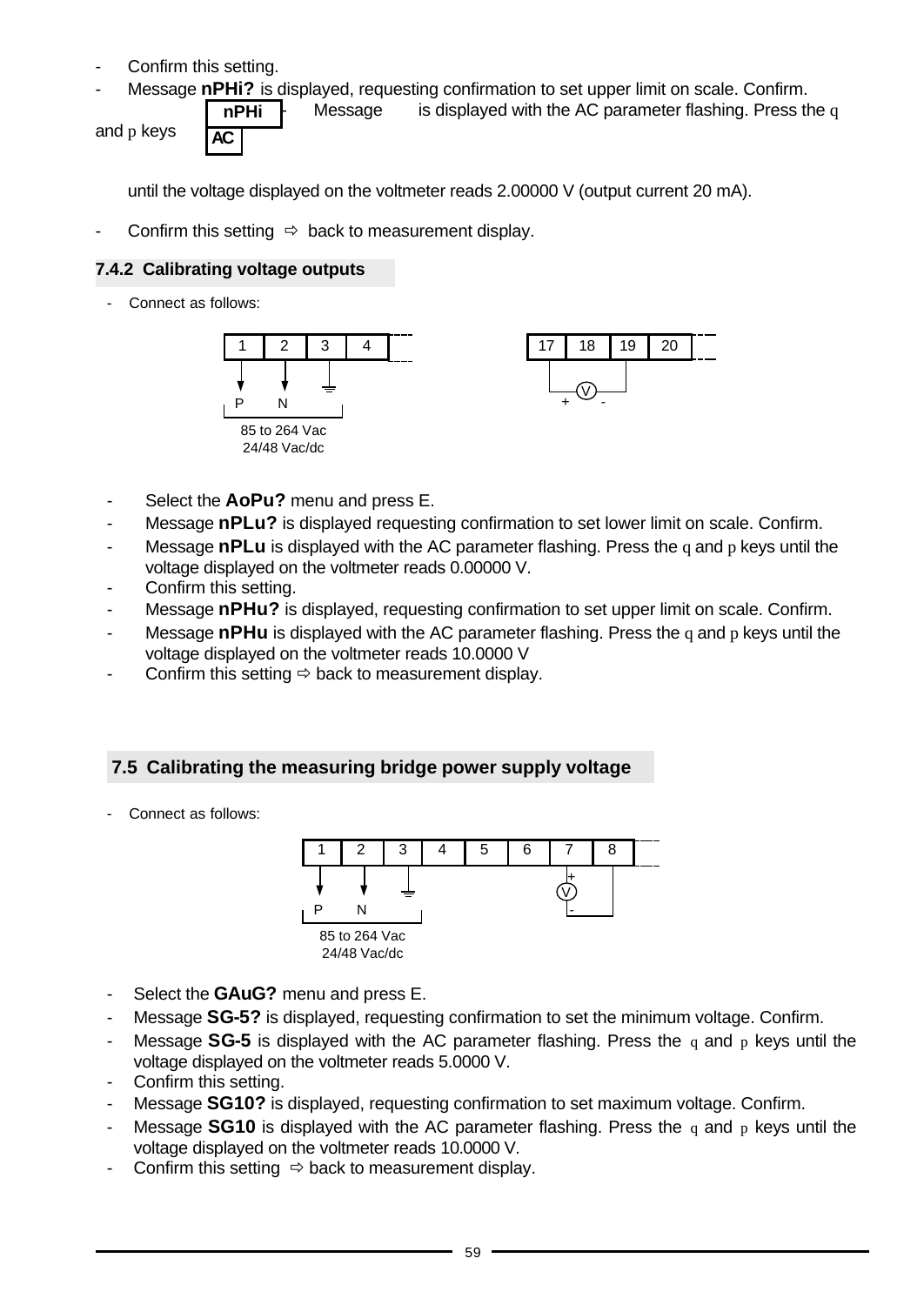## **8 - TECHNICAL SPECIFICATIONS**

The unit's technical characteristics are specified for the following reference conditions:

- Ambient temperature:  $23^{\circ}$ C  $\pm$  1°C
- Power supply: service voltage 230 Vac  $\pm$  1%
- Warm-up time: 45 min.

#### **8.1 Measurement inputs**

#### **8.1.1 General characteristics**

- Accuracy:  $\pm$  0.1 % of the maximum measurement range of the relevant input,  $\pm$ 1 digit.
- Effect of variations in power supply: none in the range 85 to 264 Vac 45 to 65 Hz.
- Input resolution: 15 bits.
- Sampling time: : 100 ms with single measurements current, voltage, RTD and T/C with external CJC
	- 200 ms with differential, rH/t° and T/C with internal CJC measurements Typical response time for a single measurement at 90 %:
	- $0.5$  sec where filter Fi = 0
	- 5 secs where filter  $Fi = 10$
	- 10 secs where filter  $Fi = 20$
- Input impedance > 1 MΩ except for 10 V (100 KΩ) and mA inputs.
- Maximum input voltage tolerated: 10 times the input rating.
- Rejection ratios:
	- . Serial mode: 80 dB
	- . common mode: 150 dB
- Electrical strength:
	- . input/ground  $2000 \text{ V} = / 1 \text{ min}$
	- . input/output:  $1000 V = / 1$  mn
- Insulation resistance:  $> 10$ <sup>s</sup> MQ

#### **8.1.2 RTD probe temperature inputs**

| <b>PROBE</b>        | <b>MEASUREMENT RANGE</b> |             | <b>RESOLUTION ACCURACY IN °C</b> |     |
|---------------------|--------------------------|-------------|----------------------------------|-----|
|                     | °C                       | °F          | $0.1^\circ$                      | 10  |
| Pt 100 $\Omega$ DIN | $-200/800$               | $-328/1472$ | ± 1.1                            | ± 2 |
| Pt 100 $\Omega$ JIS | $-190/600$               | $-310/1112$ | ± 0.8                            | ± 2 |
| Ni 100 $\Omega$     | $-60/180$                | -76/356     | ± 0.3                            | ± 1 |

- Current through probes: 200 µA
- Intrinsic fluctuations within operating range  $(-5)$  to  $+55^{\circ}$ C) . 2.3 m $\Omega$ /°C, (0.006°C/°C with Pt 100  $\Omega$  DIN probe).
- Effects of wiring resistance:
	- . 3 wire assembly: 0.01 $^{\circ}$ C per  $\Omega$
	- . 4 wire assembly: 0.006°C per  $\Omega$ .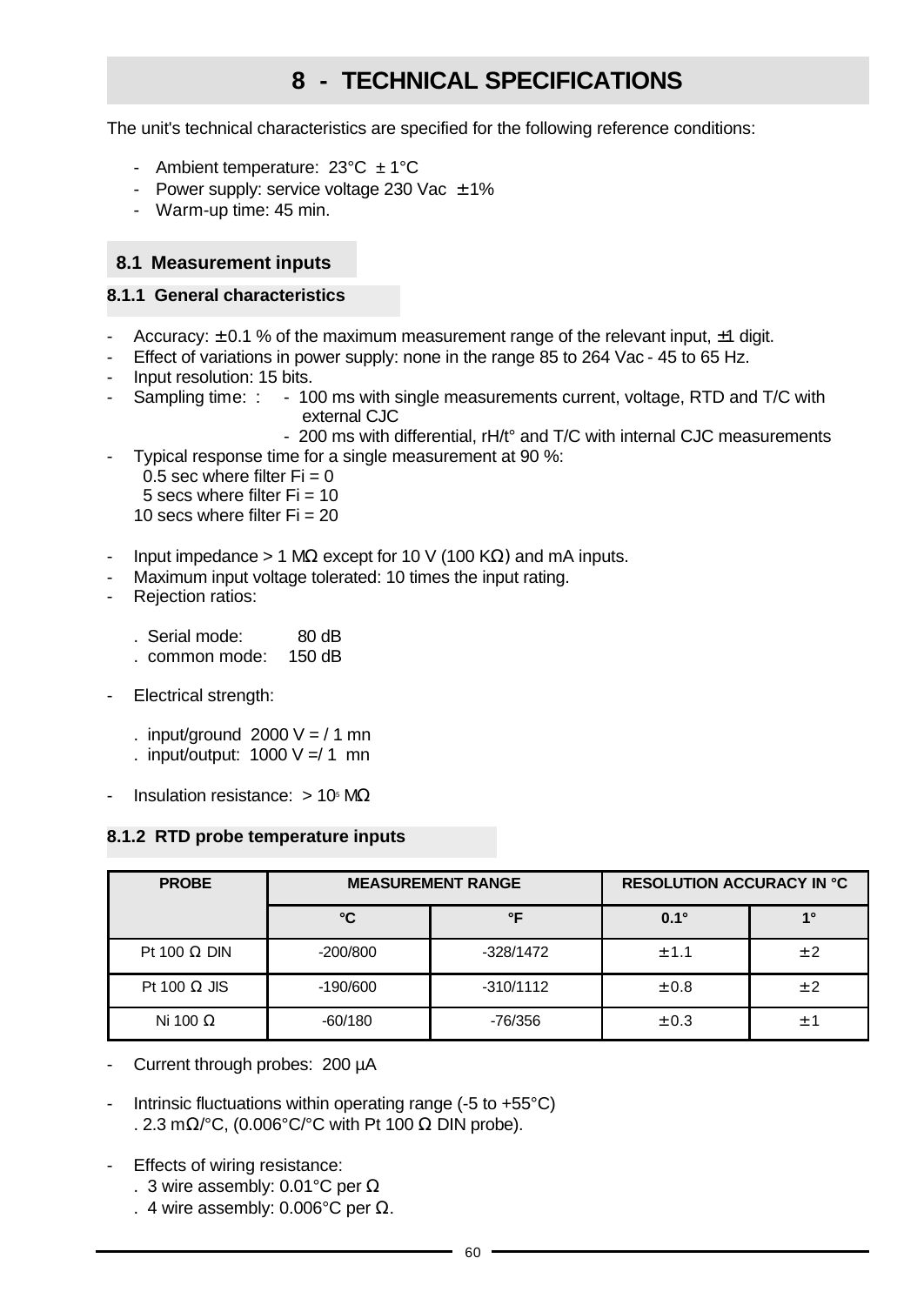- Sensor failure and measurement line break protection:
	- . Time before protection activated (where filter  $Fi = 0$ ): 1 sec.
	- . Transition impedance: 380  $\Omega$  (sensor resistance).
	- . Return time after circuit restored: 10 secs.

#### **8.1.3 Thermocouple temperature inputs**

| <b>THERMOCOUPLE TYPES</b>       | <b>MEASUREMENT RANGE</b> |                | <b>RESOLUTION ACCURACY IN °C</b><br><b>DISCOUNTING CJ</b> |             |
|---------------------------------|--------------------------|----------------|-----------------------------------------------------------|-------------|
|                                 | $\mathbf{C}$             | °F             | $0.1^\circ$                                               | $1^{\circ}$ |
| B (Pt30%Rh/Pt 6% Rh)            | 100/1800                 | 212/3272       | ±2                                                        | ±3          |
| E (Ni-Cr/Cu-Ni)                 | $-200/950$               | $-328/1742$    | ± 1.3                                                     | ±2          |
| J (Fe/Cu-Ni)                    | $-200/870$               | $-328/1598$    | ± 1.2                                                     | ±2          |
| K (Ni-Cr/Ni-Al)                 | -200/1232                | $-328/2250$    | ± 1.5                                                     | ±2          |
| L (Fe/Cu-Ni)                    | $-200/850$               | $-328/1562$    | ±1.2                                                      | ±2          |
| N (Nicrosil/Nisil)              | $-200/1300$              | $-328/2372$    | ± 1.6                                                     | ±3          |
| Ni/Ni-Mo 18                     | 0/1,400                  | 32/2,552       | ± 1.5                                                     | ±2          |
| R (Pt 13% Rh/Pt)                | $-50/1760$               | $-58/3200$     | ± 1.9                                                     | ±3          |
| S (Pt 10% Rh/Pt)                | $-50/1760$               | $-58/3200$     | ± 1.9                                                     | ±3          |
| T (Cu/Cu-Ni)                    | $-200/400$               | $-328/752$     | ± 0.7                                                     | ±2          |
| <b>W/Re 5/26 (Hoskins 1974)</b> | 0.0/1800.0               | $-32.0/3272.0$ | ± 1.9                                                     |             |
| <b>W/Re 5/26 (Hoskins 1974)</b> | 0/2300                   | 32/4172        |                                                           | ±3          |

- Cold junction compensation error: typically  $\pm$  1°C

- Intrinsic fluctuations within operating range (-5 to +55°C): 1 µV/°C including cold junction compensation.
- Effect of wiring resistance:  $0.25 \mu V/\Omega$
- Sensor failure and measurement line break protection:

. Time before protection activated (where filter  $Fi = 0$ ):

 . 2 secs. with couples B, R, S, T, W/Re 5/26. . 4 secs. with couples E, J, K, L, Ni/Ni-Mo18,

- Transition impedance with protection active:  $> 80 \text{ k}\Omega$
- Return time after circuit restored: 3 secs.

#### **8.1.4 Process, current, voltage and measuring bridge inputs**

- Current signal:  $0/20$  mA,  $4/20$  mA,  $\pm 20$  mA ( with 2.5  $\Omega \pm 0.1$ % external shunt).
- Voltage signal: 0/50 mV, 10/50 mV, ± 50 mV, 0/0.1 V, 0/1 V, 0/10 V.
- Measuring bridge:  $\pm 50$  mV
- Adjustable scale:
	- . -10000 to +20000 points with LIN and USEr input modes
	- . 0 to 20,000 points with square root calculations
- Accuracy (without external shunt): 0.1% of input signal rating.
- Decimal point position: 0 0.0 0.00 0.000 0.0000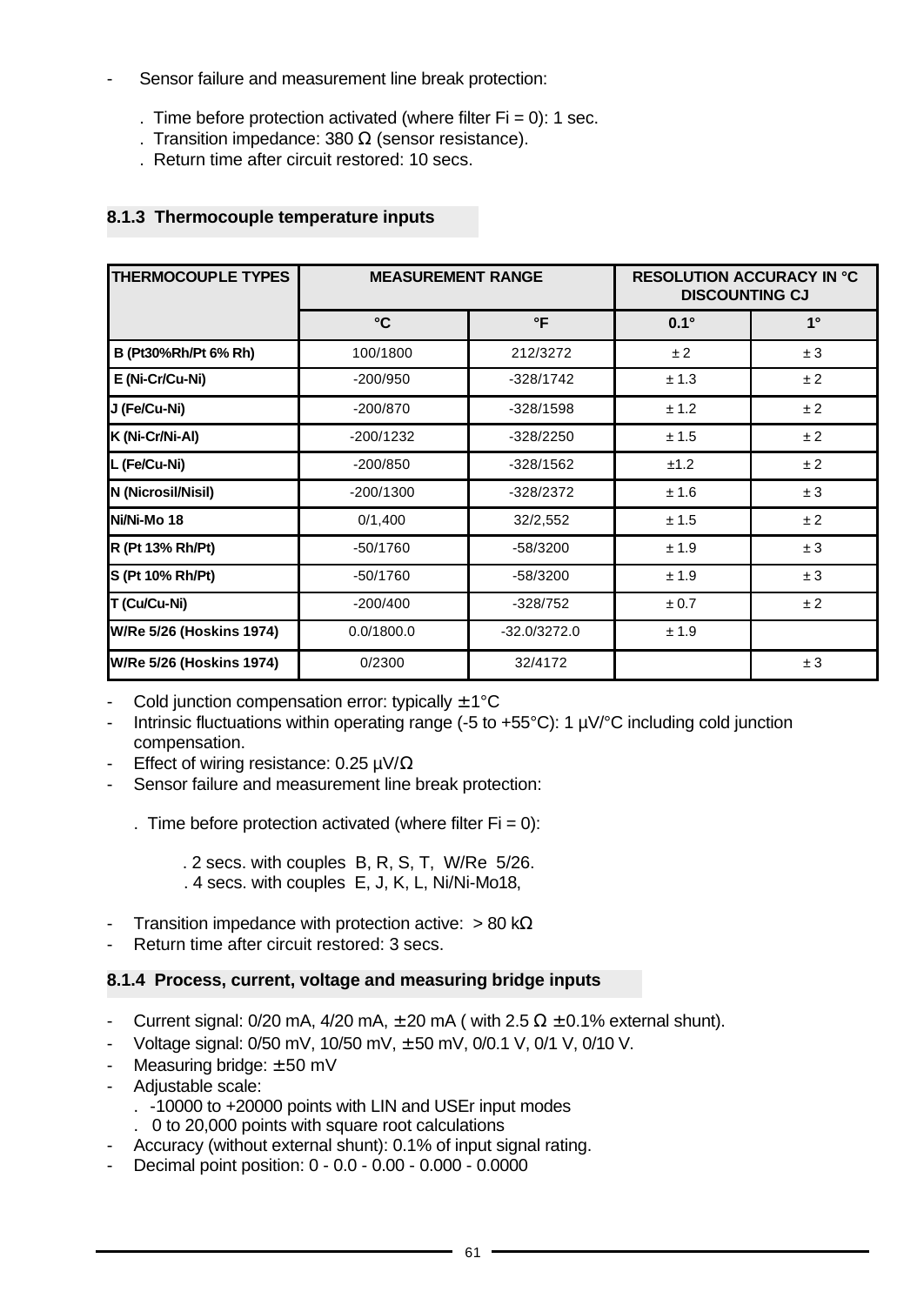#### **8.1.5 Resistor inputs r200 & r2000**

- Adjustable linear scale :  $0.00 / 200.00 \Omega$ 0.0 / 2000.0 Ω
- Current through resistors:

. 200 µA with r200

. 400 µA with r2000

#### **8.2 Analog output**

- Current signal:
	- . Rating: 0/20 mA, 4/20 mA
	- . Min. load:  $0 Ω$
	- . Max. load: 750  $\Omega$
- Voltage signal:
	- . Rating: 0/10 V
	- . Minimum load: 1000  $\Omega$
- Accuracy: 0.1% of relevant scale range for measurement displayed
- Resolution : 14 bits (16384 points)
- Refresh time: 100 ms.
- Electrical strength:
	- . Measurement input / outputs:  $1,000$  V =
	- . Output / ground:  $1,000 \, \text{V} =$

#### **8.3 Alarm relays**

- A dry reversing contact is available on each relay.
- Contact cut-off capability:

- 5A - 230 Vac at 50/60 Hz with resistive load.

- number of operations on a resistance circuit:
	- 5,000,000 for 0.2 kW

#### **8.4 Power supplies**

- 85 to 264 Vac 50/60 Hz 10 VA
- 24/48 Vac/dc ± 10% 10 VA
- Electrical strength:
	- . Power supply / input:  $3500 V =$
	- . Power supply / output:  $1 \quad 1000 \text{ V} =$
	- . Power supply / ground:  $2000 V =$